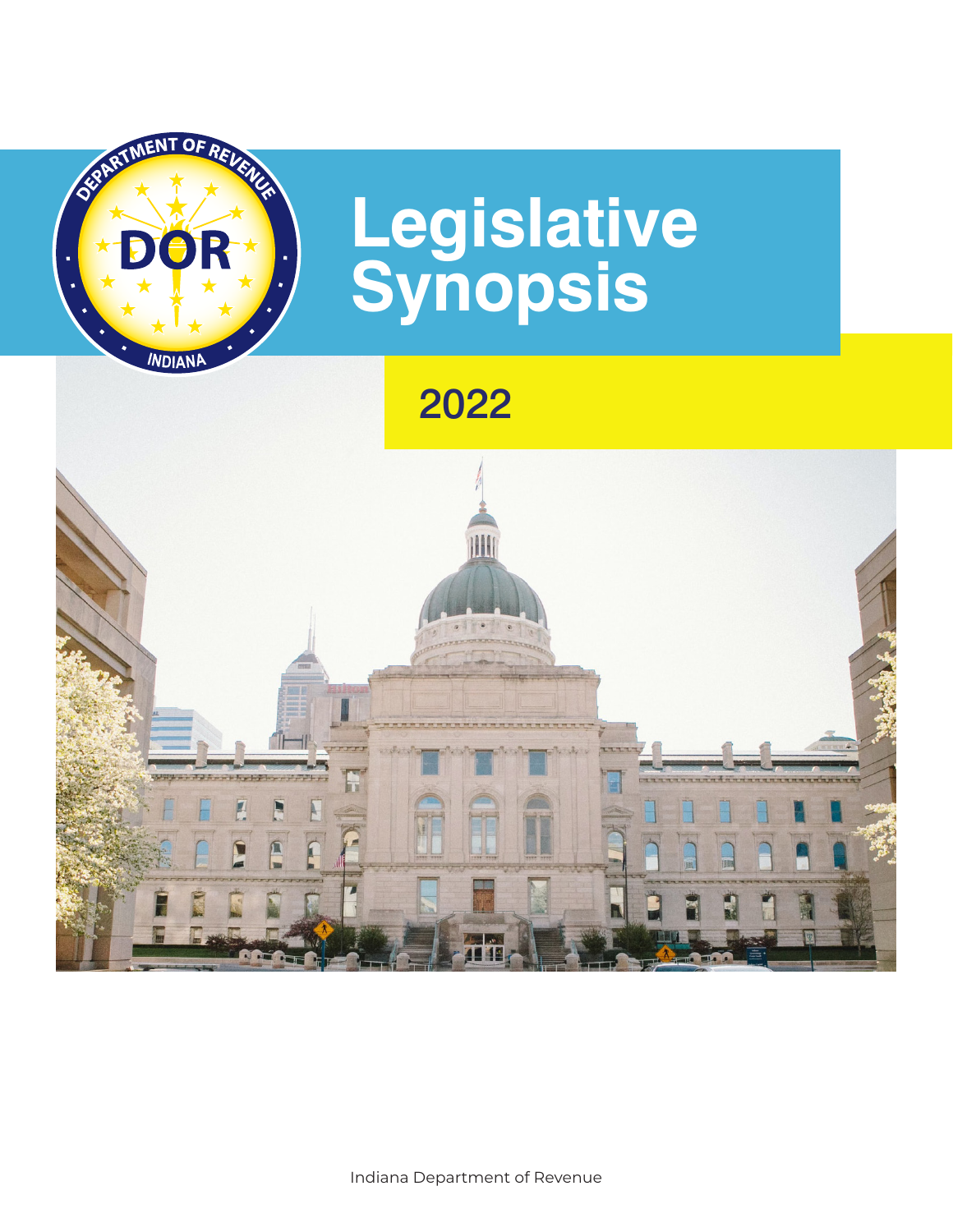# Introduction

The Legislative Synopsis contains a list of legislation passed by the 2022 Indiana General Assembly affecting the Indiana Department of Revenue (DOR).

DOR's synopsis has been divided into two parts with each presenting the same information but organized differently. The first part is organized by tax type and the second by bill number.

For each legislative change, the synopsis includes the heading (the relevant tax type in the first part; the Enrolled Act number in the second part), short Summary, Effective Date, affected Indiana Code cites and section of the bill where the language appears.

# **Finding Indiana Code and Legislation Online**

To find laws contained in Indiana Code, acquire more information about recently passed legislation or to read the bills in their entirety, visit the Indiana General Assembly's website at [iga.in.gov.](http://iga.in.gov/)

Indiana Code is arranged by Title, Article, Chapter and Section. Follow the steps below to find information contained in Indiana Code on the Indiana General Assembly's website:

- 1. At the top of the webpage, click "Laws" and then click "Indiana Code." Every Title of the Indiana Code appears on this page.
- 2. Click the Title you want to review.
- 3. Next, choose the Article you want to review. All the Chapters in the Article are listed on the left side of the page.
- 4. Click the Chapter you want to review. All Sections of the Chapter will appear, including the Section of the Indiana Code you want to examine.

To view the bill containing the specific language, follow these steps:

- 1. Click the "Legislation" link on the top of the Indiana General Assembly's webpage.
- 2. From there, click "Bills" and scroll to the bill number you want. Bills which failed to pass will be displayed in a gray font.
- 3. When you find the bill, click "Latest Version" to pull up the most recent version of the bill which, if passed, will be titled as an Enrolled Act.
- 4. Click "Download" to open a PDF of the bill to find the relevant piece of legislation by looking for its SECTION number.

# **Disclaimer**

Legislative synopses are intended to provide nontechnical assistance to the general public. Every attempt is made to provide information that is consistent with the appropriate Enrolled Acts. Any information or guidance not consistent with the appropriate Enrolled Acts is not binding on the department. The information provided herein should serve only as a foundation for further investigation and study of the current law and procedures related to the subject matter covered herein. This document does not meet the definition of a "statement" required to be published in the Indiana Register under IC 4-22-2-7.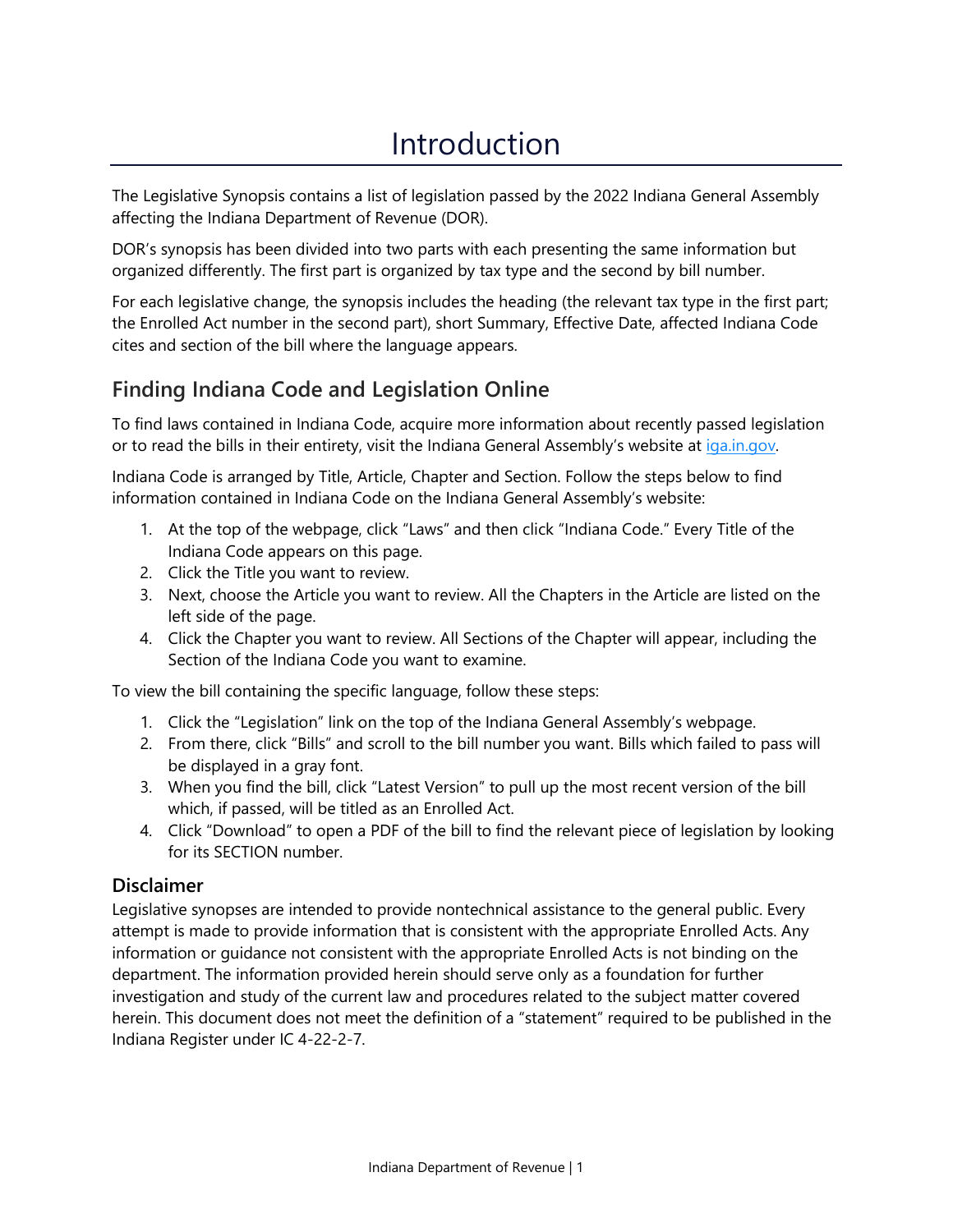# Table of Contents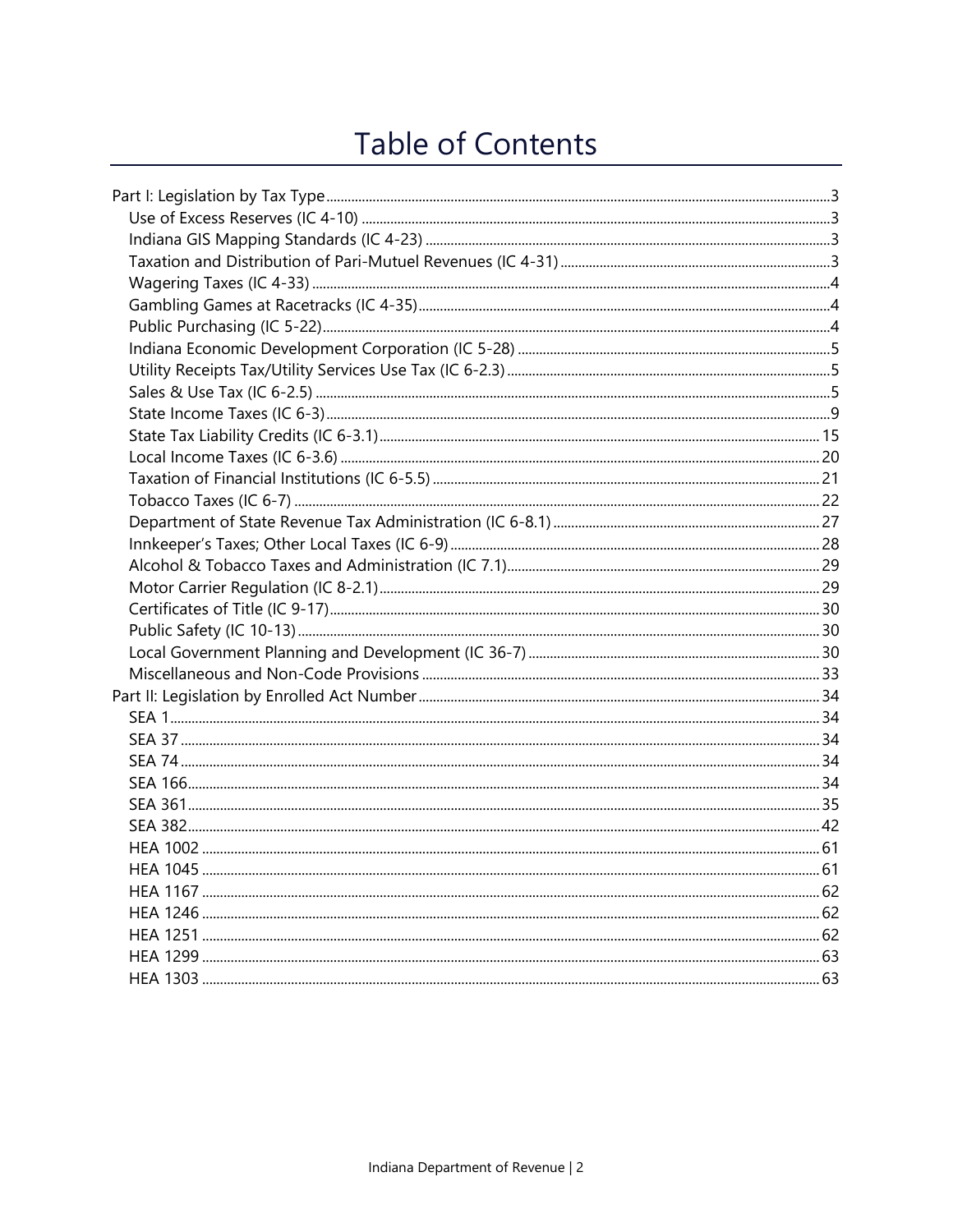# Part I: Legislation by Tax Type

# <span id="page-3-1"></span><span id="page-3-0"></span>**Use of Excess Reserves (IC 4-10)**

**Summary**: Provides that in order to qualify for the automatic taxpayer refund, a taxpayer must have filed a Tax Year 2020 Indiana resident individual adjusted gross income tax return no later than December 31, 2021. Eliminates the requirement that in order to qualify for the automatic taxpayer refund, a taxpayer must have adjusted gross income tax liability for Tax Year 2021. Establishes that the automatic taxpayer refund is subject to offset against outstanding Indiana tax liability, liability to other enumerated state and local entities, and federal tax liability.

**Effective Date**: Upon passage **Code**: IC 4-10-22-4 **Enrolled Act**: SEA 1, Section 1

# <span id="page-3-2"></span>**Indiana GIS Mapping Standards (IC 4-23)**

**Summary**: Appropriates money to the Indiana mapping data and standards fund to be used for: the implementation of the geographic information system (GIS) for the state and local income taxes, as well as listed taxes, administrated by the department of state revenue; and the purposes of the Indiana Geographic Information Office.

**Effective Date**: Upon passage **Code**: IC 4-23-7.3-19 **Enrolled Act**: SEA 382, Section 1

**Summary**: Directs that before July 1, 2023, the budget agency shall transfer \$7.1 million from the state general fund to the Indiana mapping standards fund to be used for: the implementation of the GIS for the state and local income taxes, as well as listed taxes, administrated by the department of state revenue; and the purposes of the Indiana Geographic Information Office.

Directs the budget agency to identify and create a report on the current GIS-related contract costs for all state agencies that could be eliminated in order to offset the required future state appropriations needed to fund the Indiana Geographic Information Office. The report shall be submitted to the interim study committee on fiscal policy before November 1, 2022.

**Effective Date**: Upon passage **Code**: IC 4-23-7.3-23 **Enrolled Act**: SEA 382, Section 2

# <span id="page-3-3"></span>**Taxation and Distribution of Pari-Mutuel Revenues (IC 4-31)**

**Summary**: Requires the pari-mutuel wagering tax to be reported and remitted electronically through the department's online tax filing program.

**Effective Date**: July 1, 2022 **Code**: IC 4-31-9-3 **Enrolled Act**: SEA 382, Section 3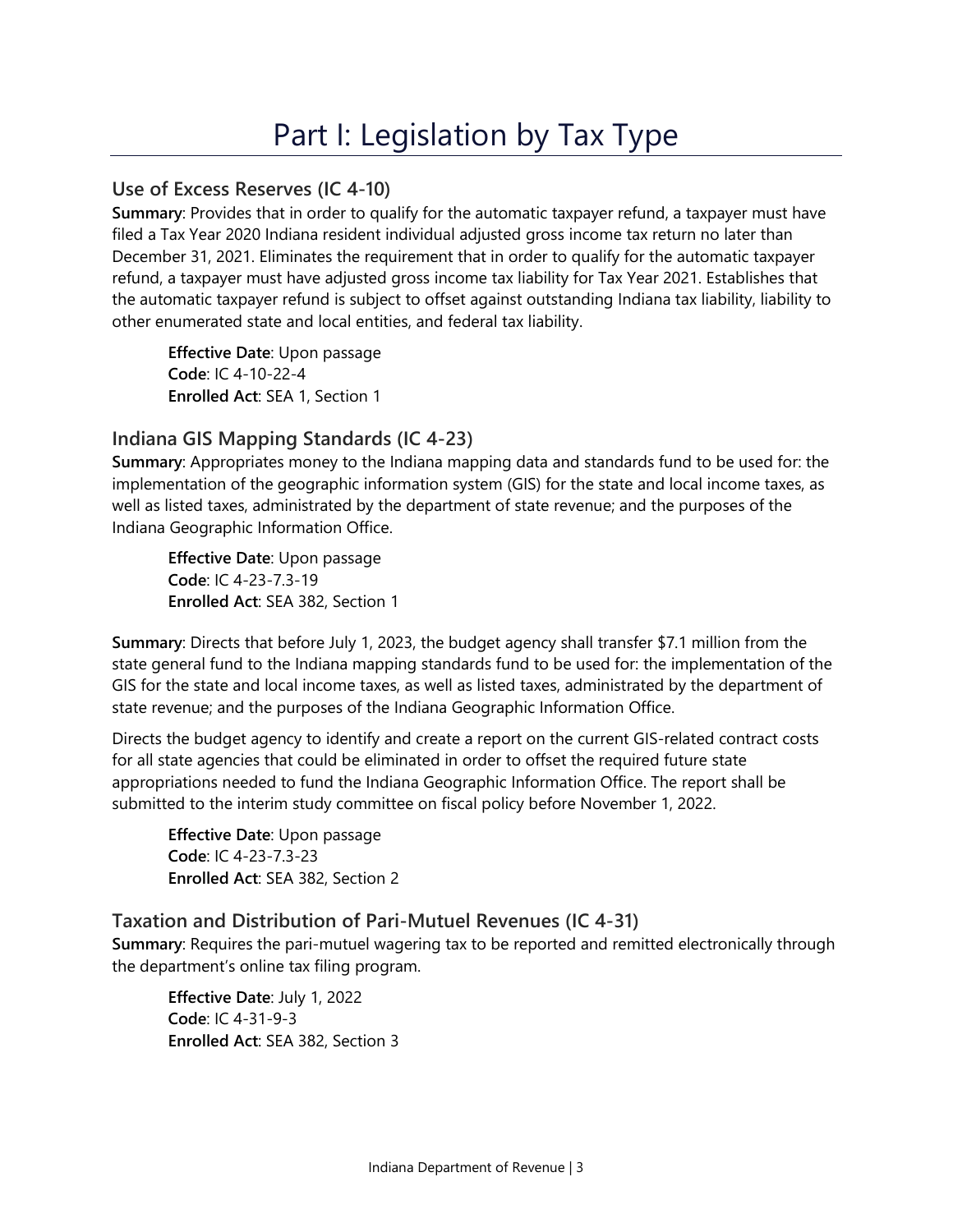**Summary**: Requires the pari-mutuel wagering breakage tax to be reported and remitted electronically through the department's online tax filing program.

**Effective Date**: July 1, 2022 **Code**: IC 4-31-9-10 **Enrolled Act**: SEA 382, Section 4

#### <span id="page-4-0"></span>**Wagering Taxes (IC 4-33)**

**Summary**: Requires the supplemental riverboat wagering tax to be reported and remitted electronically through the department's online tax filing program.

**Effective Date**: July 1, 2022 **Code**: IC 4-33-12-4 **Enrolled Act**: SEA 382, Section 5

**Summary**: Requires the riverboat wagering tax to be reported and remitted electronically through the department's online tax filing program.

**Effective Date**: July 1, 2022 **Code**: IC 4-33-13-1.5 **Enrolled Act**: SEA 382, Section 6

#### <span id="page-4-1"></span>**Gambling Games at Racetracks (IC 4-35)**

**Summary**: Requires the slot machine wagering tax to be reported and remitted electronically through the department's online tax filing program.

**Effective Date**: July 1, 2022 **Code**: IC 4-35-8-1 **Enrolled Act**: SEA 382, Section 8

**Summary**: Requires the sports wagering tax to be reported and remitted electronically through the department's online tax filing program.

**Effective Date**: July 1, 2022 **Code**: IC 4-35-10-5 **Enrolled Act**: SEA 382, Section 10

# <span id="page-4-2"></span>**Public Purchasing (IC 5-22)**

**Summary**: Requires any state agency that purchases goods, supplies, or services for the state to report by October 1 of each year to the budget committee the amount of Indiana business and Indiana small business preferences granted in the agency's procurement of goods, supplies, or services for the state.

**Effective Date**: July 1, 2022 **Code**: IC 5-22-14-12 **Enrolled Act**: SEA 74, Section 2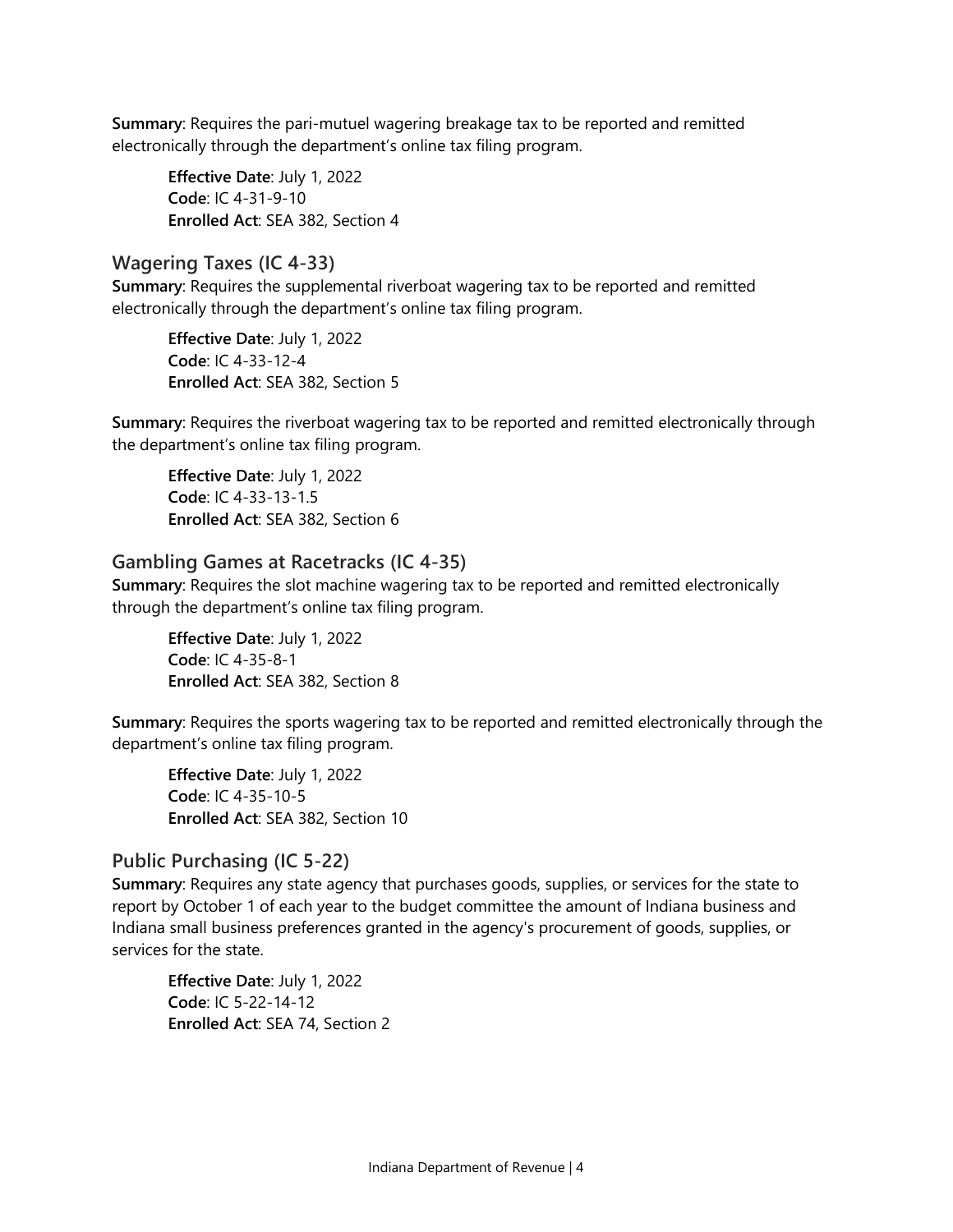# <span id="page-5-0"></span>**Indiana Economic Development Corporation (IC 5-28)**

**Summary**: Defines "applicable tax credit" for purposes of the limit on the aggregate amount of applicable tax credits that the corporation may award for a state fiscal year to include the following credits: economic development for a growing economy (EDGE); community revitalization enhancement district (CRED); Hoosier business investment (HBI); headquarters relocation; redevelopment; and film and media production.

**Effective Date**: July 1, 2022 **Code**: IC 5-28-2-1.5 **Enrolled Act**: SEA 361, Section 2

**Summary**: Limits the aggregate amount of applicable tax credits that the Indiana Economic Development Corporation may award for a state fiscal year for all taxpayers to \$300 million. Requires that a credit be treated as awarded on the first day on which the credit can be claimed. Requires that certain credits awarded before July 1, 2022, be treated as being awarded for taxable years after June 30, 2022. Requires that an accelerated HBI credit be treated at the undiscounted value.

**Effective Date**: July 1, 2022 **Code**: IC 5-28-6-9 **Enrolled Act**: SEA 361, Section 3

<span id="page-5-1"></span>**Utility Receipts Tax/Utility Services Use Tax (IC 6-2.3) Summary**: Repeals the utility receipts tax and the utility services use tax.

> **Effective Date**: July 1, 2022 **Code**: IC 6-2.3 **Enrolled Act**: HEA 1002, Section 3

# <span id="page-5-2"></span>**Sales & Use Tax (IC 6-2.5)**

**Summary**: Removes reference to IC 6-2.5-4-2, as that subsection is repealed as part of Section 29 later in the bill.

**Effective Date**: July 1, 2021 **Code**: IC 6-2.5-1-2 **Enrolled Act**: SEA 382, Section 13

**Summary**: Defines, for purposes of sales and use tax, "power subsidiary" to mean a corporation which is owned or controlled by one or more public utilities that furnish or sell electrical energy, natural or artificial gas, water, steam, or steam heat and which produces power exclusively for the use of those public utilities.

**Effective Date**: July 1, 2022 **Code**: IC 6-2.5-1-22.5 **Enrolled Act**: SEA 382, Section 14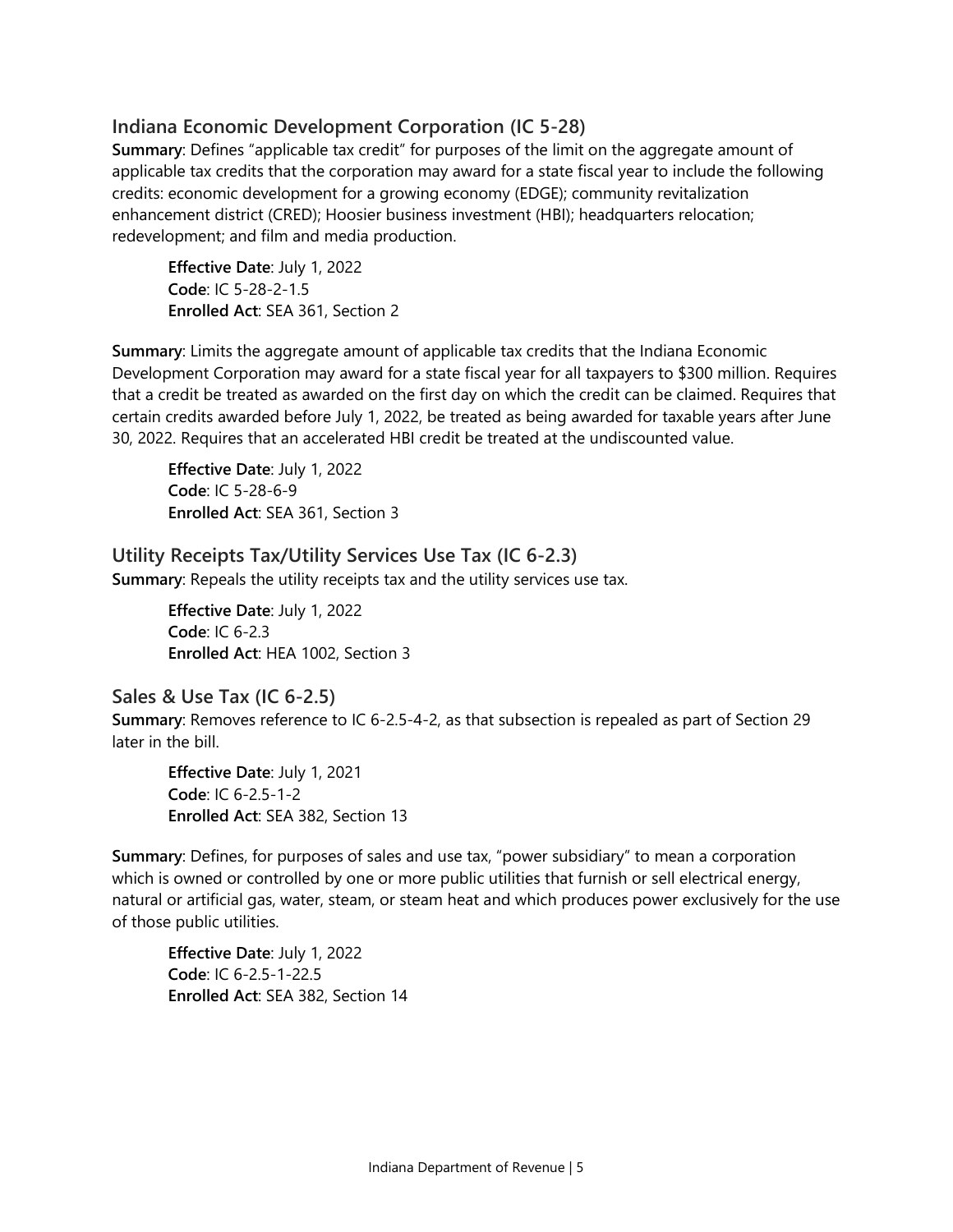**Summary**: Defines, for purposes of sales and use tax, "public utility" to mean any organization of any kind or nature that: sells electricity, gas, or water for consumption; and has the right of eminent domain or is otherwise subject to governmental regulation in any phase of its operation.

**Effective Date**: July 1, 2022 **Code**: IC 6-2.5-1-25.5 **Enrolled Act**: SEA 382, Section 15

**Summary**: Removes reference to IC 6-2.5-5-24(b), as that subsection is repealed as part of Section 29 later in the bill.

**Effective Date**: July 1, 2021 **Code**: IC 6-2.5-3-4 **Enrolled Act**: SEA 382, Section 16

**Summary**: Removes reference to IC 6-2.5-4-2 and adds language from IC 6-2.5-4-2 (repealed in Section 18 of this bill) regarding industrial processing.

**Effective Date**: July 1, 2021 **Code**: IC 6-2.5-4-1 **Enrolled Act**: SEA 382, Section 17

**Summary**: Repeals IC 6-2.5-4-2, which detailed how a person making wholesale sales was a retail merchant. This language was a remnant of the gross income tax and no longer relevant.

**Effective Date**: July 1, 2021 **Code**: IC 6-2.5-4-2 **Enrolled Act**: SEA 382, Section 18

**Summary**: Removes every subsection from IC 6-2.5-4-5 except for the specific imposition of sales tax on utility services in subsection (b). The subsections are inserted into new statutes or existing statutes in Sections 14, 15, 19, 21, and 24 of this bill.

**Effective Date**: July 1, 2021 **Code**: IC 6-2.5-4-5 **Enrolled Act**: SEA 382, Section 19

**Summary**: Clarifies that a marketplace facilitator is considered the retail merchant of each retail transaction that is facilitated for sellers on its marketplace, regardless as to whether the marketplace facilitator has a contractual relationship with the seller, when it does any of the following: on behalf of the seller: collects the sales price or purchase price of the seller's products; provides access to payment processing services, either directly or indirectly; or charges, collects, or otherwise receives fees or other consideration from the purchaser for transactions made on its electronic marketplace.

**Effective Date**: July 1, 2022 **Code**: IC 6-2.5-4-18 **Enrolled Act**: SEA 382, Section 20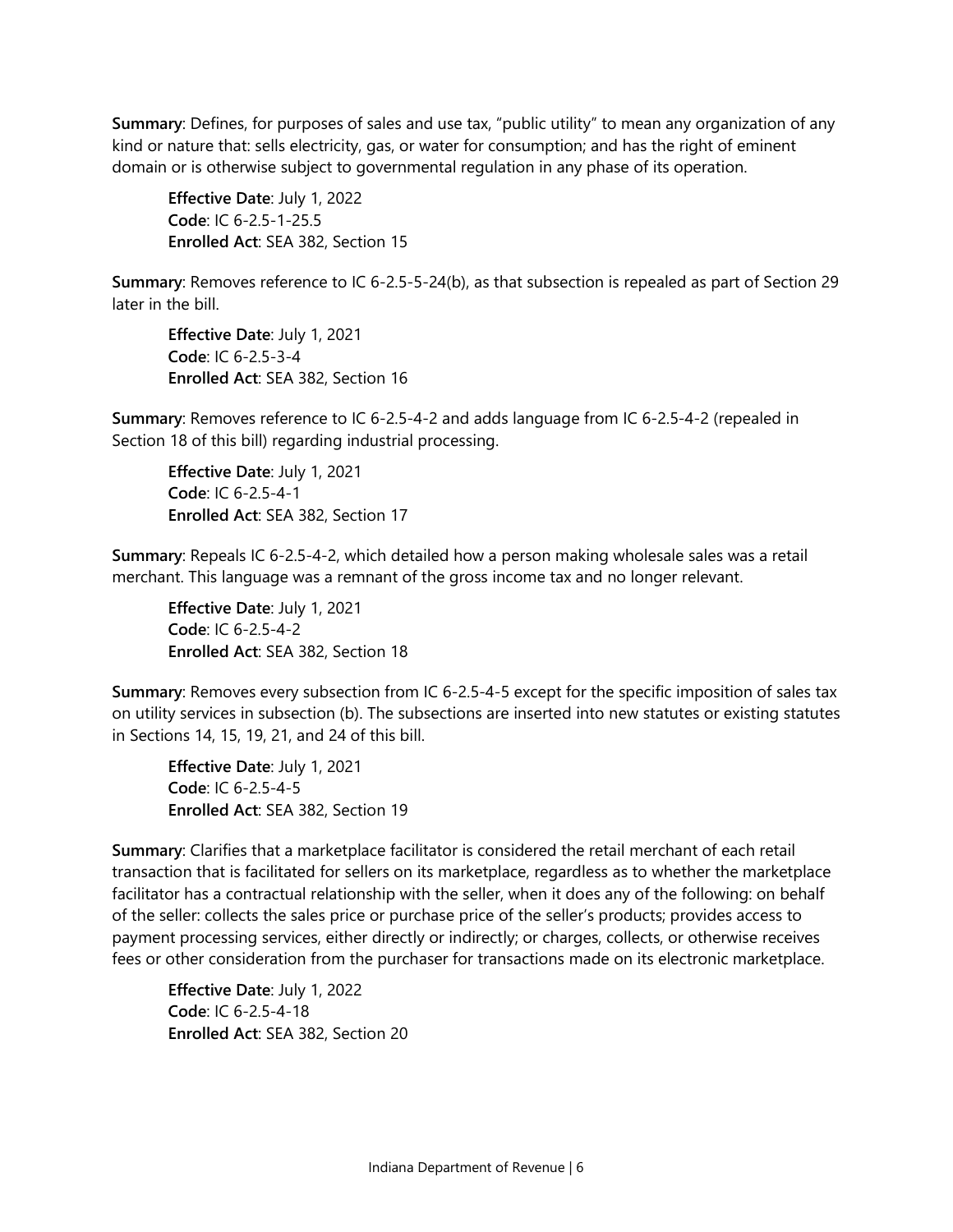**Summary**: Adds a new subsection (e) which allows for a predominate use exemption when more than 50% of the utilities sold through a single meter qualify for exemption under this section. The predominate use exception was deleted from IC 6-2.5-4-5 pursuant to Section 19 of this bill.

**Effective Date**: July 1, 2021 **Code**: IC 6-2.5-5-5.1 **Enrolled Act**: SEA 382, Section 21

**Summary**: Deletes subsections (c) through (i), which address aircraft leasing. These subsections are made into a new statute as part of Section 23 of this bill.

**Effective Date**: July 1, 2021 **Code**: IC 6-2.5-5-8 **Enrolled Act**: SEA 382, Section 22

**Summary**: Creates a new statute that contains revised versions of the subsections of IC 6-2.5-5-8 deleted by Section 23. The revisions clarify that an aircraft lessor does not owe any additional sales or use tax when they sell an aircraft if the leasing of the aircraft complied with the gross lease revenue requirements of this statute or all periods prior to the sale.

**Effective Date**: July 1, 2021 **Code**: IC 6-2.5-5-8.2 **Enrolled Act**: SEA 382, Section 23

**Summary**: Creates a new statute that exempts transactions involving the provision, installation, construction, servicing, or removal of tangible personal property in connection with the provision of utility services. Exempts sales of utility services between persons described in IC 6-2.5-4-5 and IC 6- 2.5-4-6. Exempts qualified sales of utility services to qualified businesses located in a qualified military base enhancement area. The language for these exemptions were found in some of the subsections from IC 6-2.5-4-5 that were deleted pursuant to Section 19 of this bill.

**Effective Date**: July 1, 2021 **Code**: IC 6-2.5-5-8.5 **Enrolled Act**: SEA 382, Section 24

**Summary**: Removes reference to power subsidiary definition in IC 6-2.5-4-5, deleted as part of Section 19 of this bill, and replaces it with new location in IC 6-2.5-1-22.5, which was added in Section 14 of this bill.

**Effective Date**: July 1, 2022 **Code**: IC 6-2.5-5-10 **Enrolled Act**: SEA 382, Section 25

**Summary**: Removes reference to power subsidiary definition in IC 6-2.5-4-5, deleted as part of Section 19 of this bill, and replaces it with new location in IC 6-2.5-1-22.5, which was added in Section 14 of this bill.

**Effective Date**: July 1, 2022 **Code**: IC 6-2.5-5-10.5 **Enrolled Act**: SEA 382, Section 26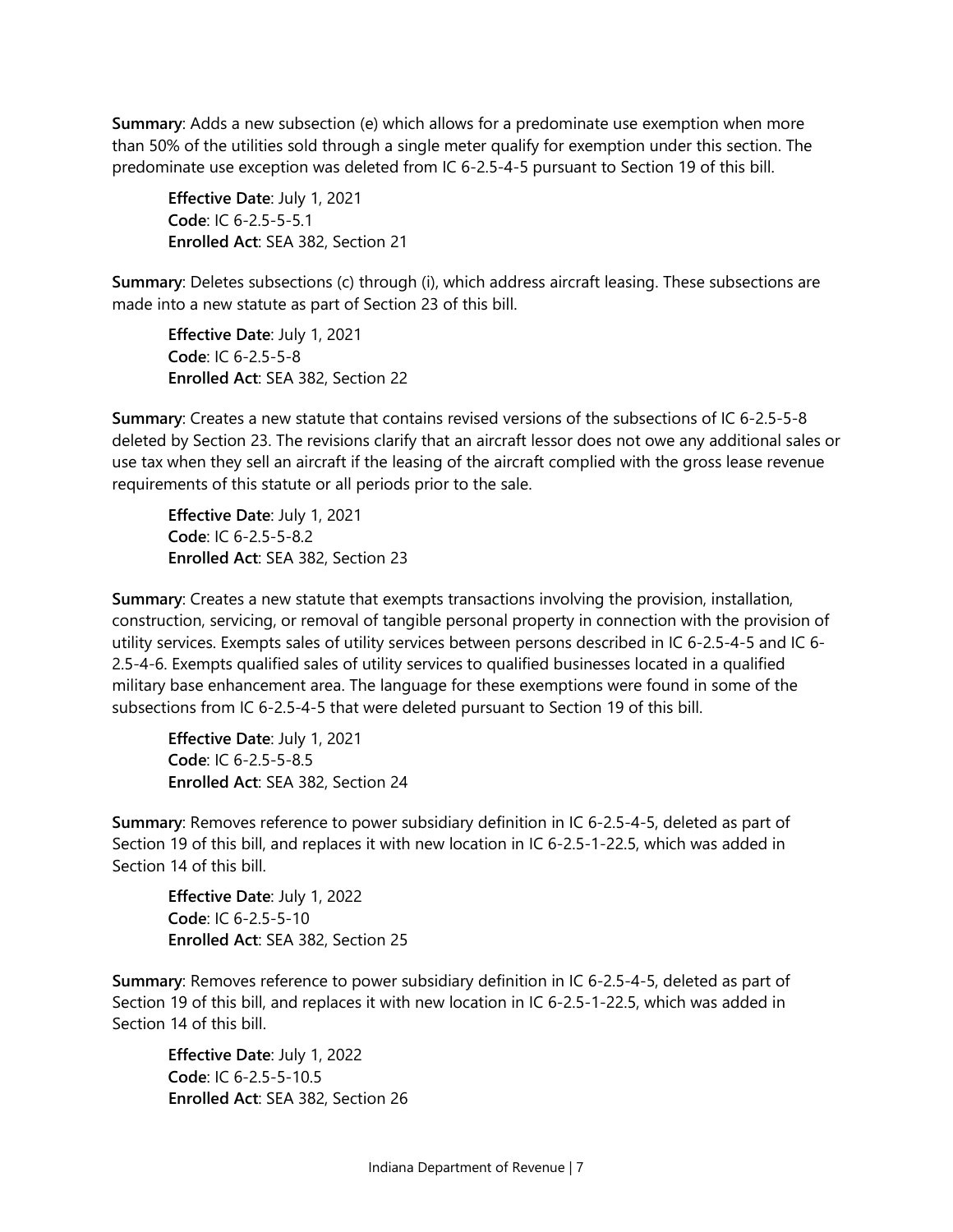**Summary**: Removes the list of nonprofit organizations, which has been moved to IC 6-2.5-5-25 in Section 30 of this bill. The procedure for such organizations to register with the department has been removed as well, which has also been moved to IC 6-2.5-5-25 in Section 30 of this bill. References to the list in IC 6-2.5-5-25 are inserted in their place.

**Effective Date**: July 1, 2022 **Code**: IC 6-2.5-5-21 **Enrolled Act**: SEA 382, Section 27

**Summary**: Removes unnecessary reference to a date. Replaces reference to the list of nonprofits in IC 6-2.5-5-21 with reference to new list in IC 6-2.5-5-25.

**Effective Date**: July 1, 2022 **Code**: IC 6-2.5-5-22 **Enrolled Act**: SEA 382, Section 28

**Summary**: Deletes subsection (b), which was a remnant of the gross income tax and no longer relevant.

**Effective Date**: July 1, 2022 **Code**: IC 6-2.5-5-24 **Enrolled Act**: SEA 382, Section 29

**Summary**: Incorporates the list of nonprofit organizations that had previously been in IC 6-2.5-5-21, which was removed in Section 27. Removes the word "primarily" from the requirement that the tangible personal property purchased be used to carry on or raise money to carry on a not-for-profit purpose. Replaces reference to the list of nonprofits in IC 6-2.5-5-21 with reference to new list in IC 6-2.5-5-25.

Adds the requirement that a nonprofit file an application for exemption with the department not later than 120 days after the taxpayer's formation. In addition, the taxpayer must file a report with the department on or before the fifteenth day of the fifth month every five years following the date of its formation. The report must be filed electronically with the department in the manner determined by the department. If a taxpayer fails to file the report, the department shall notify the taxpayer of the failure. If within 60 days after receiving such notice the taxpayer does not provide the report, the taxpayer's exemption shall be canceled. However, the department may reinstate the taxpayer's exemption if the taxpayer shows by petition that the failure was due to reasonable cause. A taxpayer filing a report under this section or IC 6-2.5-5-21(d) of this chapter (prior to recodification as part of this legislation) after December 31, 2021, and before January 1, 2023, will be required to file the next required report at a specified date based on the last two digits of their FEIN.

**Effective Date**: July 1, 2022 **Code**: IC 6-2.5-5-25 **Enrolled Act**: SEA 382, Section 30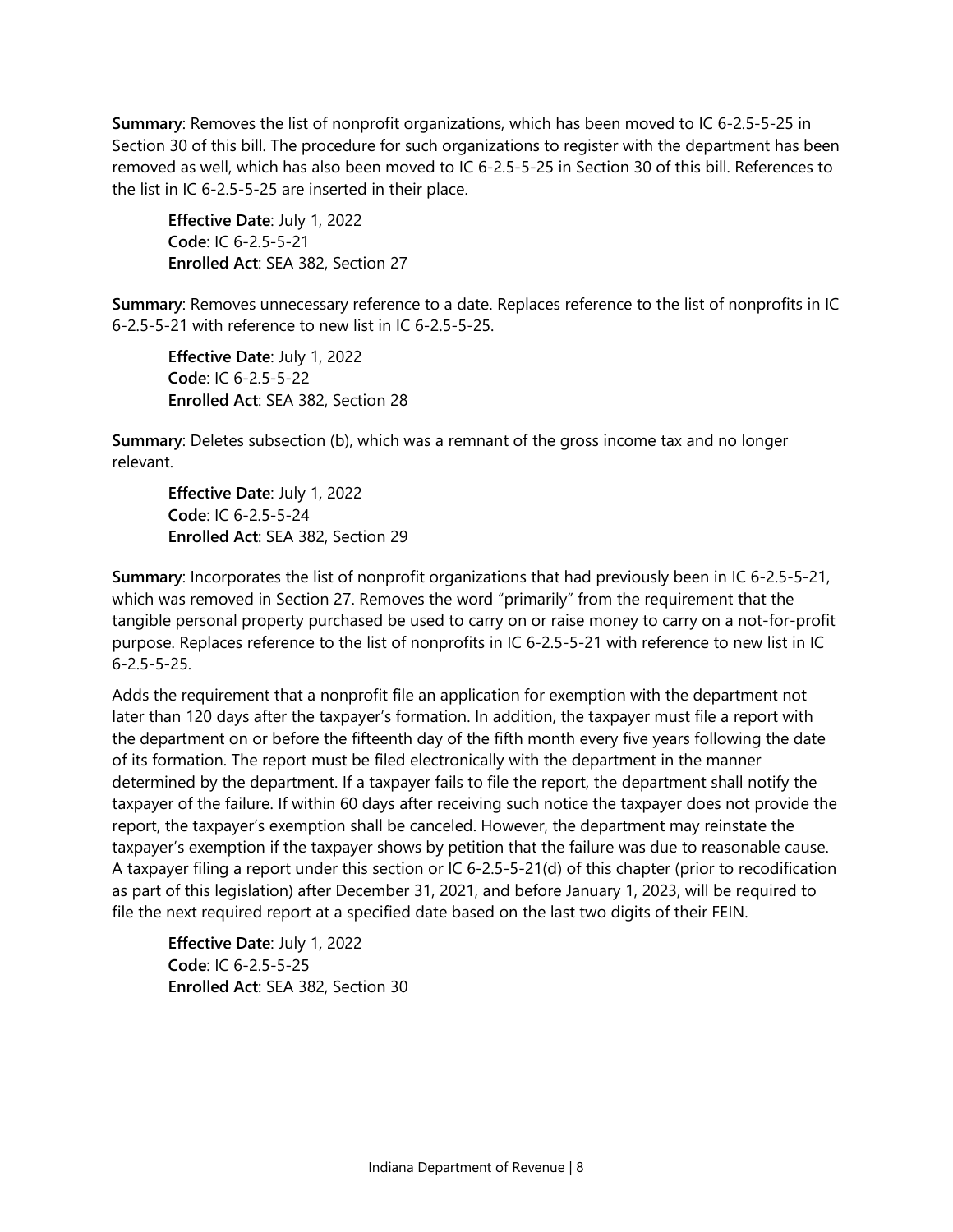**Summary**: Replaces references to the list of nonprofits in IC 6-2.5-5-21 with references to new list in IC 6-2.5-5-25. Removes the 30 selling day rule and replaces it with a \$20,000 threshold. Specifies that once sales of an organization exceed \$20,000, the nonprofit is required to collect sales tax on sales on an ongoing basis for the remainder of the calendar year. Further specifies that the sales of an organization include sales made by all units operating under the organization's registration pursuant to the next subsection.

**Effective Date**: July 1, 2022 **Code**: IC 6-2.5-5-26 **Enrolled Act**: SEA 382, Section 31

**Summary**: Provides a sales tax exemption for transactions involving tangible personal property if the person acquiring the property acquires it for incorporation into a transportation facility (as defined in IC 5-23-2-17) under a public-private agreement executed in accordance with IC 5-23-8-1(a) or a development agreement executed in accordance with IC 5-23-8-1(b). The exemption does not apply to the extent that the applicable public-private agreement or development agreement is entered into before January 1, 2023.

**Effective Date**: January 1, 2023 **Code**: IC 6-2.5-5-56 **Enrolled Act**: SEA 166, Section 11

**Summary**: Changes the exemption certificate issuance procedure for nonprofits by requiring nonprofits listed in IC 6-2.5-5-21, IC 6-2.5-5-25, or IC 6-2.5-5-26 to be registered with the department first pursuant to IC 6-2.5-5-25(c), at which point the department will electronically issue an exemption certificate to the nonprofit. Replaces references to IC 6-2.5-4-5(b) that were recodified as part of this legislation.

**Effective Date**: July 1, 2022 **Code**: IC 6-2.5-8-8 **Enrolled Act**: SEA 382, Section 32

# <span id="page-9-0"></span>**State Income Taxes (IC 6-3)**

**Summary**: Clarifies that individuals who have student loans discharged due to death, total and permanent disability of the borrower, or bankruptcy are not required to add back the amounts of student loans discharged for those reasons. Allows a deduction for health insurance premiums paid by an employer for certain small-business health insurance plans, provided that the deduction is disallowed for federal purposes as a result of claiming the federal credit in the amount of those expenses, but only for taxable years beginning after December 31, 2022.

**Effective Date**: January 1, 2021 (retroactive) **Code**: IC 6-3-1-3.5 **Enrolled Act**: SEA 382, Section 33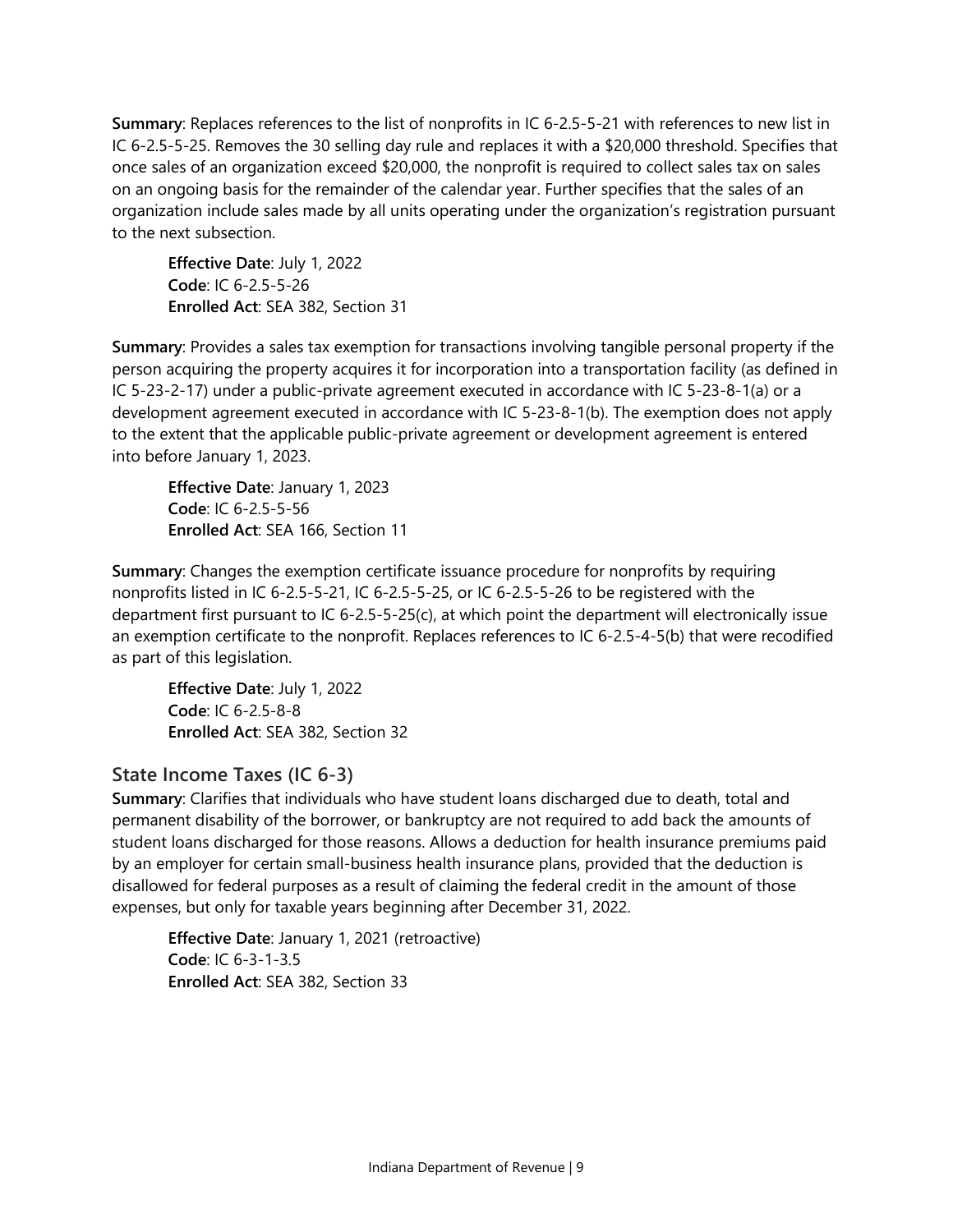**Summary**: Allows the deduction of an annual grant amount distributed to an Indiana enrichment scholarship account under IC 20-52 that is used for qualified expenses (as defined in IC 20-52-2-6), to the extent the distribution used for the qualified expense is included in the taxpayer's federal adjusted gross income under the Internal Revenue Code.

**Effective Date**: Upon passage **Code**: IC 6-3-1-3.5 **Enrolled Act**: HEA 1251, Section 1

**Summary**: Lowers the individual income tax rate from 3.23% to 3.15% for tax years 2023 and 2024. Lowers the individual income tax rate further in stages contingent on state revenue growth reviewed in July of each even-numbered year. The minimum the individual income tax rate can reach is 2.9%.

Directs the department, if a tax rate decrease is determined by the state budget agency, to provide notice of the determination and the new applicable tax rate on the department's internet website in a departmental notice.

**Effective Date**: July 1, 2022 **Code**: IC 6-3-2-1 **Enrolled Act**: HEA 1002, Section 4

**Summary**: Allows C corporations with an apportionment factor of greater than 10% and more than \$1 billion in certain tangible personal property sales source to Indiana to elect an alternative tax computation.

**Effective Date**: July 1, 2022 **Code**: IC 6-3-2-1.7 **Enrolled Act**: SEA 382, Section 34

**Summary**: Makes conforming code references as a result of the addition of the small-business health plan deduction.

**Effective Date**: January 1, 2023 **Code**: IC 6-3-2-2.5 **Enrolled Act**: SEA 382, Section 35

**Summary**: Makes conforming code references as a result of the addition of the small-business health plan deduction.

**Effective Date**: January 1, 2023 **Code**: IC 6-3-2-2.6 **Enrolled Act**: SEA 382, Section 36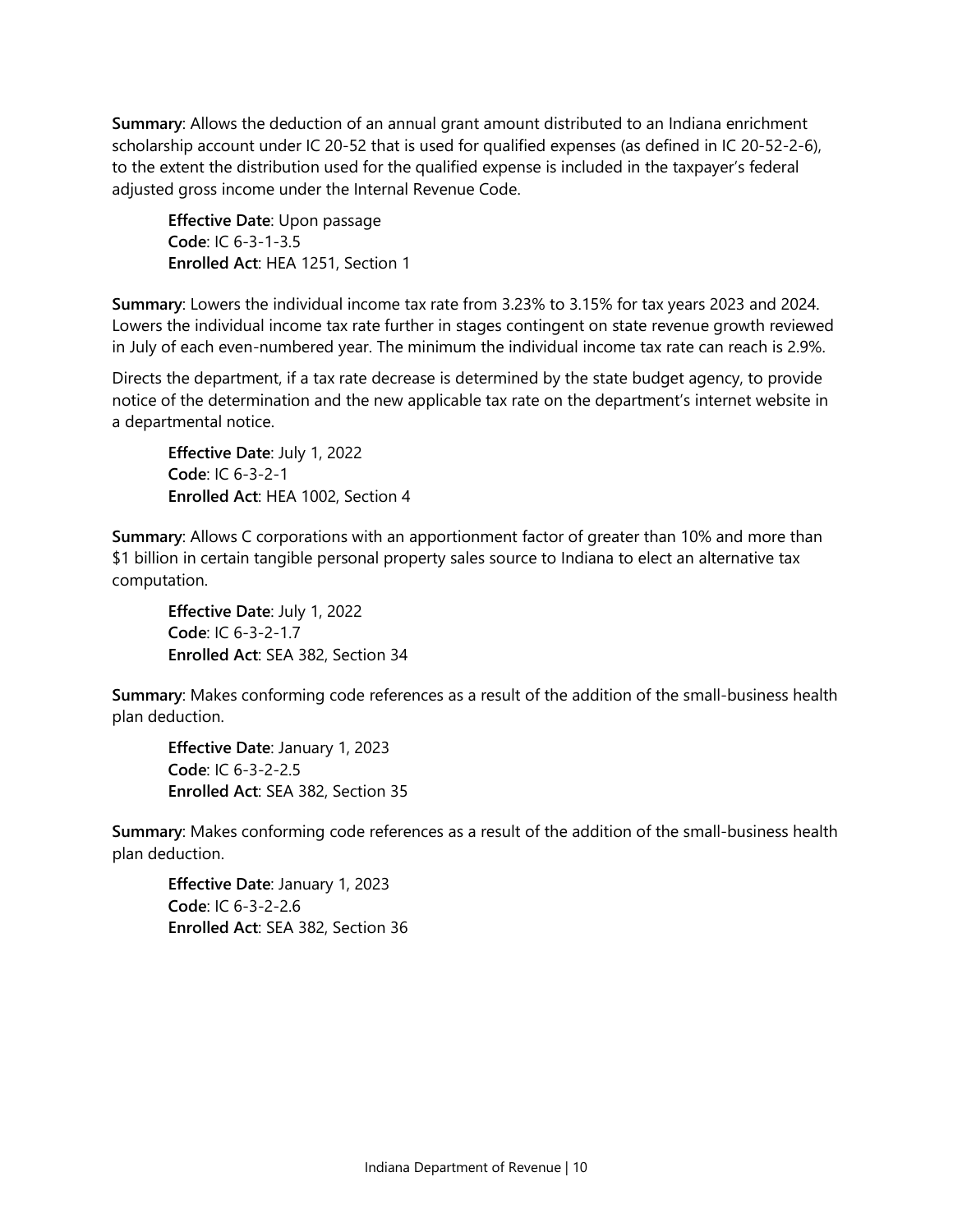**Summary**: Increases the maximum amount of the credit a taxpayer may claim against adjusted gross income tax for a contribution to a college choice 529 education savings plan starting in Tax Year 2023. The maximum amount of credit that may be claimed by a married couple filing jointly or an unmarried individual is increased from \$1,000 to \$1,500. The maximum amount of credit that may be claimed by a married person filing separately is increased from \$500 to \$750.

**Effective Date**: July 1, 2022 **Code**: IC 6-3-3-12 **Enrolled Act**: HEA 1045, Section 1

**Summary**: Creates a stand-alone credit for contributions to Indiana ABLE accounts. Provides that a taxpayer is entitled to a credit against adjusted gross income tax equal to the least of: 20% of the amount of the total contributions made by the taxpayer to an account or accounts of an Indiana ABLE 529A savings plan during the taxable year; \$500; or the amount of the taxpayer's adjusted gross income tax for the taxable year, reduced by the sum of all allowable credits.

Provides that a taxpayer is not entitled to a carryback, carryover, or refund of an unused credit. Further provides that a taxpayer may not sell, assign, convey, or otherwise transfer the tax credit. Provides that an account owner of an Indiana ABLE 529A savings plan must repay all or a part of the credit in a taxable year in which any nonqualified withdrawal is made.

**Effective Date**: January 1, 2024 **Code**: IC 6-3-3-12.1 **Enrolled Act**: HEA 1303, Section 2

**Summary**: Clarifies the due date for C corporate tax returns is the fifteenth day of the fifth month following the end of the taxpayer's taxable year if the federal due date is on or after April 15 (current law provides this due). Changes language regarding weekends and holidays affecting the corporate tax return due date. Provides that if the Internal Revenue Service extends the due date of a return, the department may extend its due date to reflect the federal extension. Provides that if the due date for a federal return is later than the otherwise applicable due date, the due date is the date otherwise provided in IC 6-3-4-3 or the federal due date, whichever is later.

**Effective Date**: January 1, 2023 **Code**: IC 6-3-4-3 **Enrolled Act**: SEA 382, Section 37

**Summary**: Changes "pass through entity" to "partnership" and "member" to "partner."

**Effective Date**: July 1, 2022 **Code**: IC 6-3-4-12 **Enrolled Act**: SEA 382, Section 38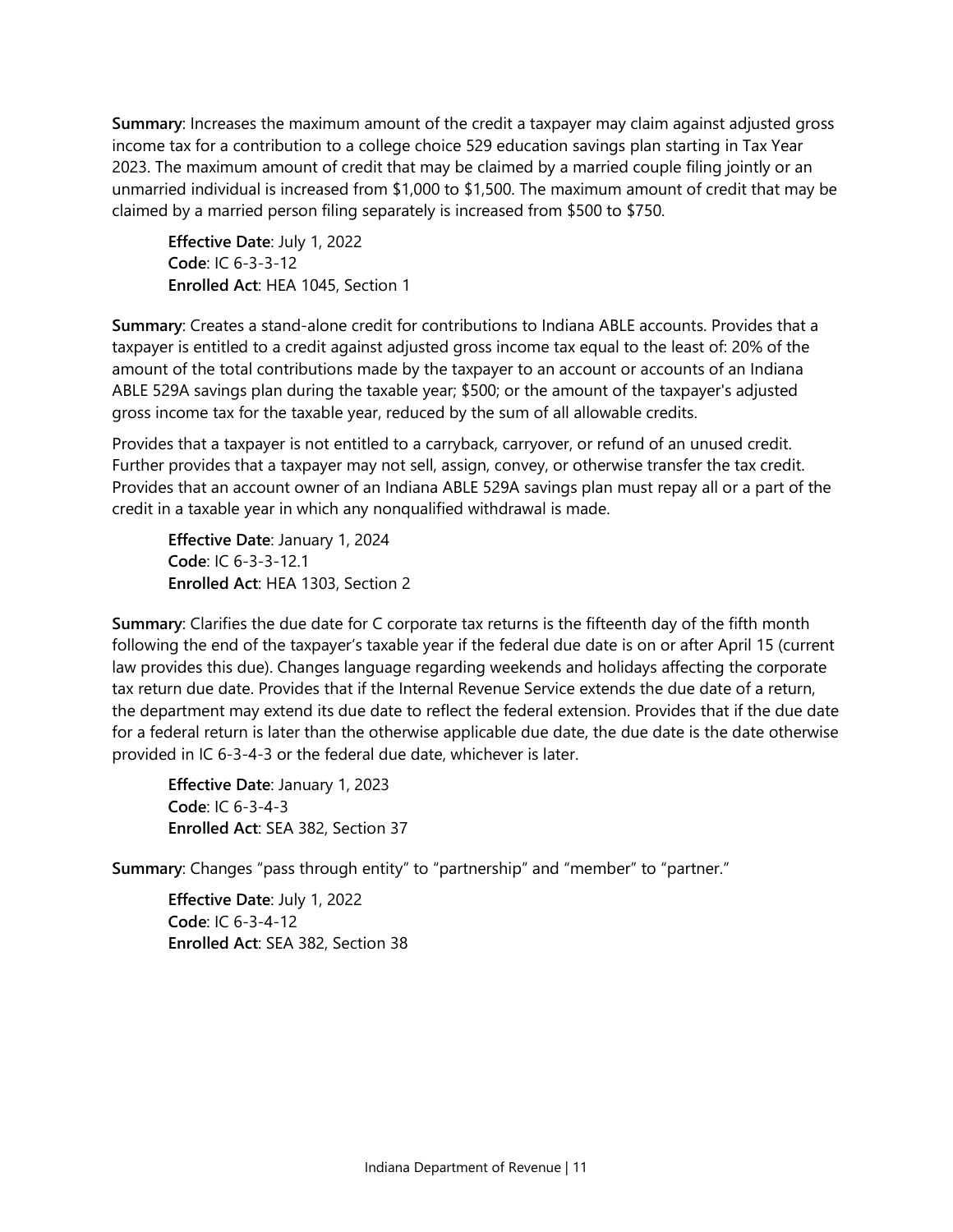**Summary**: Provides rules governing certain situations in consolidated filings in the absence of a specific decision to change consolidated/non-consolidated filing status. Provides that, if a corporation that is part of a consolidated group is sold, the consolidated group continues without interruption. Provides that in the event of a merger, the filing status of the surviving member determines the ongoing consolidated filing status. Provides that an acquisition of a corporation does not change the previous filing status of the existing consolidated group. Provides that if a corporation ceases to be part of a consolidated group (e.g., no Indiana income or change in ownership), the consolidated status of the remaining corporations remains unchanged.

**Effective Date**: July 1, 2022 **Code**: IC 6-3-4-14 **Enrolled Act**: SEA 382, Section 39

**Summary**: Provides that the department may establish procedures and guidelines by which a partner may elect to not be subject to withholding. Provides rules governing the election to not be subject to withholding. Provides that a failure to obtain an election or to attach the election to the pass through entity's tax return shall be treated as if the election was not made for the taxable year.

**Effective Date**: July 1, 2022 **Code**: IC 6-3-4-15.1 **Enrolled Act**: SEA 382, Section 40

**Summary**: Provides that a review year includes a year covered by an administrative adjustment request and provides that a review year is determined without regard to the ultimate responsibility for tax due. Includes a form or schedule provided by a partnership in the definition of "statement."

**Effective Date**: July 1, 2021 (retroactive) **Code**: IC 6-3-4.5-1 **Enrolled Act**: SEA 382, Section 41

**Summary**: Provides that reference to certain failures to issues statements includes partnership as well as other pass through entities. Clarifies rules regarding the year to which certain federal adjustments are to be taken into account. Modifies wording to reflect final federal adjustments to be parallel with wording elsewhere in IC 6-3-4.5. Clarifies that a reference to the citation governing partnership elections and tax computations when a federal change occurs also governs elections made under other provisions of IC 6-3-4.5.

**Effective Date**: July 1, 2021 (retroactive) **Code**: IC 6-3-4.5-2 **Enrolled Act**: SEA 382, Section 42

**Summary**: Changes wording to be consistent with wording elsewhere in IC 6-3-4.5.

**Effective Date**: July 1, 2021 (retroactive) **Code**: IC 6-3-4.5-3 **Enrolled Act**: SEA 382, Section 43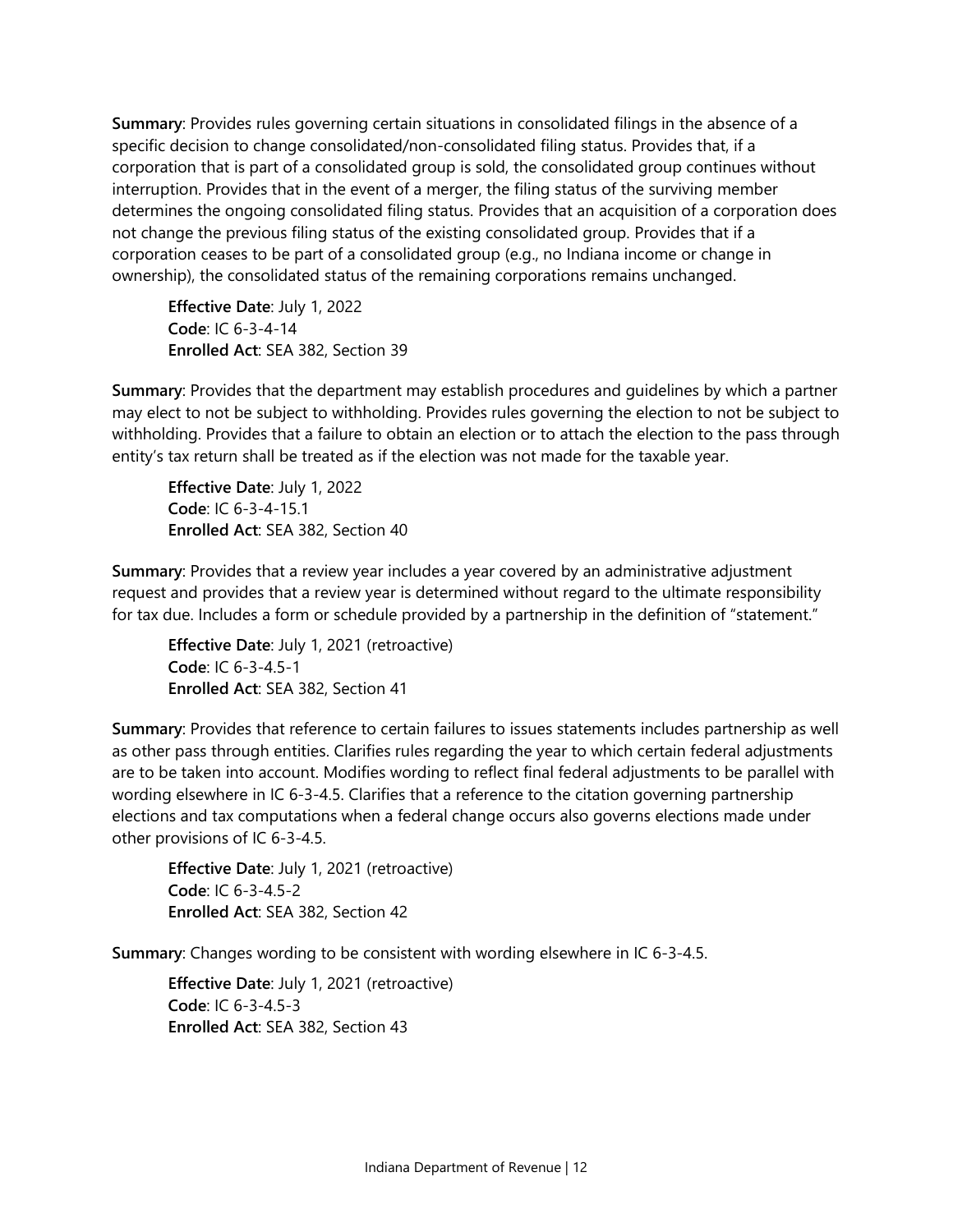**Summary**: Changes wording to be consistent with wording elsewhere in IC 6-3-4.5.

**Effective Date**: July 1, 2021 (retroactive) **Code**: IC 6-3-4.5-5 **Enrolled Act**: SEA 382, Section 44

**Summary**: Changes wording to be consistent with wording elsewhere in IC 6-3-4.5.

**Effective Date**: July 1, 2021 (retroactive) **Code**: IC 6-3-4.5-8 **Enrolled Act**: SEA 382, Section 45

**Summary**: Clarifies the computation for tax due for federal changes with regard to tiered partners if an election to be taxed at the partnership level is made. Clarifies the year for which tax rates are to apply for the highest rate if an election to be taxed at the partnership level is made. Provides that the computation for tax due includes credit disallowances if an election to be taxed at the partnership level is made. Removes duplicate language governing an election if a previous election to be taxed at the partnership level.

**Effective Date**: July 1, 2021 (retroactive) **Code**: IC 6-3-4.5-9 **Enrolled Act**: SEA 382, Section 46

**Summary**: Changes wording to be consistent with wording elsewhere in IC 6-3-4.5.

**Effective Date**: July 1, 2021 (retroactive) **Code**: IC 6-3-4.5-14 **Enrolled Act**: SEA 382, Section 47

**Summary**: Changes wording to be consistent with wording elsewhere in IC 6-3-4.5.

**Effective Date**: July 1, 2021 (retroactive) **Code**: IC 6-3-4.5-15 **Enrolled Act**: SEA 382, Section 48

**Summary**: Clarifies the treatment of partner-level adjustments if the partnership makes a valid federal election to not be subject to partnership-level audits. Provides that in such situations, the consistent treatment between a partner and a partnership occurs only when the partner properly reports the federal adjustment and that, at the partner level, the adjustment is considered a final federal adjustment with regard to the partner.

**Effective Date**: July 1, 2021 (retroactive) **Code**: IC 6-3-4.5-17 **Enrolled Act**: SEA 382, Section 49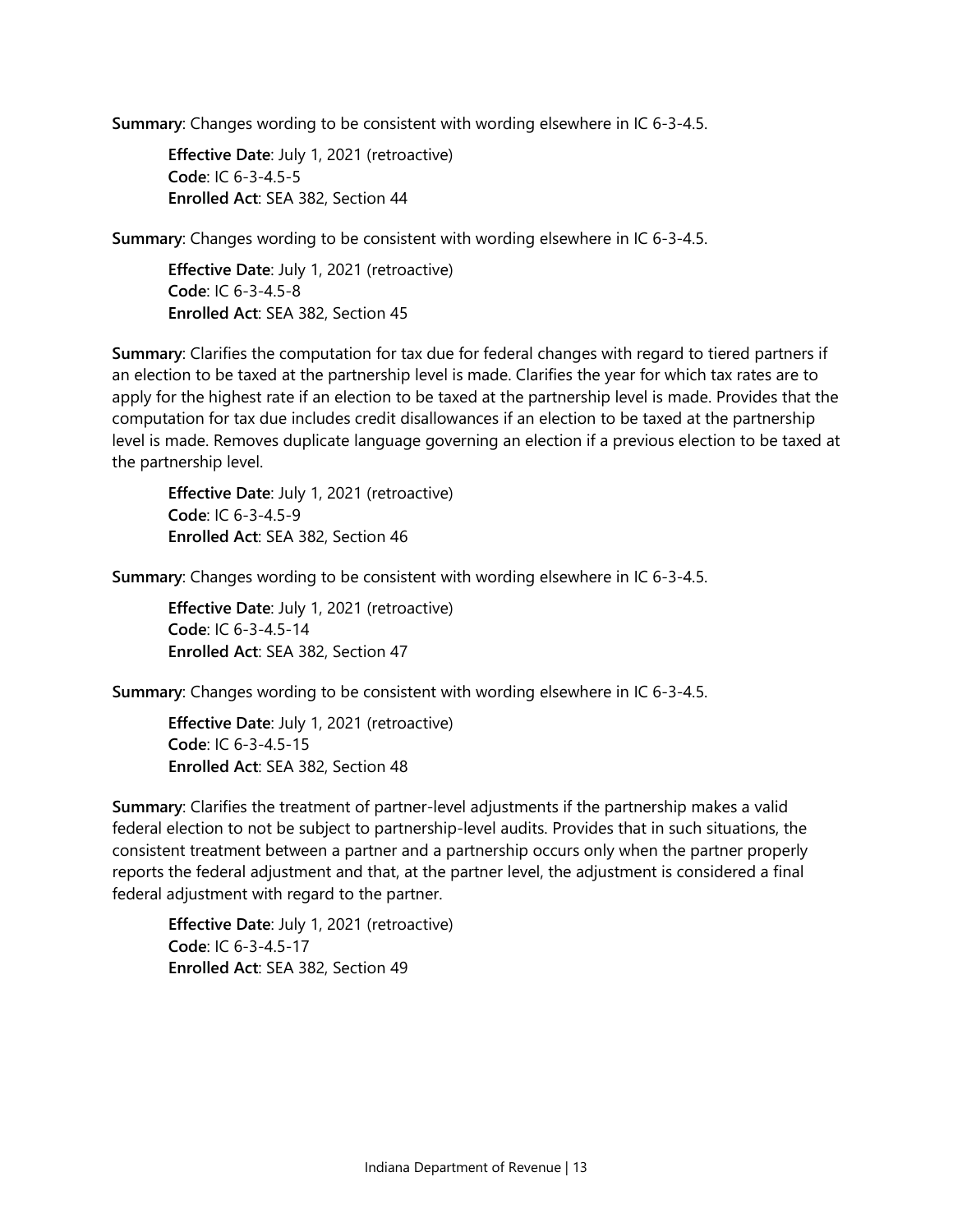**Summary**: Clarifies that the scope of the penalty for failure to reissue certain information includes amended statements or information. Clarifies the scope of the statute of limitations regarding failure to issue partner-level adjustments and the applicability to tiered partners.

**Effective Date**: July 1, 2021 (retroactive) **Code**: IC 6-3-4.5-18 **Enrolled Act**: SEA 382, Section 50

**Summary**: Clarifies a statutory citation relating to extensions.

**Effective Date**: July 1, 2021 (retroactive) **Code**: IC 6-3-4.5-20 **Enrolled Act**: SEA 382, Section 51

**Summary**: Permits recipients eligible to receive the EDGE tax credit to elect to forgo claiming the credit against any state tax liability and submit a request to the department to receive a payment equal to the credit. In order to receive a payment under IC 6-3-5-5 section, the taxpayer shall provide to the department: a copy of the taxpayer's agreement with the Indiana Economic Development Corporation; the credit awarded to the taxpayer for that taxable year; and any other information required by the department.

A payment by the department under IC 6-3-5-5 cannot exceed the actual incremental income tax withholdings collected by the department as a result of the employment of new employees subject to an agreement entered into under IC 6-3.1-13.

In the case of a credit awarded under IC 6-3.1-13 to a taxpayer that is a pass through entity, the: (1) pass through entity has the authority to make the election with regard to the credit; (2) shareholders, partners, members, and beneficiaries of the pass through entity may not make an election separate from the pass through entity with regard to the credit; (3) pass through entity is entitled to the payment allowable under this section; and (4) pass through entity may not pass through any portion of the credit for which the pass through entity requests payment as a tax credit to the shareholders, partners, members, or beneficiaries of the pass through entity.

If a payment under IC 6-3-5-5 is included in the federal adjusted gross income of an individual or the federal taxable income of any other entity, the payment must be treated as: adjusted gross income from Indiana sources under IC 6-3 and IC 6-5.5; business income for purposes of IC 6-3; and a receipt from Indiana sources for apportionment purposes under IC 6-3-2 and IC 6-5.5-4.

For purposes of offsetting refunds and overpayments, a payment under IC 6-3-5-5 is treated as an overpayment of tax under IC 6-3 and IC 6-5.5 for purposes of IC 6-8.1-9-2, IC 6-8.1-9.5, and IC 6-8.1-9.7.

A payment under IC 6-3-5-5 is subject to the noncompliance provisions of IC 6-3.1-13-22 in the same manner as if the payment had been claimed as a credit.

If all or a portion of a payment under IC 6-3-5-5 is determined to have been made in error or is subject to assessment under IC 6-3.1-13-22, the department may issue an assessment for repayment of such amount before the later of: 10 years from the date of the payment or three years from the date the Indiana Economic Development Corporation notifies the department of the taxpayer's noncompliance pursuant to IC 6-3.1-13-22.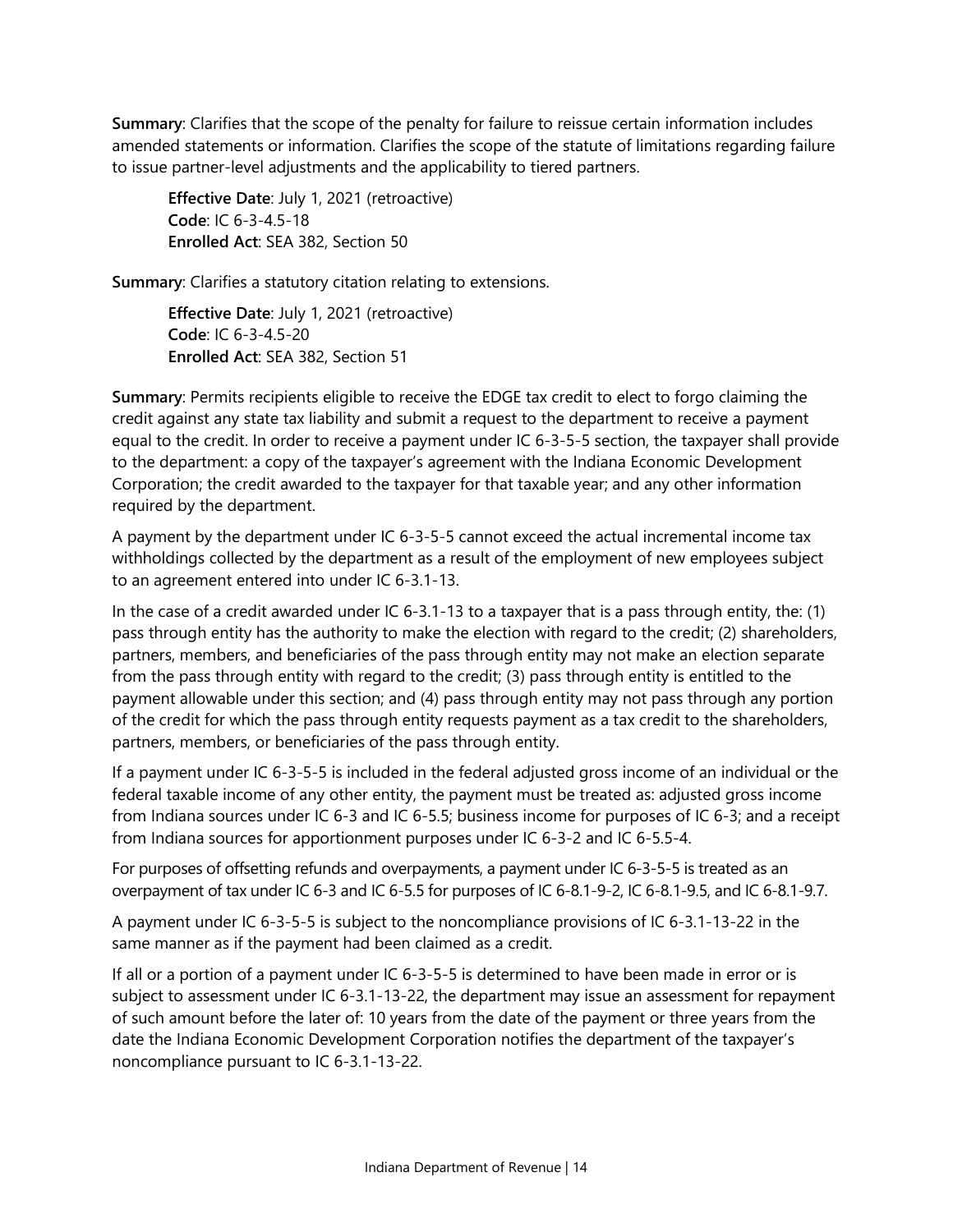An assessment for repayment shall be treated as a proposed assessment for purposes of administrative review and judicial appeal under IC 6-8.1-5. However, review of the Indiana Economic Development Corporation's determination of noncompliance shall be limited to an abuse of discretion by the Indiana Economic Development Corporation.

For purposes of IC 6-3-5-5, an election for payment in lieu of claiming the credit under IC 6-3.1-13 for a taxable year is not allowed if: (1) the taxpayer has claimed all or part of the credit for the taxable year; (2) in the case of a taxpayer who is a pass through entity, the taxpayer passes through all or part of the credit as a tax credit, regardless of whether the pass through entity subsequently provides information to the department, the Indiana Economic Development Corporation, or any other affected person or entity, that the credit should not be passed through as a tax credit or whether the credit otherwise has been claimed as a tax credit; or (3) the taxpayer makes the election after the due date of the taxpayer's return under IC 6-3, IC 6-5.5, IC 6-8-15, or IC 27-1-18-2, determined without regard to extensions, on which it would have claimed the credit for which the taxpayer is requesting payment under this section.

The amount needed to make a payment under IC 6-3-5-5 shall be paid from funds appropriated to the Indiana Economic Development Corporation for business promotion and innovation or from the statewide innovation development district fund established by IC 36-7-32.5-20. Payments made under this section are subject to available funding.

**Effective Date**: July 1, 2022 **Code**: IC 6-3-5-5 **Enrolled Act**: SEA 361, Section 6

# <span id="page-15-0"></span>**State Tax Liability Credits (IC 6-3.1)**

**Summary**: Extends the limitation on the duration of an EDGE credit from 10 years to 20 years and eliminates the \$10 million annual limit on the award of EDGE retention credits. EDGE credits now count as applicable credits for purposes of the new global \$300 million annual fiscal year limit on credits in IC 5-28-6-9.

**Effective Date**: July 1, 2022 **Code**: IC 6-3.1-13-18 **Enrolled Act**: SEA 361, Section 8

**Summary**: Allows a taxpayer, with the approval of the Indiana Economic Development Corporation, to elect to forgo claiming the credit against any state tax liability and submit the credit to the department with a request to receive a payment from the corporation, to be paid from funds appropriated to the corporation for business promotion and innovation or from the statewide innovation development district fund established by IC 36-7-32.5-20, that is equal to the credit for that taxable year as provided in IC 6-3-5-5.

**Effective Date**: July 1, 2022 **Code**: IC 6-3.1-13-20 **Enrolled Act**: SEA 361, Section 9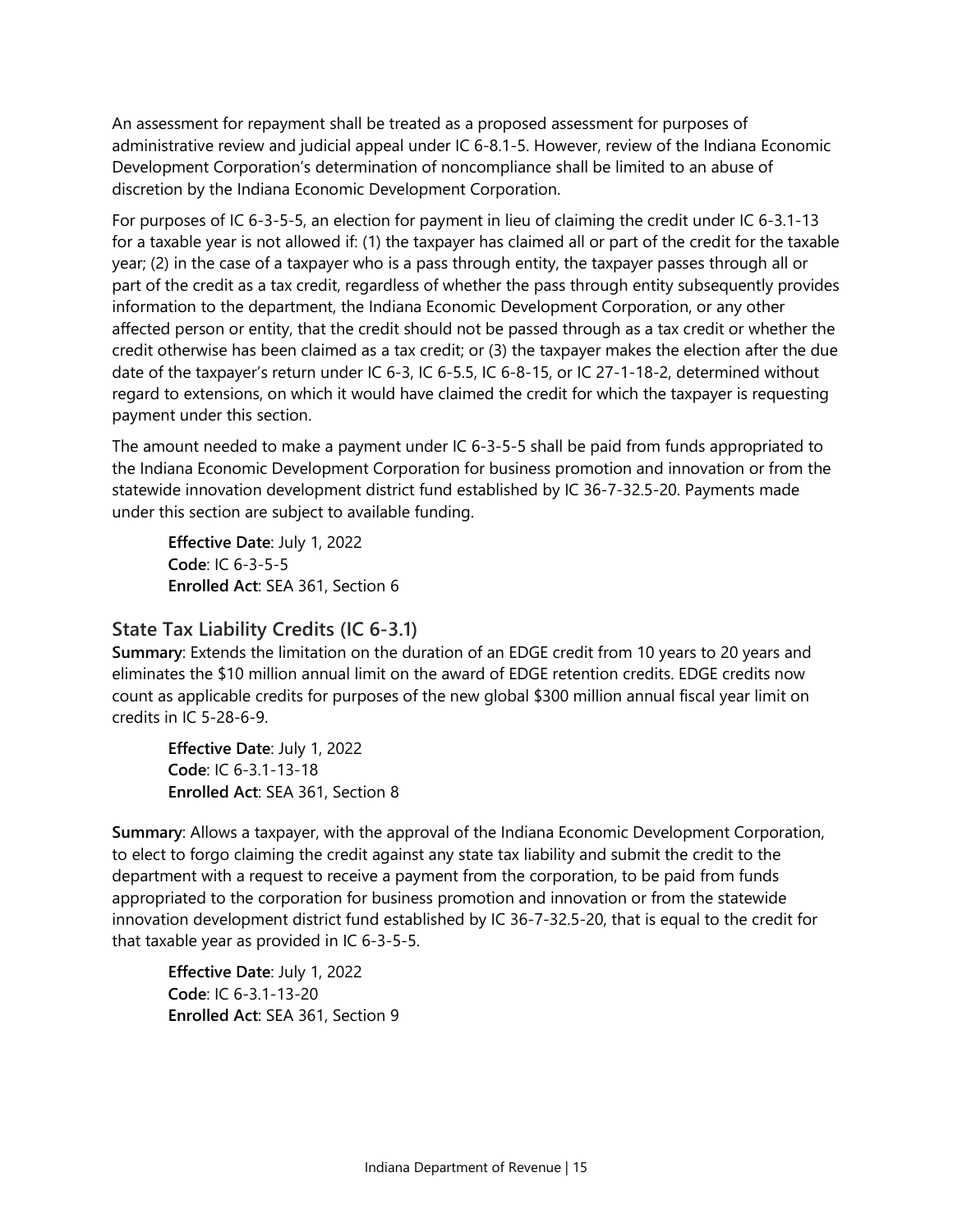**Summary**: Adds a veteran-owned business to minority business enterprise and women's-owned enterprise as businesses to which an investor can provide qualified investment capital and qualify for the higher maximum amount of venture capital investment credit.

**Effective Date**: January 1, 2023 **Code**: IC 6-3.1-24-8 **Enrolled Act**: SEA 361, Section 10

**Summary**: Eliminates the annual fiscal year limit on the total amount of Hoosier investment tax credits that the Indiana Economic Development Corporation may approve for all taxpayers for all qualified investments. Prior to this change, the annual fiscal year limit was: \$50 million for credits based on a qualified investment that is not being claimed as a logistics investment; and \$5 million for credits based on a qualified investment that is being claimed as a logistics investment. Hoosier investment tax credits now count as applicable credits for purposes of the new global \$300 million annual fiscal year limit on credits in IC 5-28-6-9.

**Effective Date**: July 1, 2022 **Code**: IC 6-3.1-26-20 **Enrolled Act**: SEA 361, Section 11

**Summary**: Eliminates the requirement that a business employ a certain number of Indiana employees in order to qualify for the headquarters relocation tax credit.

**Effective Date**: July 1, 2022 **Code**: IC 6-3.1-30-8 **Enrolled Act**: SEA 361, Section 12

**Summary**: Changes the definition of "qualified redevelopment site" for purposes of the redevelopment tax credit to be a vacant or underutilized property in Indiana as determined by the corporation. Eliminates the specific criteria used to determine whether a building or land is a qualified redevelopment site.

**Effective Date**: July 1, 2022 **Code**: IC 6-3.1-34-6 **Enrolled Act**: SEA 361, Section 13

**Summary**: Modifies the definition of "rehabilitation" for purposes of the redevelopment tax credit.

**Effective Date**: July 1, 2022 **Code**: IC 6-3.1-34-8 **Enrolled Act**: SEA 361, Section 14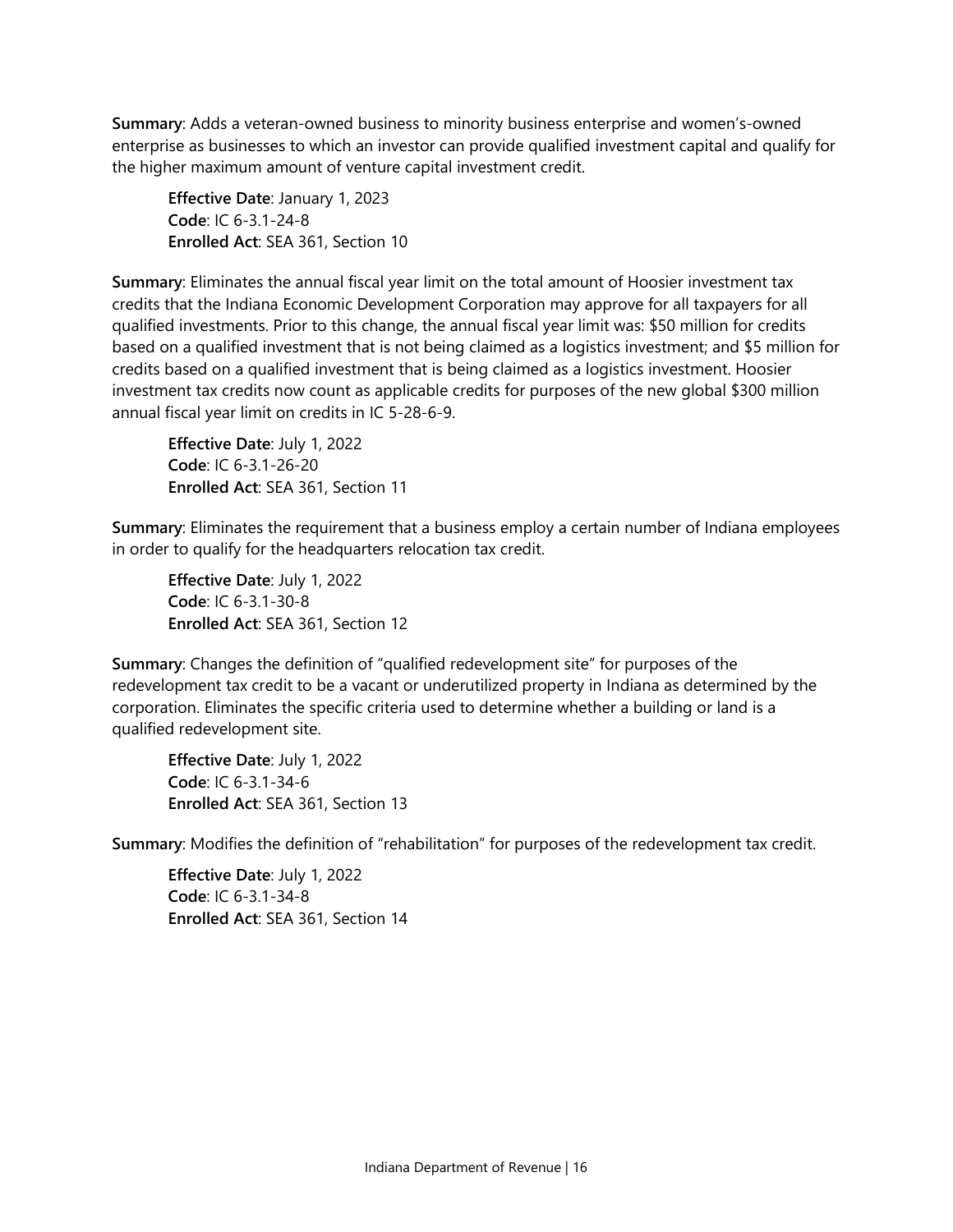**Summary**: Eliminates the requirement for a redevelopment tax credit award for a redevelopment site that the applicant provides evidence that the local unit having jurisdiction over the property made a determination that the qualified redevelopment site was unsafe, and the local unit took appropriate steps to remedy the unsafe conditions at the qualified redevelopment site, which led to its demolition.

**Effective Date**: July 1, 2022 **Code**: IC 6-3.1-34-16 **Enrolled Act**: SEA 361, Section 15

**Summary**: Establishes 30% as the applicable credit percentage for the redevelopment tax credit. Prior to this change, the applicable credit percentage was determined based on a combination of the age and the type of redevelopment site.

**Effective Date**: July 1, 2022 **Code**: IC 6-3.1-34-17 **Enrolled Act**: SEA 361, Section 16

**Summary**: Raises the threshold to \$20 million from \$7 million for the requirement that a redevelopment credit agreement include a provision that requires the taxpayer to repay the amount of the credit that exceeds the threshold. Eliminates the requirement for a repayment provision for any portion of the credit if the award is for a qualified redevelopment site subject to a proposal that will result in a qualified investment of at least \$100 million.

**Effective Date**: July 1, 2022 **Code**: IC 6-3.1-34-18 **Enrolled Act**: SEA 361, Section 17

**Summary**: Eliminates the annual fiscal year limit on the total amount of redevelopment credits that the Indiana Economic Development Corporation may approve for all taxpayers for all qualified investments. Prior to this change, the annual fiscal year limit was \$50 million. Redevelopment tax credits now count as applicable credits for purposes of the new global \$300 million annual fiscal year limit on credits in IC 5-28-6-9.

**Effective Date**: July 1, 2022 **Code**: IC 6-3.1-34-18 **Enrolled Act**: SEA 361, Section 18

**Summary**: Creates a new credit for affordable and workforce housing. Provides that the credit is available for taxable years beginning on or after January 1, 2024. Allows for applications to be submitted beginning July 1, 2023.

**Effective Date**: July 1, 2023 **Code**: IC 6-3.1-35-1 **Enrolled Act**: SEA 382, Section 52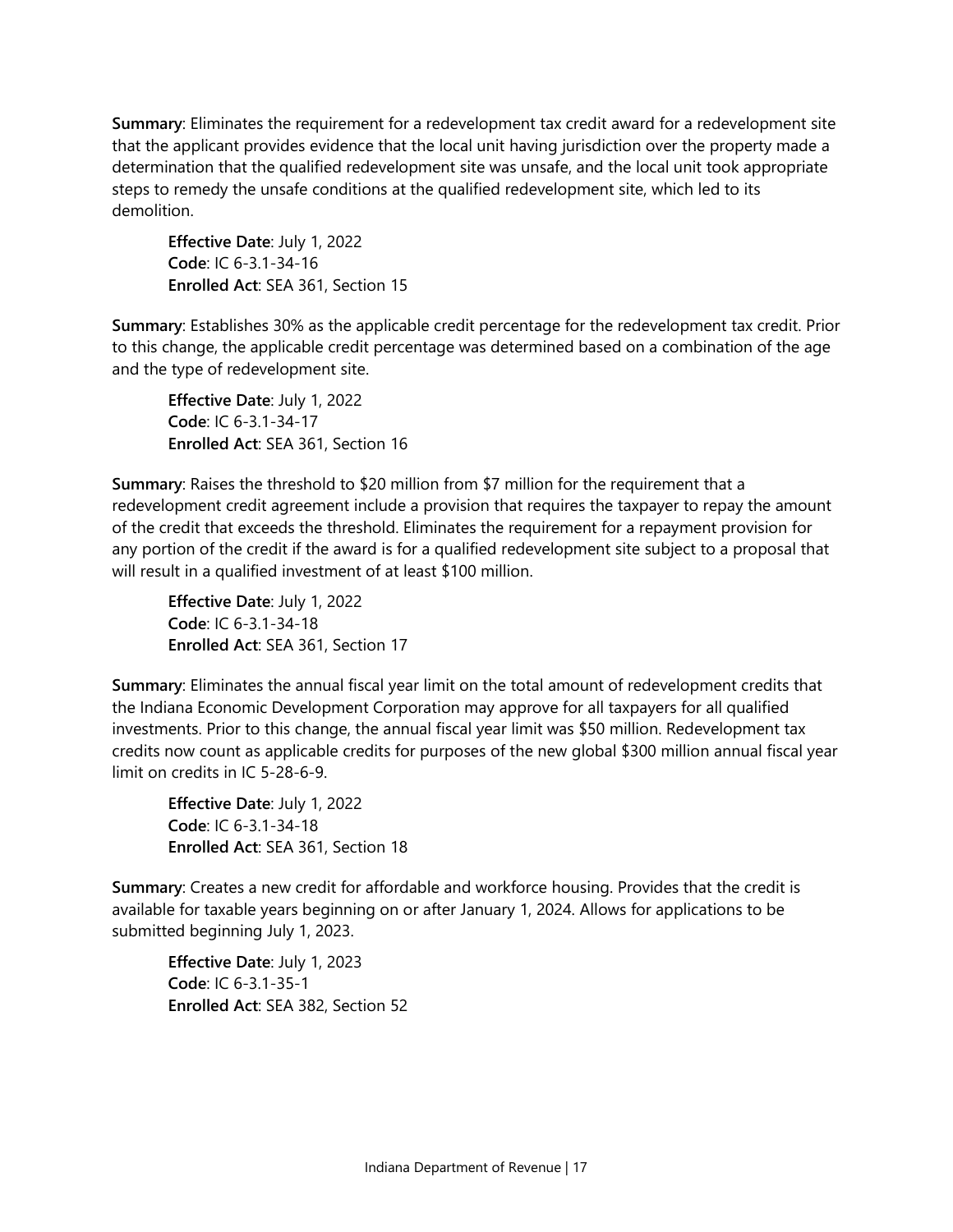**Summary**: Provides definitions for purposes of the affordable and workforce housing credit.

**Effective Date**: July 1, 2023 **Code**: IC 6-3.1-35-2 **Enrolled Act**: SEA 382, Section 52

**Summary**: Provides that the affordable and workforce housing credit for a taxable year is equal to the lesser of state tax credits awarded for the qualified project or the total federal credit allowed for the qualified project, divided by the number of taxable years in the state tax credit period for the qualified project. Deems that when an eligibility statement is issued to an eligible applicant, the applicant is considered to receive 100% of the state tax credit for each taxable year in the period for which the credit is allowable. Provides that a person is allowed to claim a credit in the amount of the credit acquired minus the amount of the credit transferred before the last day of the taxable year.

**Effective Date**: July 1, 2023 **Code**: IC 6-3.1-35-3 **Enrolled Act**: SEA 382, Section 52

**Summary**: Provides that the affordable and workforce housing credit cannot exceed a taxpayer's state tax liability. Allows an unused credit to be carried forward for nine years. Disallows the carry back or refund of any unused credit.

**Effective Date**: July 1, 2023 **Code**: IC 6-3.1-35-4 **Enrolled Act**: SEA 382, Section 52

**Summary**: Provides that if an S corporation or partnership has an affordable and workforce housing credit under IC 6-3.1-35 and does not have a tax liability against which to apply the credit, the shareholders or partners may determine how the entity's credit is to be distributed among the shareholders or partners. Provides that the finally-determined distribution by the pass through entity is to be reported to the department.

**Effective Date**: July 1, 2023 **Code**: IC 6-3.1-35-5 **Enrolled Act**: SEA 382, Section 52

**Summary**: Provides that a holder of an affordable and workforce housing tax credit may transfer, sell, or assign all or part of the tax credit for a taxable year. Requires the transferor to provide the holder's eligibility statement at the time of transfer, a declaration setting forth the transferor's portion of the credit before and after the transfer as well as the transferee's portion of the credit after transfer, and any other relevant documents related to the transaction. Requires the transferor to report the transfer in the manner prescribed by the Department of Revenue.

**Effective Date**: July 1, 2023 **Code**: IC 6-3.1-35-6 **Enrolled Act**: SEA 382, Section 52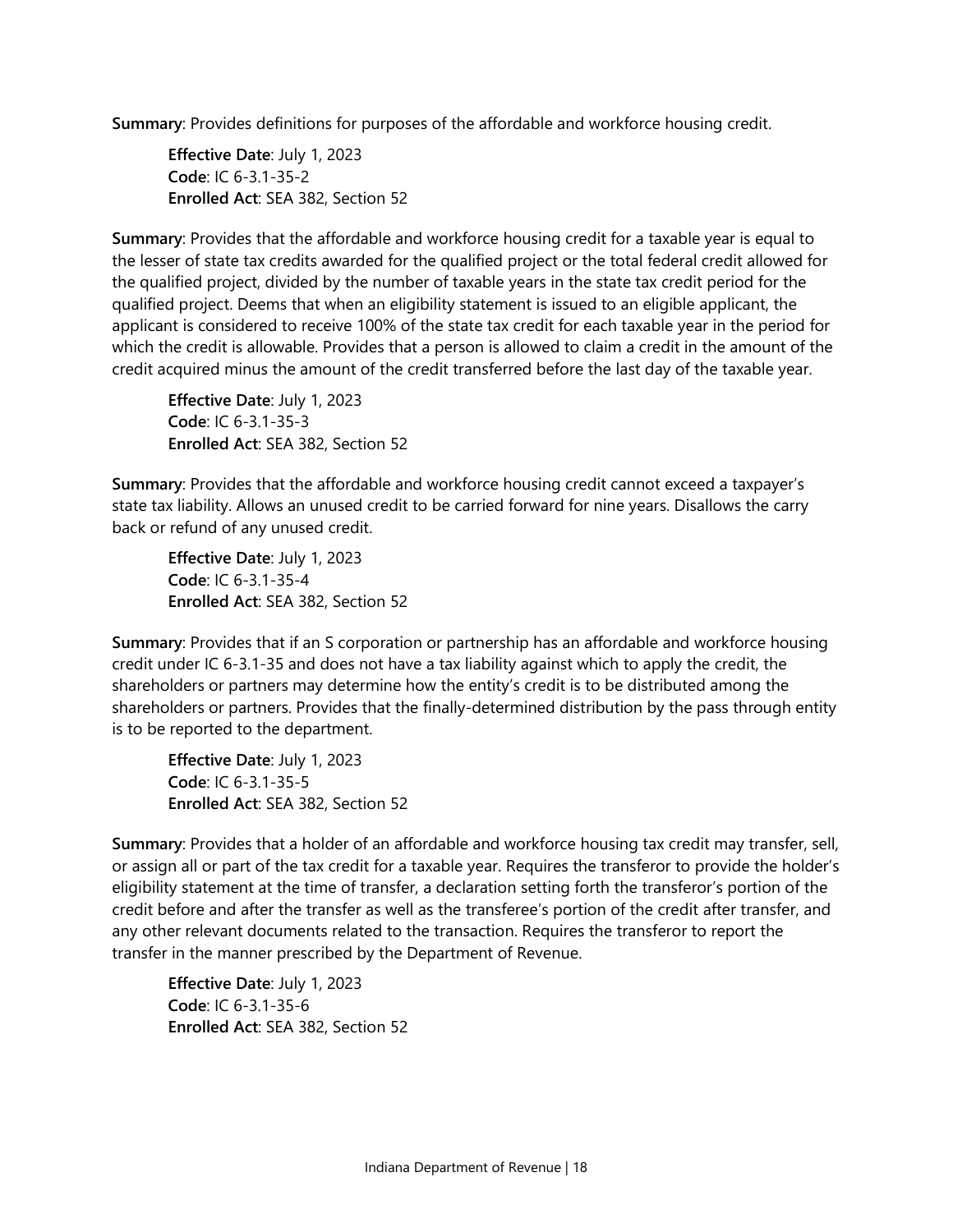**Summary**: Provides that applications for the affordable and workforce housing tax credit be submitted between July 1, 2023, and December 31, 2027, inclusive. Requires that the application include the name and address of both the qualified project and the owner of the qualified project, as well as any other information required by the Indiana Housing and Community Development Authority (IHCDA). Provides that IHCDA may grant a credit if certain requirements are met. Allows IHCDA to award a credit for a qualified project of between 40 and 100% of the anticipated aggregate federal tax credits for the qualified credit under IRC § 42(m) and specified by IHCDA. Requires IHCDA to issue an eligibility certificate for any credit granted and specifies requirements for the contents of the eligibility letter. Requires IHCDA to transmit a copy of the eligibility letter to the Department of Revenue.

**Effective Date**: July 1, 2023 **Code**: IC 6-3.1-35-7 **Enrolled Act**: SEA 382, Section 52

**Summary**: Limits the amount of affordable and workforce housing credits granted by IHCDA to \$30 million per state fiscal year for state fiscal years 2024 through 2028. Provides that the date on which the credit is awarded determines the fiscal year to which a particular credit is to be allocated. Permits IHCDA to prioritize credits that further the mission and purpose of IHCDA if the cap exceeds (or is reasonably expected to exceed) the annual limit.

**Effective Date**: July 1, 2023 **Code**: IC 6-3.1-35-8 **Enrolled Act**: SEA 382, Section 52

**Summary**: Requires a holder of an affordable and workforce housing tax credit to report the credit in the manner provided by the Department of Revenue. Requires a tax credit holder to submit to the Department of Revenue any information necessary for the calculation of the credit.

**Effective Date**: July 1, 2023 **Code**: IC 6-3.1-35-9 **Enrolled Act**: SEA 382, Section 52

**Summary**: Permits the Department of Revenue or IHCDA (or both) to adopt rules for purposes of administering the affordable and workforce housing credit.

**Effective Date**: July 1, 2023 **Code**: IC 6-3.1-35-10 **Enrolled Act**: SEA 382, Section 52

**Summary**: Provides that the affordable and workforce housing credit is subject to annual review for effectiveness for the five-year duration of the credit.

**Effective Date**: July 1, 2023 **Code**: IC 6-3.1-35-11 **Enrolled Act**: SEA 382, Section 52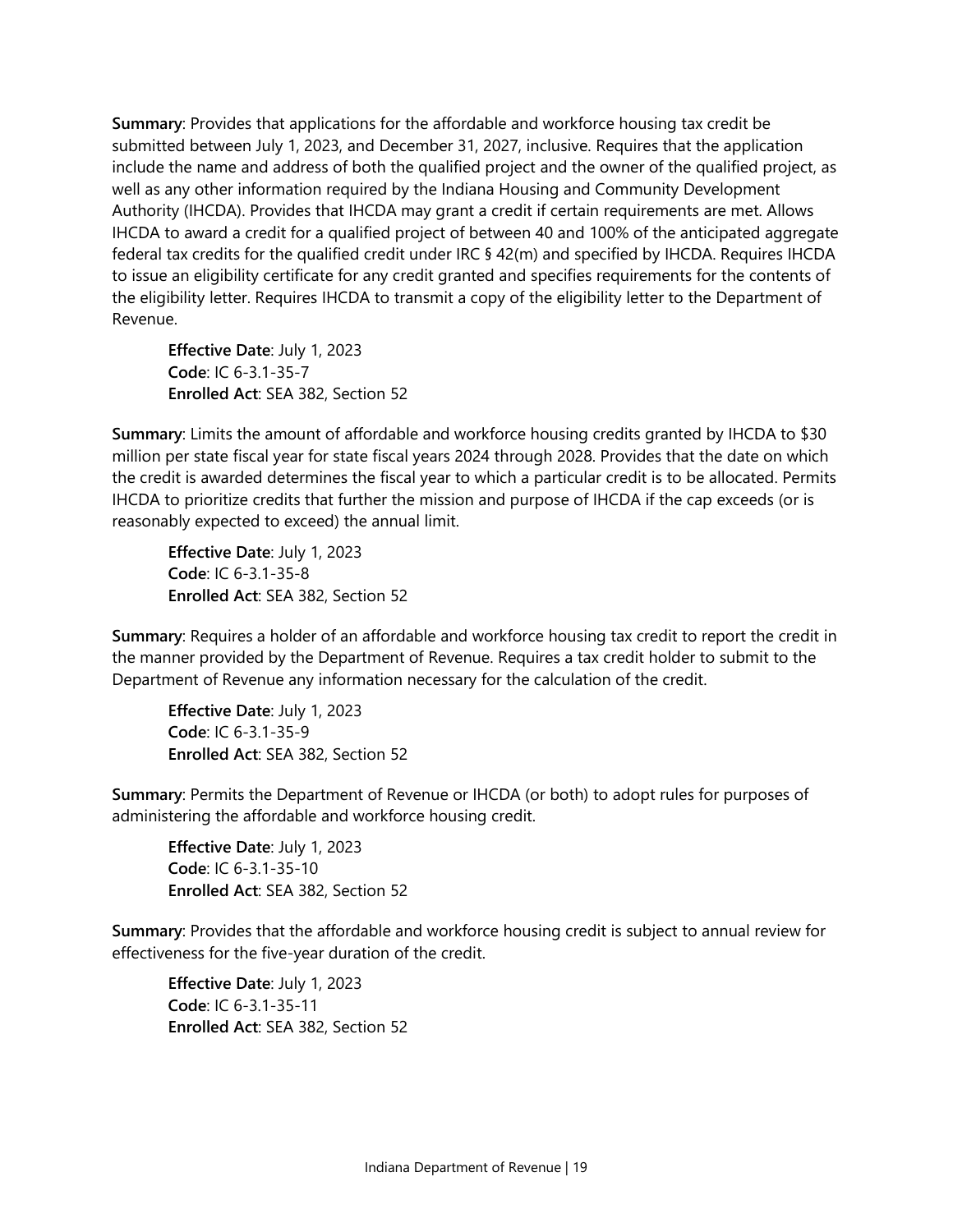**Summary**: Provides that IC 6-3.1-35 expires July 1, 2028, terminating the affordable and workforce housing credit except for last-year claims and carryforwards.

**Effective Date**: July 1, 2023 **Code**: IC 6-3.1-35-12 **Enrolled Act**: SEA 382, Section 52

**Summary**: Establishes the film and production tax credit. If the Indiana Economic Development Corporation certifies a taxpayer under IC 6-3.1-36-7(c), the taxpayer is entitled to a tax credit equal to: the amount of the taxpayer's qualified production expenses multiplied by a percentage determined by the corporation, not to exceed 30%.

If a pass through entity is entitled to a credit under IC 6-3.1-36-8 but does not have state tax liability against which the tax credit may be applied, a shareholder, partner, member, or beneficiary of the pass through entity is entitled to a tax credit equal to: the tax credit determined for the pass through entity for the taxable year multiplied by the percentage of the pass through entity's distributive income to which the shareholder, partner, member, or beneficiary is entitled.

To receive the credit provided by IC 6-3.1-36, a taxpayer must claim the credit on the taxpayer's state tax return or returns in the manner prescribed by the department.

The amount of the credit provided by IC 6-3.1-36 that a taxpayer uses during a particular taxable year may not exceed the state tax liability of the taxpayer.

If the credit provided by IC 6-3.1-36 exceeds the taxpayer's state tax liability for the first taxable year containing the taxable year for which the corporation awards the credit, then the excess may be carried over to up to nine succeeding taxable years and used as a credit against the state tax liability of the taxpayer during those taxable years.

The film and production tax credits now count as applicable credits for purposes of the new global \$300 million annual fiscal year limit on credits in IC 5-28-6-9.

**Effective Date**: July 1, 2022 **Code**: IC 6-3.1-36 **Enrolled Act**: SEA 361, Section 19

# <span id="page-20-0"></span>**Local Income Taxes (IC 6-3.6)**

**Summary**: Provides that a correctional facility local income tax rate imposed in an ordinance on or before January 1, 2019, is limited to a 22-year imposition period, while a rate imposed on or after January 1, 2019, is limited to a 25-year imposition period.

**Effective Date**: July 1, 2022 **Code**: IC 6-3.6-6-2.7 **Enrolled Act**: SEA 382, Section 53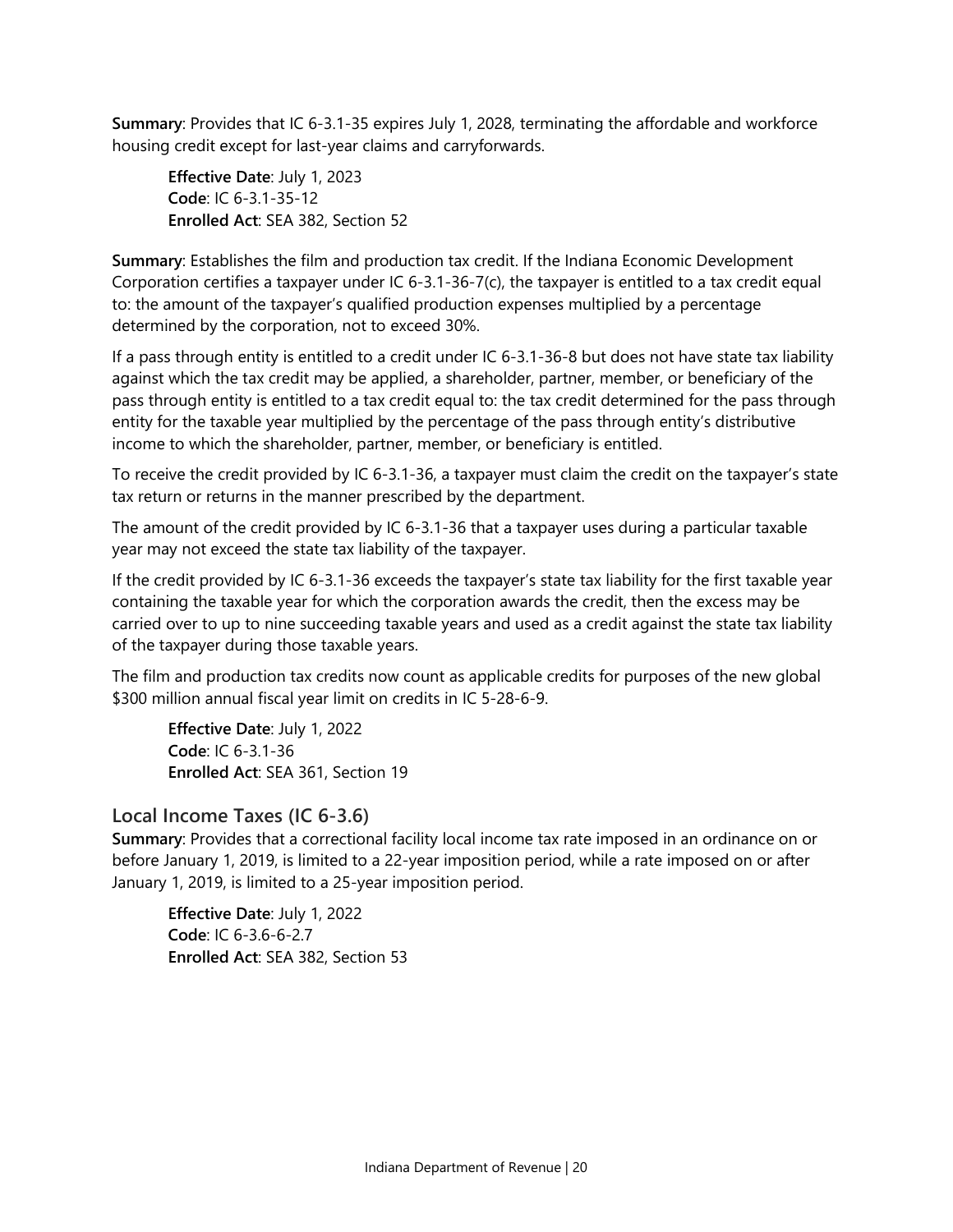**Summary**: Permits the fiscal body of a county to adopt an ordinance to impose a local income tax rate for emergency medical services in the county if the county provides emergency medical services for all local units in the county and pays 100% of the costs to provide those services. Requires that the tax rate be in increments of 0.01% and may not exceed 0.2%. Limits the duration of the tax rate to 25 years. If a county fiscal body adopts an ordinance under IC 6-3.6-6-2.8, but subsequently ceases to meet the applicability provisions, the tax rate imposed under the ordinance shall expire on December 31 of the year in which the county ceases to be eligible to enact the ordinance.

**Effective Date**: July 1, 2022 **Code**: IC 6-3.6-6-2.8 **Enrolled Act**: SEA 1246, Section 4

**Summary**: Provides that certified distributions of local income tax are based on amounts attributed to the county (previous language was received from the county). Clarifies the language regarding returns to include returns filed by the Department of Revenue on behalf of a taxpayer and processed by the department. Deletes previous language related to refunds of local income tax for purposes of determining certified distributions (the refund is part of the amounts attributed to the county under the revised language).

**Effective Date**: July 1, 2022 **Code**: IC 6-3.6-9-4 **Enrolled Act**: SEA 382, Section 54

# <span id="page-21-0"></span>**Taxation of Financial Institutions (IC 6-5.5)**

**Summary**: Allows a deduction for health insurance premiums paid by an employer for certain smallbusiness health insurance plans, provided that the deduction is disallowed for federal purposes as a result of claiming the federal credit in the amount of those expenses.

**Effective Date**: January 1, 2023 **Code**: IC 6-5.5-1-2 **Enrolled Act**: SEA 382, Section 55

**Summary**: Clarifies the due date for financial institutions tax returns is the fifteenth day of the fifth month following the end of the taxpayer's taxable year. Provides that an extension for financial institutions tax is to the day otherwise provided in IC 6-8.1-6-1 (previous law granted a similar extension to the federal extension). Provides that if the Internal Revenue Service extends the due date of a return, the department may extend its due date to reflect the federal extension. Provides that if the due date for a federal return is later than the due date otherwise provided for the financial institutions tax return, the due date is the date otherwise provided in IC 6-5.5-6-2 or the federal due date, whichever is later.

**Effective Date**: January 1, 2023 **Code**: IC 6-5.5-6-2 **Enrolled Act**: SEA 382, Section 56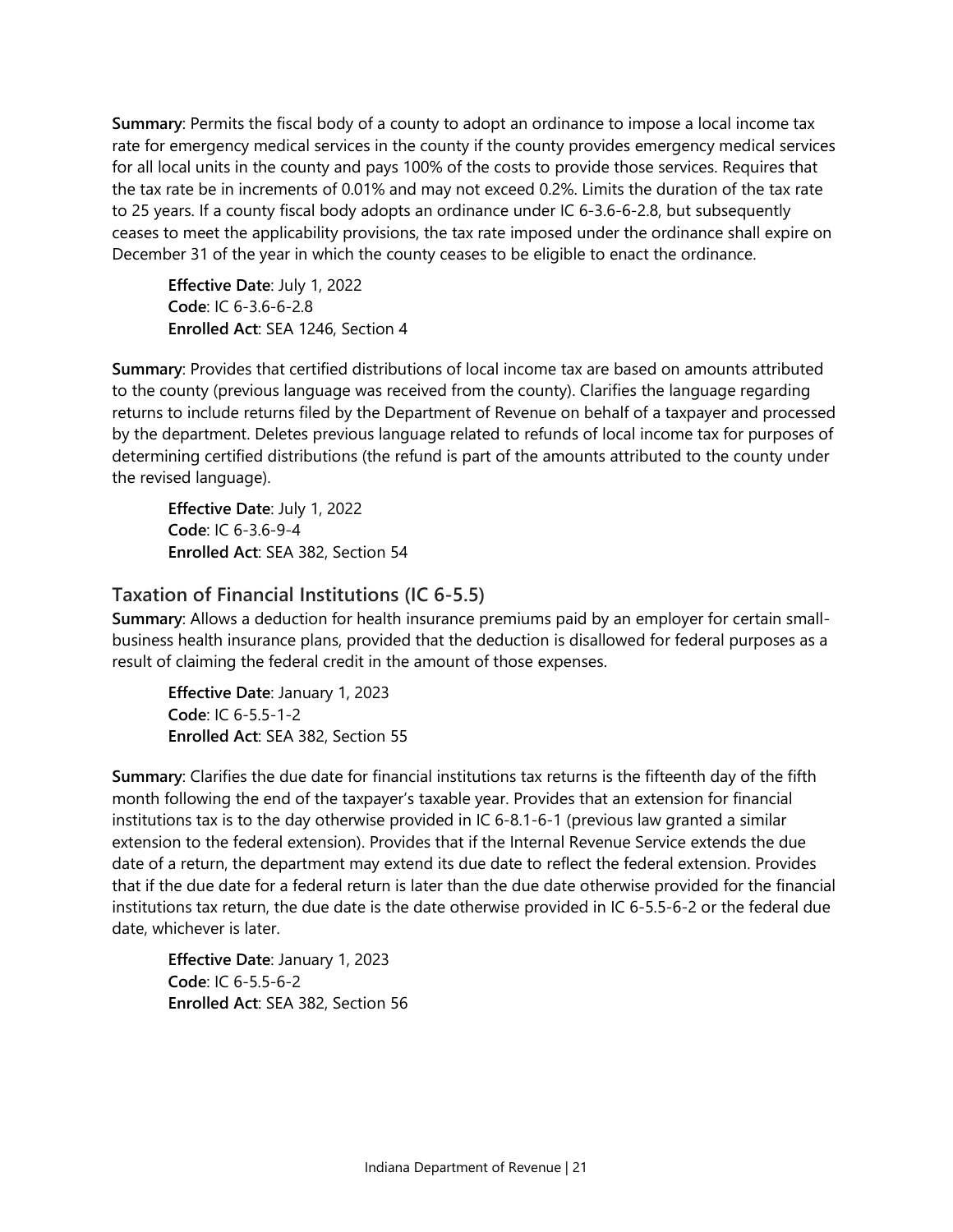# <span id="page-22-0"></span>**Tobacco Taxes (IC 6-7)**

**Summary**: Clarifies that a cigarette includes a roll for smoking "or heating," and such roll has a wrapper or cover made of any paper or material "not containing tobacco."

**Effective Date**: July 1, 2022 **Code**: IC 6-7-1-2 **Enrolled Act**: SEA 382, Section 57

**Summary**: Adds a violation of IC 24-3-5.4-7 (regarding compliance with the Master Settlement Agreement) to the list of reasons that the department may revoke a cigarette distributor's license.

**Effective Date**: July 1, 2022 **Code**: IC 6-7-1-15 **Enrolled Act**: SEA 382, Section 58

**Summary**: Adds a penalty for retailers that purchase cigarettes from an unregistered distributor, or whose registration is suspended or revoked by the department. The penalty is the greater of 100% of the retail value of the cigarettes purchased or \$5,000 on each purchase.

**Effective Date**: July 1, 2022 **Code**: IC 6-7-1-38 **Enrolled Act**: SEA 382, Section 59

**Summary**: Provides a definition for "actual cost" and "actual cost list," meaning essentially the wholesale price paid by the remote seller or the retail price charged by the remote seller, respectively.

**Effective Date**: July 1, 2023 **Code**: IC 6-7-2-0.1 **Enrolled Act**: SEA 382, Section 60

**Summary**: Provides a definition for "alternative nicotine product," which are noncombustible products containing nicotine that are intended for human consumption, whether chewed, absorbed, dissolved, or ingested by any means. The term does not include cigarettes, tobacco products, closed system cartridges, vapor products, consumable material, open system containers, or any product regulated as a drug or device by the United States Food and Drug Administration under 21 U.S.C. 351 to 360fff-7.

**Effective Date**: July 1, 2022 **Code**: IC 6-7-2-0.2 **Enrolled Act**: SEA 382, Section 61

**Summary**: Provides a definition for "cigar," which means a tobacco product that is a roll of tobacco wrapped in leaf tobacco or in any substance containing tobacco (other than any roll of tobacco that is a cigarette). The term includes tobacco products known as "little cigars", which are cigars with an integrated cellulose acetate filter and that are wrapped in a substance containing tobacco.

**Effective Date**: July 1, 2023 **Code**: IC 6-7-2-0.3 **Enrolled Act**: SEA 382, Section 62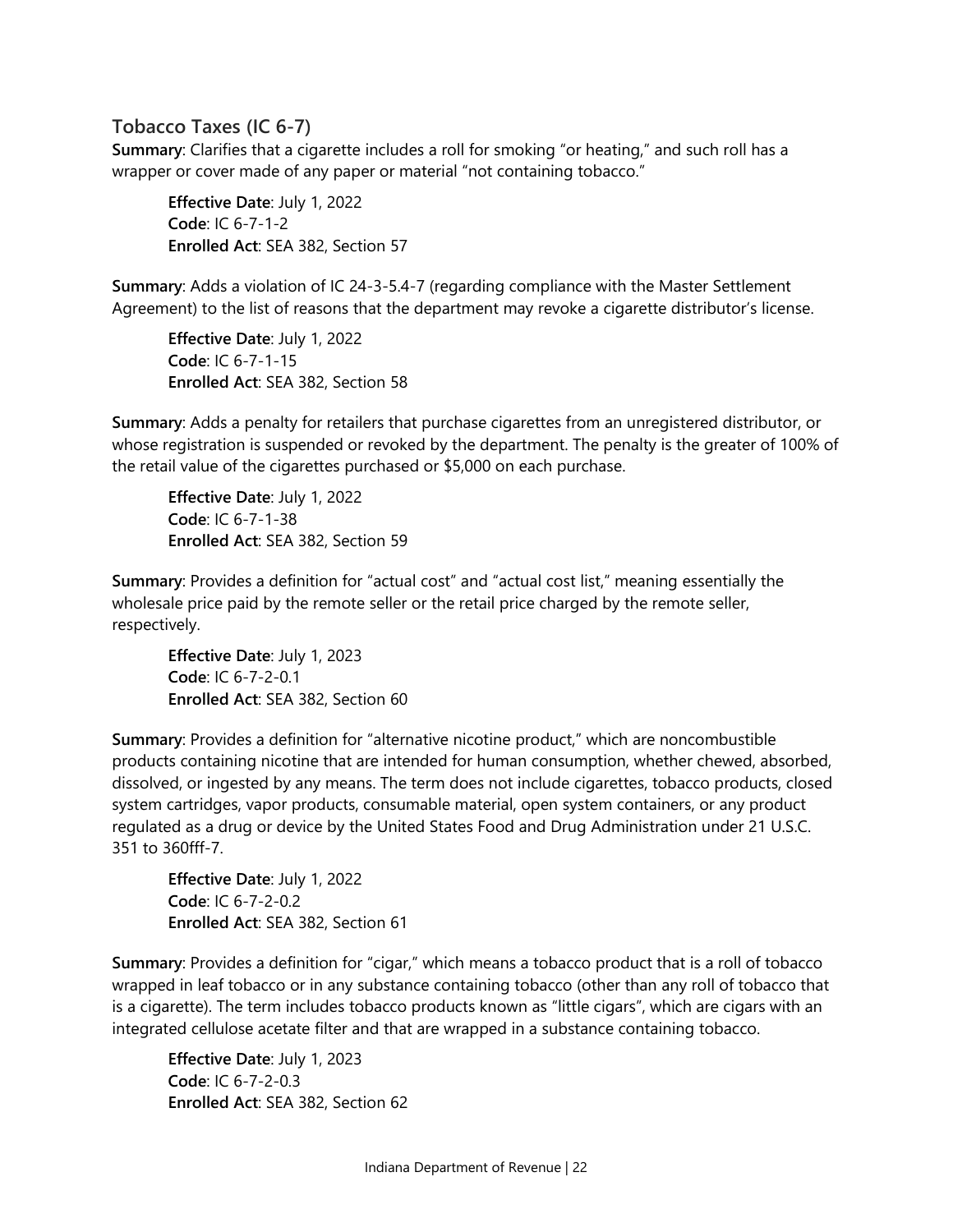**Summary**: Provides a definition for "pipe tobacco," which means a tobacco product that, because of its appearance, type, packaging, or labeling, is suitable and likely to be smoked in a pipe.

**Effective Date**: July 1, 2023 **Code**: IC 6-7-2-3.1 **Enrolled Act**: SEA 382, Section 63

**Summary**: Provides a definition for "remote sellers," which means retail dealers that meet one or both of the economic thresholds for sales tax purposes and sells taxable products to an ultimate consumer by either selling through a telephone or other method of voice transmission, the mail, the internet or other electronic service, or when the taxable products are delivered to the consumer by common carrier, private delivery service, or other method of delivery.

**Effective Date**: July 1, 2023 **Code**: IC 6-7-2-3.3 **Enrolled Act**: SEA 382, Section 64

**Summary**: Add "alternative nicotine products" to the definition of "taxable products."

**Effective Date**: July 1, 2022 **Code**: IC 6-7-2-3.5 **Enrolled Act**: SEA 382, Section 65

**Summary**: Clarifies that a retail dealer includes a merchant who meets one or both of the economic thresholds for sales tax purposes.

**Effective Date**: July 1, 2023 **Code**: IC 6-7-2-4 **Enrolled Act**: SEA 382, Section 66

**Summary**: Amends the definition of "tobacco product" to codify that the definition means any product containing, made, or derived from tobacco that is intended for human consumption, or is likely to be consumed, whether chewed, smoked, heated, absorbed, dissolved, inhaled, snorted, sniffed, or ingested by any other means, or any component, part, or accessory of a tobacco product. Includes new lists of what the term does or does not include, codifying prior interpretation.

**Effective Date**: July 1, 2023 **Code**: IC 6-7-2-5 **Enrolled Act**: SEA 382, Section 67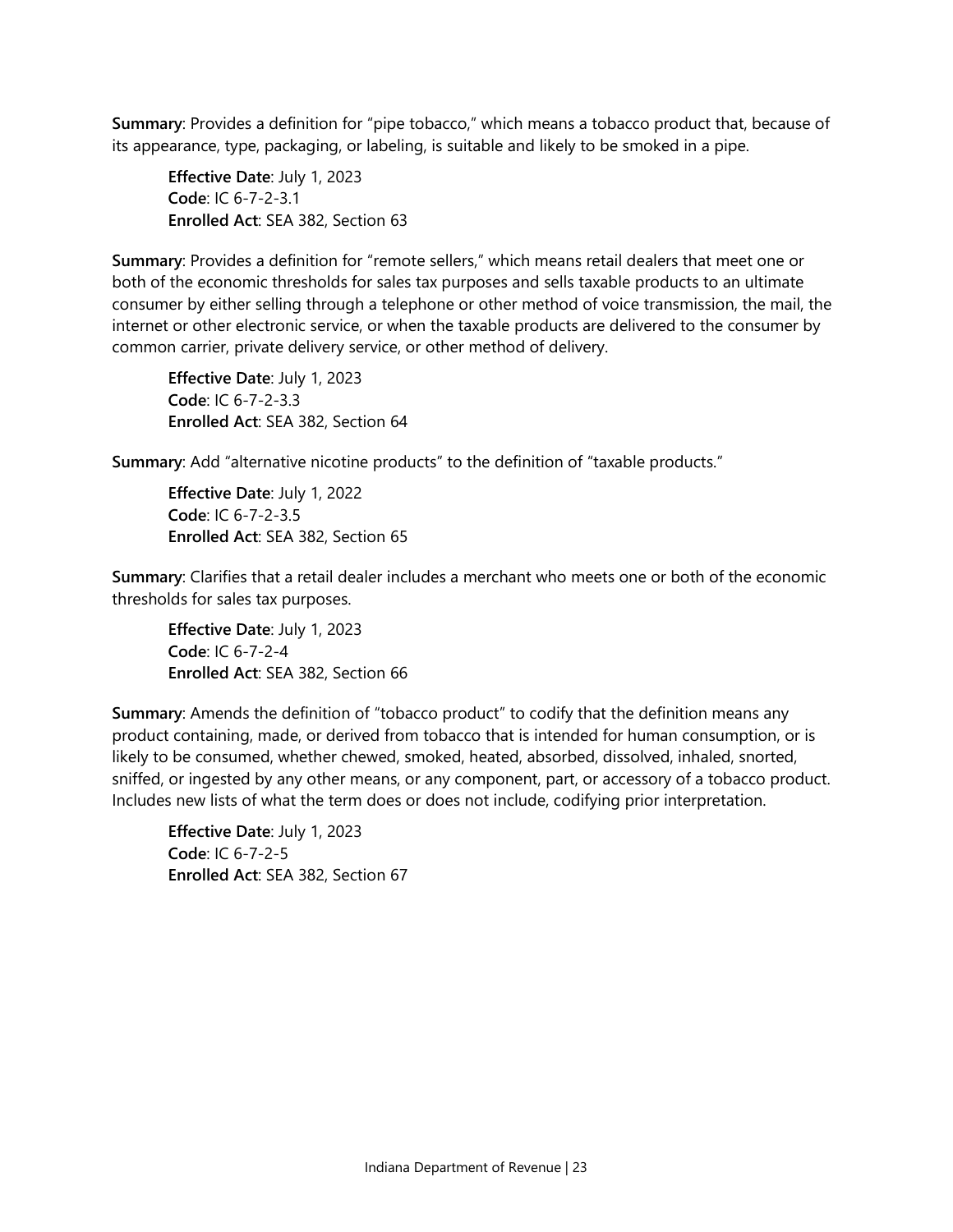**Summary**: Adds a tax on alternative nicotine products at a rate of \$0.40 per ounce, and a proportionate tax at the same rate on all fractional parts of an ounce, calculated based upon the product weight as listed by the manufacturer. If the tax calculated for a fractional part of an ounce carried to the third decimal place being greater than four, the amount of the tax shall be rounded to the next additional cent. Adds distributors of alternative products to the requirements of this section. Removes the language concerning sales through internet websites, catalog, or similar means, as this is now covered by the economic threshold language in the remote seller and retail dealer definitions. Clarifies that when there is a distributor-to-distributor sale of tobacco products or alternative nicotine products, the tax is imposed when the distributor first receives the tobacco products or alternative nicotine products in Indiana.

**Effective Date**: July 1, 2022 **Code**: IC 6-7-2-7 **Enrolled Act**: SEA 382, Section 68

**Summary**: Reduces the rate of the closed system cartridge tax from 25% to 15%. Clarifies that if a closed system cartridge is sold in the same package as a vapor product device, the tax imposed under this subsection shall only apply to the wholesale price of the closed system cartridge if the wholesale cost of the closed system cartridge can be isolated from the vapor product device on the invoice. Removes the language concerning sales through internet websites, catalog, or similar means, as this is now covered by the economic threshold language in the remote seller and retail dealer definitions.

**Effective Date**: July 1, 2022 **Code**: IC 6-7-2-7.5 **Enrolled Act**: SEA 382, Section 69

**Summary**: Creates a requirement that the taxes imposed in this chapter on tobacco products, alternative nicotine products, and closed system cartridges are also required to be collected by remote sellers. The taxes can be calculated using either the actual cost or actual cost list method. The taxes are imposed at the time of sale to the ultimate consumer, and the remote seller is liable for the taxes.

**Effective Date**: July 1, 2023 **Code**: IC 6-7-2-7.7 **Enrolled Act**: SEA 382, Section 70

**Summary**: Creates a licensing requirement on remote sellers of taxable products. The licensing requirements mirror the requirements for distributors in IC 6-7-2-8, with a few differences. The merchant must meet one or both of the economic threshold requirements for sales tax. They must also attest that they use third-party age verification technology through an independent, third-party age verification service that compares information available from a commercially available database (or aggregate of data bases) that are regularly used by government agencies and businesses for the purpose of age and identity verification, as well as personal information entered by the individual during the ordering process, that establishes the individual is of the required minimum age. Further, if a remote seller that collects tax using the actual cost list method to calculate the tax, they must provide the department with a certified actual cost list for each individual product offered for sale in the subsequent calendar year, which must be updated annually as new products are added to a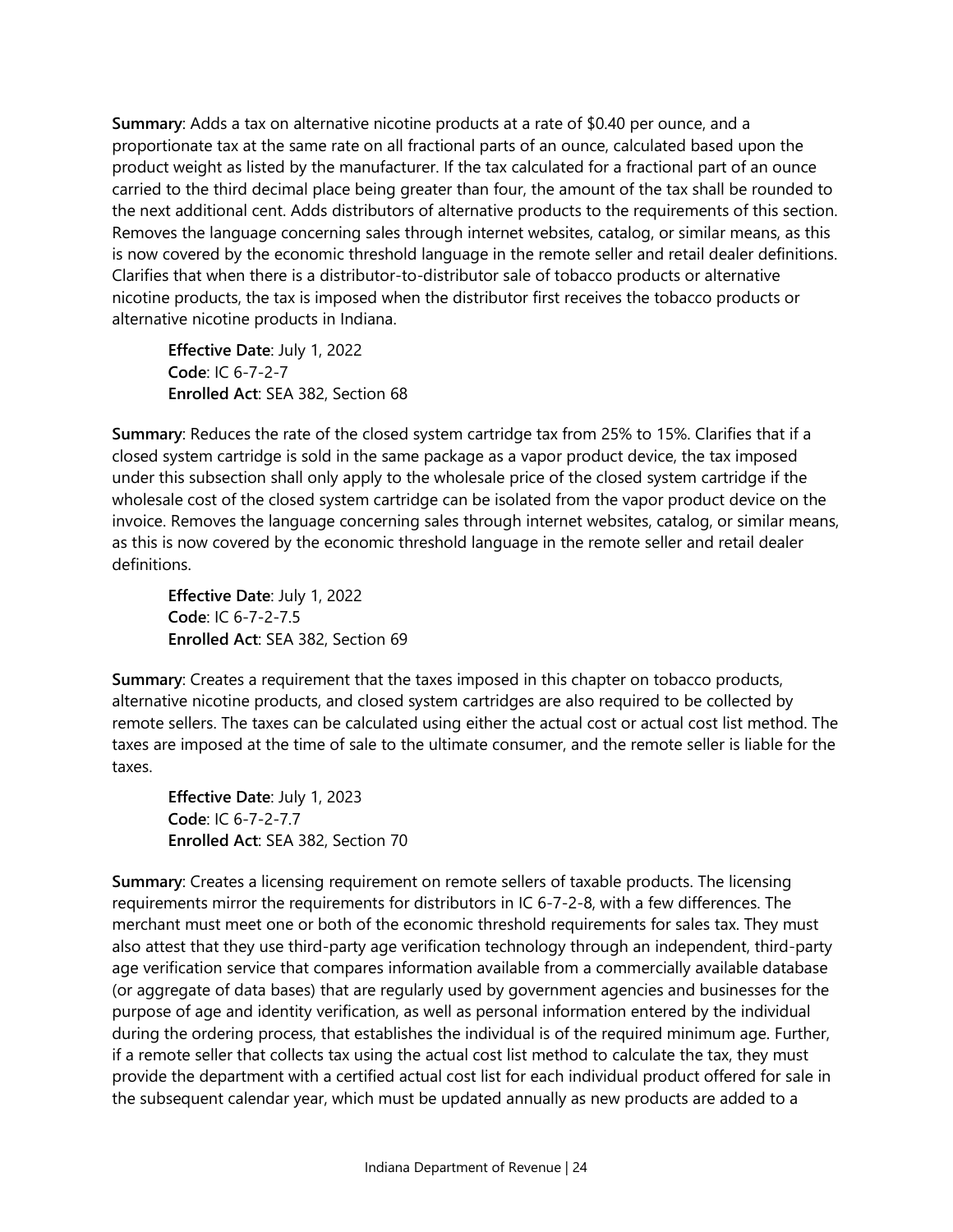remote seller's inventory. New products must also be added to the actual cost list using the actual cost first paid for each individual product.

**Effective Date**: July 1, 2023 **Code**: IC 6-7-2-8.5 **Enrolled Act**: SEA 382, Section 71

**Summary**: Amends the existing requirement to notify the department if there is a change of business location to impose such requirement on remote sellers.

**Effective Date**: July 1, 2023 **Code**: IC 6-7-2-9 **Enrolled Act**: SEA 382, Section 72

**Summary**: Repeals language imposing a floor and ceiling on the amount of a refund of a distributor's license fee, as the cost of a license is \$25, which is the same amount as the minimum threshold for issuing a refund.

**Effective Date**: July 1, 2022 **Code**: IC 6-7-2-10 **Enrolled Act**: SEA 382, Section 73

**Summary**: Adds a violation of IC 24-3-5.4-7 (regarding compliance with the Master Settlement Agreement) to the list of reasons that the department may revoke a distributor, manufacturer, or remote seller license.

**Effective Date**: July 1, 2022 **Code**: IC 6-7-2-11 **Enrolled Act**: SEA 382, Section 74

**Summary**: Creates a list of reasons for the department to refuse to issue or renew a distributor, manufacturer, or remote seller license. Provides that before being denied a license as a distributor, the applicant will be entitled to a hearing with five days written notice.

**Effective Date**: July 1, 2022 **Code**: IC 6-7-2-11.5 **Enrolled Act**: SEA 382, Section 75

**Summary**: Amends the statute dealing with the filing of returns and remittance of taxes to impose such provisions on remote sellers. Adds that the wholesale price of cigars, the actual cost of tobacco products (other than cigars and snuff), and the weight of alternative nicotine products are information required to be included on the return when such items are sold.

**Effective Date**: July 1, 2023 **Code**: IC 6-7-2-12 **Enrolled Act**: SEA 382, Section 76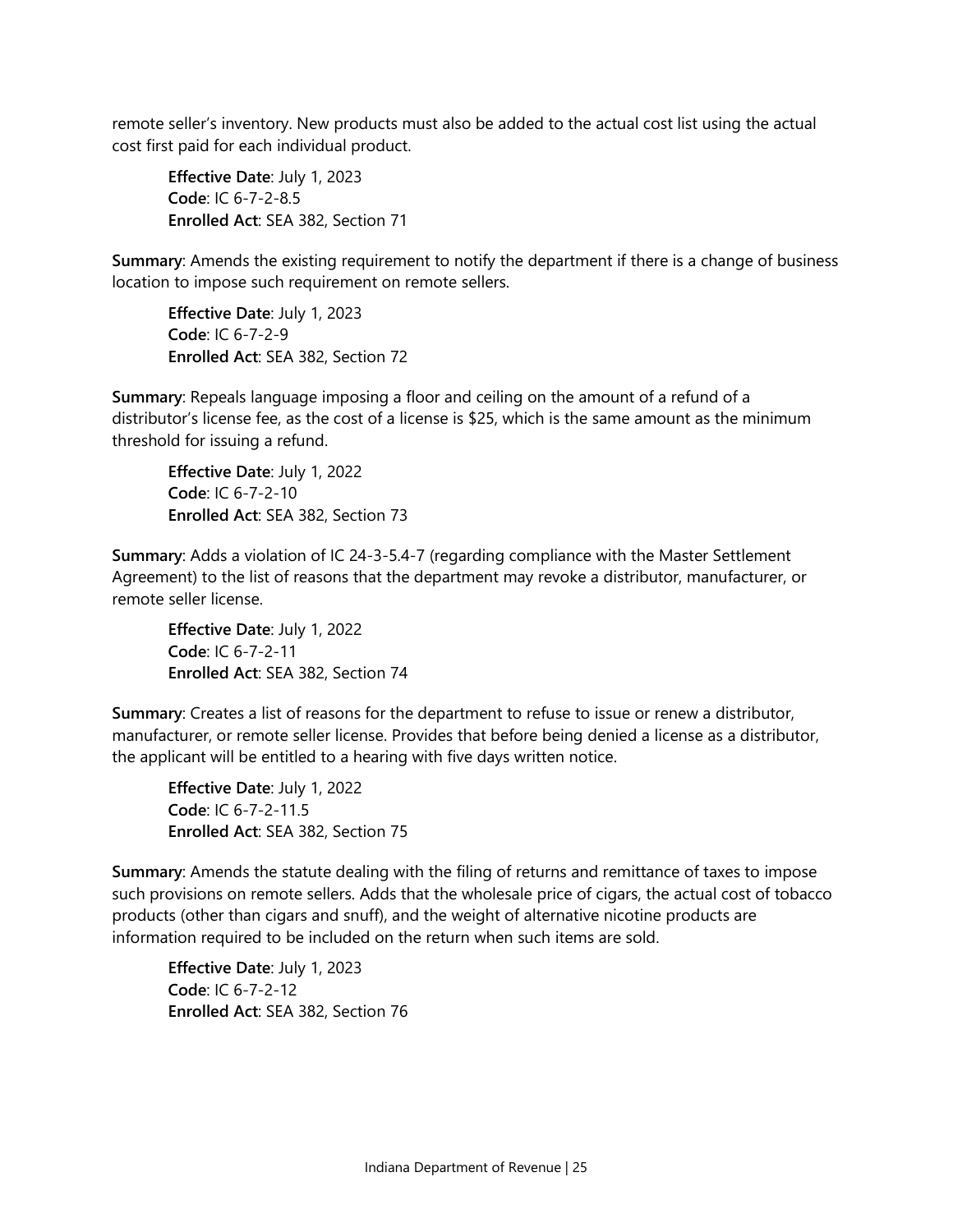**Summary**: Amends the existing collection allowance provision to apply to remote sellers.

**Effective Date**: July 1, 2023 **Code**: IC 6-7-2-13 **Enrolled Act**: SEA 382, Section 77

**Summary**: Amends the refund provision for returned or destroyed product to apply to remote sellers.

**Effective Date**: July 1, 2023 **Code**: IC 6-7-2-14 **Enrolled Act**: SEA 382, Section 78

**Summary**: Amends the record keeping provision to apply to remote sellers.

**Effective Date**: July 1, 2023 **Code**: IC 6-7-2-20 **Enrolled Act**: SEA 382, Section 79

**Summary**: Amends the distributor offense provisions to apply to remote sellers. Clarifies that violations of this chapter described in this section may be reported to the department or the Office of the Attorney General.

**Effective Date**: July 1, 2023 **Code**: IC 6-7-2-21 **Enrolled Act**: SEA 382, Section 80

**Summary**: Adds a penalty for retailers that purchase taxable products from an unregistered distributor, or whose registration is suspended or revoked by the department. The penalty is the greater of 100% of the retail value of the cigarettes purchased or \$5,000 on each purchase.

**Effective Date**: July 1, 2022 **Code**: IC 6-7-2-24 **Enrolled Act**: SEA 382, Section 81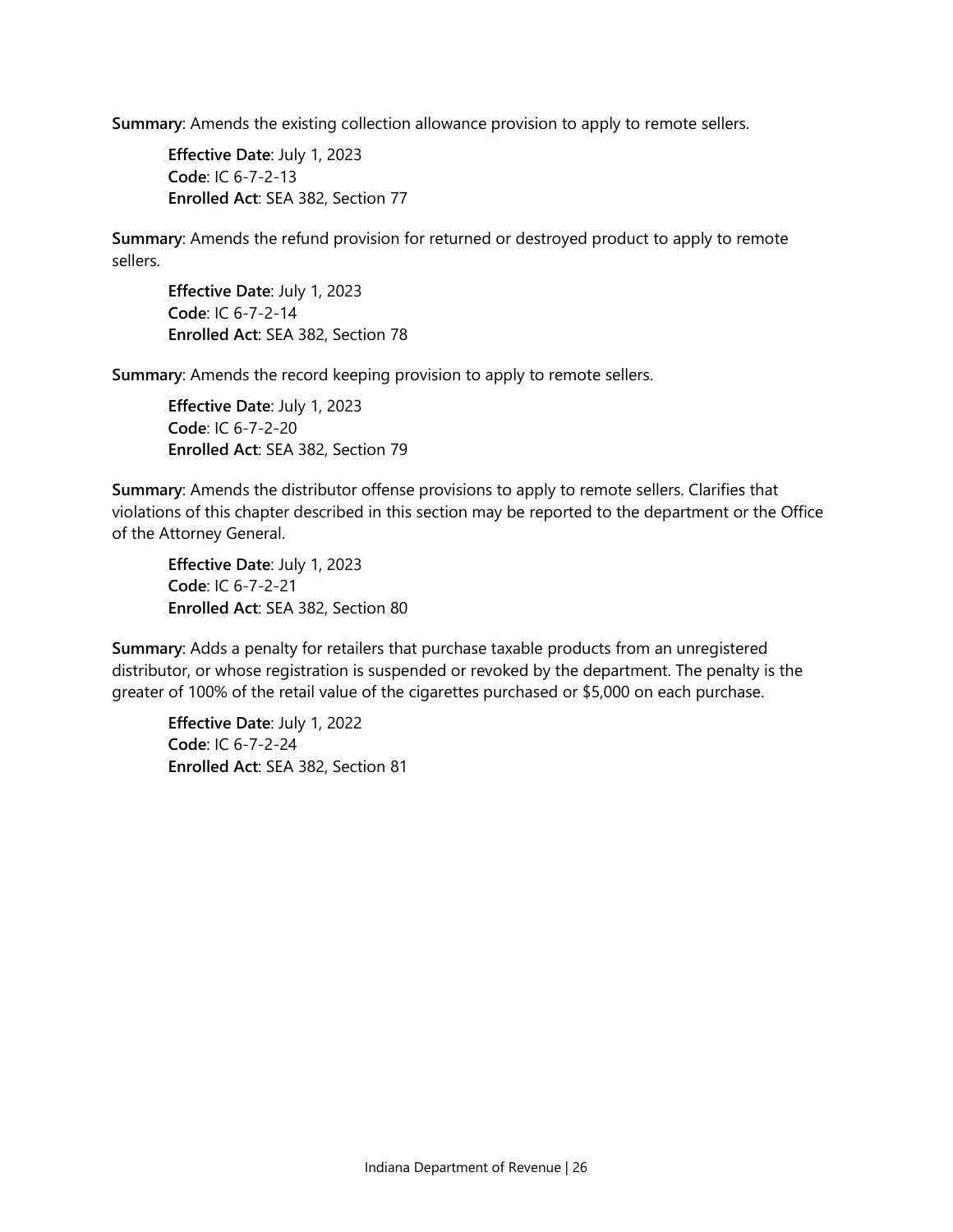# <span id="page-27-0"></span>**Department of State Revenue Tax Administration (IC 6-8.1)**

**Summary**: Provides that if a due date or a date required for an action by a taxpayer or the department falls on a weekend, a federal holiday, or a statewide holiday, the act is timely if it is performed on the next day that is not a weekend, a federal holiday, or a statewide holiday. Provides that if a due date for a particular act falls on a weekend, a federal holiday, or a statewide holiday, the last day for issuing a proposed assessment, issuing a demand notice, or filing a refund claim is to be determined without regard to the original due date falling on a weekend or holiday.

**Effective Date**: January 1, 2023 **Code**: IC 6-8.1-1-9 **Enrolled Act**: SEA 382, Section 82

**Summary**: Provides statute of limitations and other governing rules regarding COVID-related return and payment extensions. States that the section applies to the end of the statute of limitations for proposed assessments, the date by which payments were required to be made to meet safe harbor requirements, the end of the period by which a demand notice or warrant is required to be issued, the last date on which a refund claim is required to be filed, the first date for interest on refunds and assessments, and the due date for payments (including estimated tax payments). Provides that for estimated tax payments due between March 24, 2020, and July 14, 2020, the due date is considered to be July 15, 2020. Provides that utility receipts tax returns, individual income tax returns, corporate tax returns, and financial institutions tax returns due between March 24, 2020, and April 30, 2020, the due date for filing and payment is considered to be July 15, 2020. Provides that for corporations and financial institutions with due dates between May 1, 2020, and July 15, 2020, the due date is considered to be August 15 (for dates determined without regard to a weekend) and August 17 (for dates determined with regard to a weekend). Provides that the due date for safe harbor payments follows the due date for the payment set forth otherwise in this section. States that for individual tax returns for 2020, the due date is considered to be May 15 (for dates determined without a weekend) and May 17 (for dates determined with regard to a weekend).

**Effective Date**: January 1, 2020 (retroactive) **Code**: IC 6-8.1-1-10 **Enrolled Act**: SEA 382, Section 83

**Summary**: Allows the Department of Revenue to request repayment of taxes distributed to local governments or to request that future distributions of local taxes be reduced if a listed tax is distributed to a local government and subsequently refunded to the taxpayer. Requires the department to notify the locality of the taxes for which a repayment or reduction in distribution is sought. Allows the department to notify the locality of the taxes against which a reimbursement of erroneous distributions will be sought if the department and the locality cannot agree to arrangements for repayment or offset with regard to an overdistribution. Provides that the department is to apply any offset of tax payments to a locality to most closely reflect other tax distributions to that locality. Requires that if a refund or offset cannot be applied as closely as possible, the department may request that the offset be applied to local income tax distributions and that the state budget agency report any reduction in certified distributions to the locality.

**Effective Date**: July 1, 2022 **Code**: IC 6-8.1-3-28 **Enrolled Act**: SEA 382, Section 84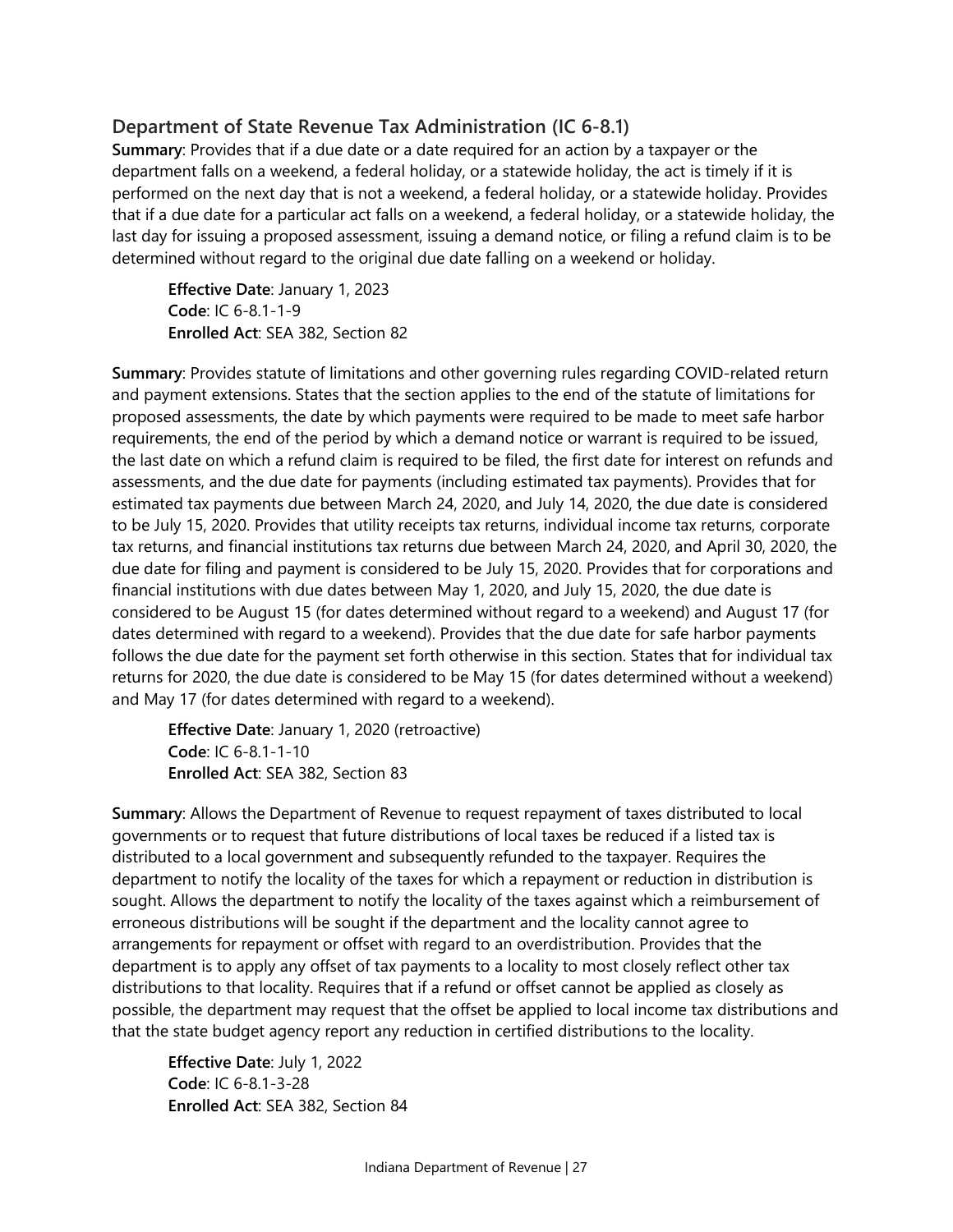**Summary**: Changes the due date for automatic federal extensions to the due date of the federal extension plus one month (previously same period as the federal extension plus 30 days). Clarifies that if the federal extended due date falls on a weekend or holiday, the one-month period begins on the date determined without regard to the weekend or holiday. Clarifies that if a person files a federal extension that is subsequently denied, the person will still be treated as having a federal extension unless a previous federal extension request for a taxable year had been denied. Provides that the 90% safe harbor rule does not apply to withholding payments for partnerships and S corporations (partnerships and S corporations have a different safe harbor).

**Effective Date**: January 1, 2023 **Code**: IC 6-8.1-6-1 **Enrolled Act**: SEA 382, Section 85

**Summary**: Repeals a statute relating to due dates when a due date otherwise falls on a weekend or holiday. This is now part of the new IC 6-8.1-1-9.

**Effective Date**: January 1, 2023 **Code**: IC 6-8.1-6-2 **Enrolled Act**: SEA 382, Section 86

**Summary**: Removes reference IC 6-2.5-4-5, deleted as part of Section 19 of this bill, and replaces it with new location in IC 6-2.5-1-22.5, which was added in Section 14 of this bill.

**Effective Date**: January 1, 2022 **Code**: IC 6-8.1-7-1 **Enrolled Act**: SEA 382, Section 87

**Summary**: Provides that the penalty for failure to include all nonresidents on a composite return applies to all nonresident partners, shareholders, and beneficiaries (previous language applied to nonresident individuals). Extends the penalty for failure to include nonresidents on a composite return to estates and trusts.

**Effective Date**: January 1, 2023 **Code**: IC 6-8.1-6-2 **Enrolled Act**: SEA 382, Section 88

<span id="page-28-0"></span>**Innkeeper's Taxes; Other Local Taxes (IC 6-9)**

**Summary**: Eliminates the provision that terminated the Nashville food and beverage tax January 1, 2023.

**Effective Date**: July 1, 2022 **Code**: IC 6-9-24-9 **Enrolled Act**: SEA 382, Section 90

**Summary**: Clarifies that the department shall begin collecting the county innkeeper's tax at the rate provided in the adopting ordinance unless the rate in the ordinance is not authorized under IC 6-9.

**Effective Date**: July 1, 2022 **Code**: IC 6-9-29-1.5 **Enrolled Act**: SEA 382, Section 91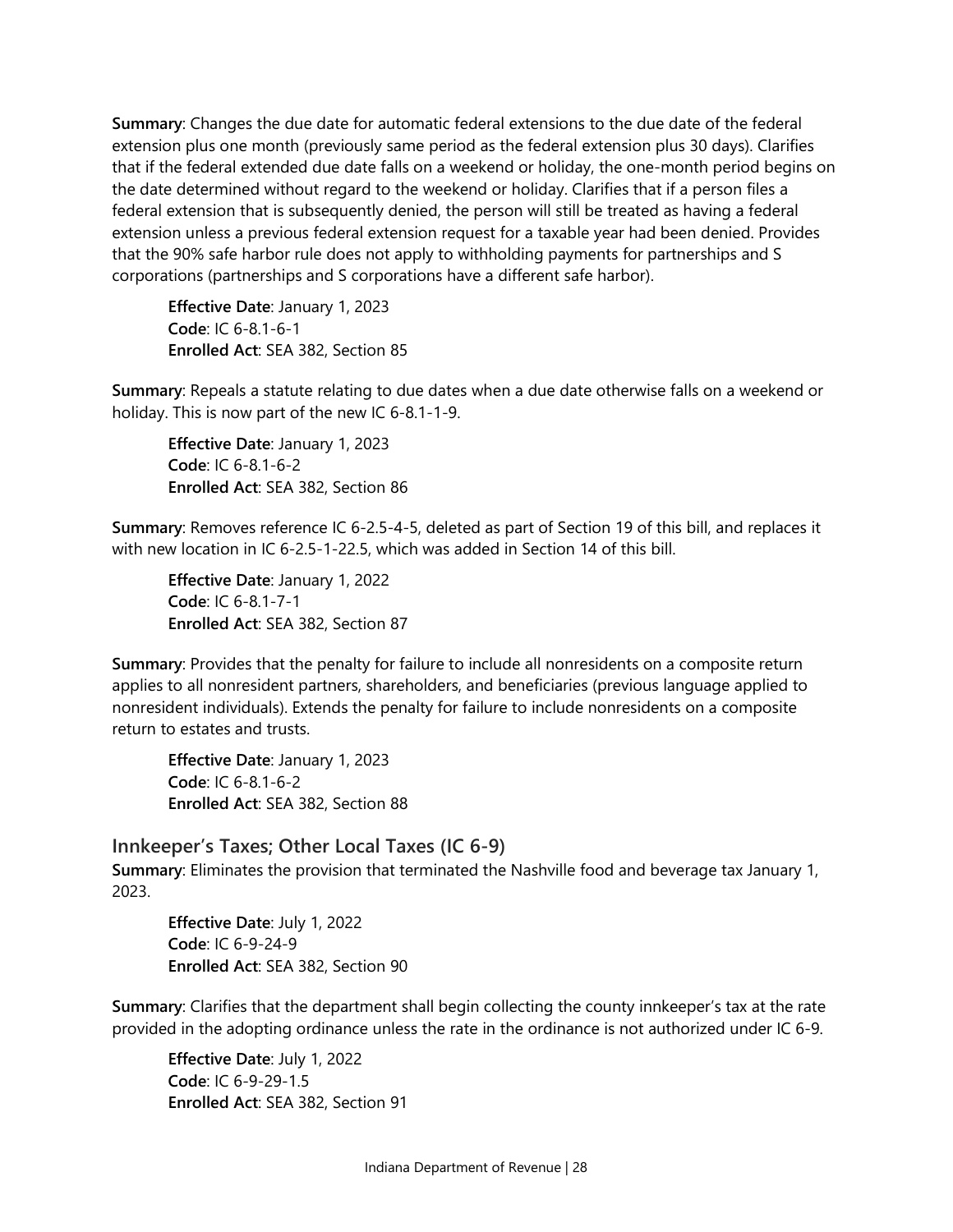**Summary**: Requires the adopting body of a food and beverage tax to immediately send a certified copy of the ordinance to the commissioner of the department. Provides guidance for the Effective Date of a food and beverage tax collected by the department. Notwithstanding any other provision in IC 6-9, if the department collects the revenue from the food and beverage tax, the department shall begin collecting the tax as provided in the ordinance for periods beginning on or after the later of: the first day of the month that is not less than 30 days after the ordinance is sent to the commissioner or the Effective Date specified in the ordinance. If an ordinance does not specify an Effective Date, the ordinance shall be considered effective on the earliest date allowable under IC 6-9-29.5-4.

**Effective Date**: July 1, 2022 **Code**: IC 6-9 **Enrolled Act**: SEA 382, Section 92

**Summary**: Authorizes Fishers to adopt a food and beverage tax through December 31, 2023.

**Effective Date**: July 1, 2022 **Code**: IC 6-9-44-1 **Enrolled Act**: SEA 382, Section 93

#### <span id="page-29-0"></span>**Alcohol & Tobacco Taxes and Administration (IC 7.1)**

**Summary**: Authorizes the Alcohol and Tobacco Commission to issue any applicant for a renewal of a permit that is delinquent in the payment of a listed tax one 90-day extension of the term of the permit.

**Effective Date**: July 1, 2022 **Code**: IC 7.1-3-21-15 **Enrolled Act**: HEA 1299, Section 2

**Summary**: Adds a provision specifying that the department may require the reporting of any information reasonably necessary to determine the amount of excise tax due.

**Effective Date**: July 1, 2022 **Code**: IC 7.1-4-6-3.5 **Enrolled Act**: SEA 382, Section 100

#### <span id="page-29-1"></span>**Motor Carrier Regulation (IC 8-2.1)**

**Summary**: Amends the subsection pertaining to federal motor carrier regulations not applying to private carriers of property operated only in intrastate commerce or any carriers of property operated only in intrastate commerce while employed in construction or construction-related service, providing that the driver's treating advanced practice registered nurse is amongst the medical professionals who can certify a waiver to physical qualifications when the driver is diabetic.

**Effective Date**: July 1, 2022 **Code**: IC 8-2.1-24-18 **Enrolled Act**: HEA 1167, Section 3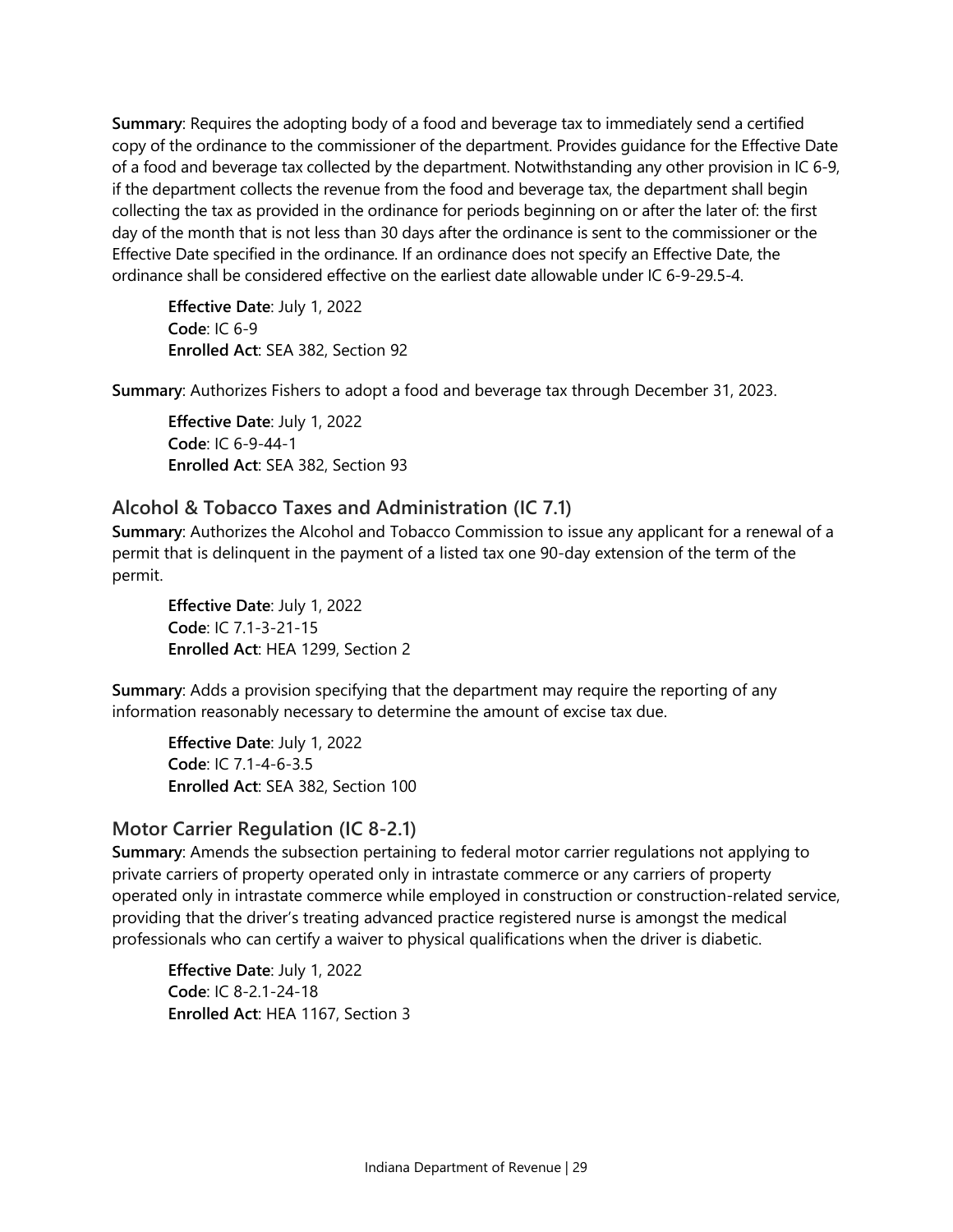# <span id="page-30-0"></span>**Certificates of Title (IC 9-17)**

**Summary**: Amends the statute permitting the Bureau of Motor Vehicles to contract with one or more qualified vendors to develop and implement a statewide electronic lien and title system by pushing back several dates. Removes system provisions concerning qualified service provider payments, participation notification, and annual fees. Provides that the bureau and participating qualified service providers or lienholders may charge certain system fees, but sunsets the provisions on July 1, 2025. Amends dates concerning the voluntary or required use of the system.

**Effective Date**: July 1, 2022 **Code**: IC 9-17-5-6 **Enrolled Act**: HEA 1167, Section 6

# <span id="page-30-1"></span>**Public Safety (IC 10-13)**

**Summary**: Amends the time to once every five years from 10 years between subsequent required fingerprint based criminal history background checks of both national and state records databases for each current or new state employee, local government employee, contractor or subcontractor whose duties include access to confidential tax information.

**Effective Date**: July 1, 2022 **Code**: 10-13-3-38.5 **Enrolled Act**: SEA 382, Section 102

# <span id="page-30-2"></span>**Local Government Planning and Development (IC 36-7)**

**Summary**: Defines "gross retail base period amount" for purposes of the Innovation Development Districts to mean the aggregate amount of state gross retail and use taxes remitted under IC 6-2.5 by the businesses: (1) operating in the territory comprising an innovation development district; and (2) that is, in the case of the: (A) state gross retail tax, collected by a business for sales occurring at a physical location of the business in the innovation development district; and (B) state use tax, incurred with regard to property used in the innovation development district; during the full state fiscal year that precedes the date on which the innovation development district was designated under IC 36-7-32.5-9.

**Effective Date**: July 1, 2022 **Code**: IC 36-7-32.5-4 **Enrolled Act**: SEA 361, Section 28

**Summary**: Defines "gross retail incremental amount" for purposes of the Innovation Development Districts to mean the remainder of: (1) the aggregate amount of state gross retail and use taxes that are remitted under IC 6-2.5 by businesses: (A) operating in the territory comprising an innovation development district; and (B) that is, in the case of the: (i) state gross retail tax, collected by a business for sales occurring at a physical location of the business in the innovation development district; and (ii) state use tax, incurred with regard to property used in the innovation development district; during a state fiscal year; minus (2) the gross retail base period amount; as determined by the department.

**Effective Date**: July 1, 2022 **Code**: IC 36-7-32.5-5 **Enrolled Act**: SEA 361, Section 28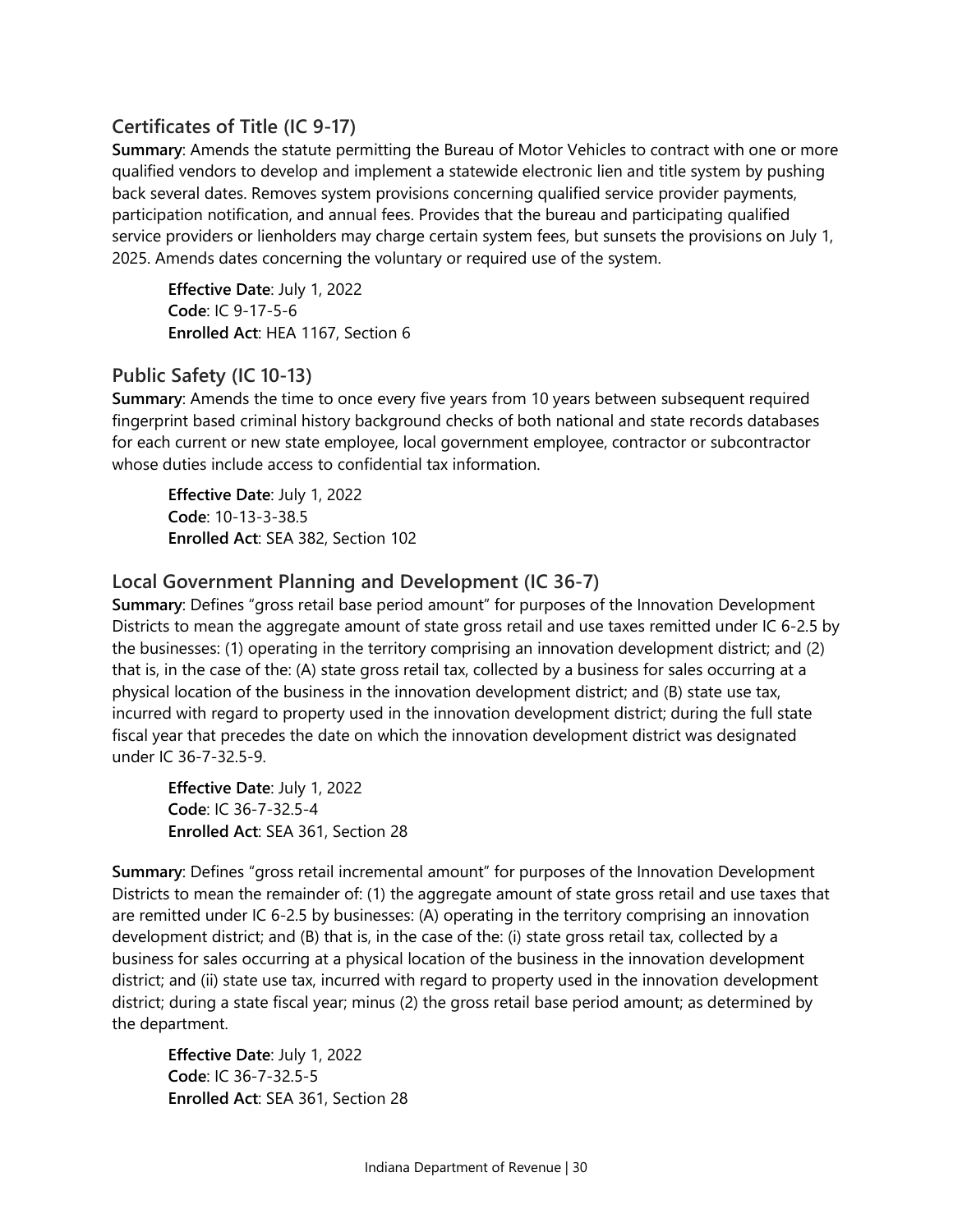**Summary**: Defines "income tax base period amount" for purposes of the Innovation Development Districts to mean the aggregate amount of state adjusted gross income taxes paid by employees employed in the territory comprising an innovation development district with respect to wages and salary earned for work in the innovation development district for the state fiscal year that precedes the date on which the innovation development district was designated under IC 36-7-32.5-9.

**Effective Date**: July 1, 2022 **Code**: IC 36-7-32.5-6 **Enrolled Act**: SEA 361, Section 28

**Summary**: Defines "income tax incremental amount" for purposes of the Innovation Development Districts to mean the remainder of: (1) the total amount of state adjusted gross income taxes paid by employees employed in the territory comprising the innovation development district with respect to wages and salary earned for work in the territory comprising the innovation development district for a particular state fiscal year; minus (2) the sum of the: (A) income tax base period amount; plus (B) tax credits awarded by the Indiana Economic Development Corporation under IC 6-3.1-13 to businesses operating in an innovation development district as the result of wages earned for work in the innovation development district for the state fiscal year; as determined by the department.

**Effective Date**: July 1, 2022 **Code**: IC 36-7-32.5-7 **Enrolled Act**: SEA 361, Section 28

**Summary**: Defines "net increment" for purposes of the Innovation Development Districts to mean the sum of the gross retail incremental amount plus the income tax incremental amount as determined by the department.

**Effective Date**: July 1, 2022 **Code**: IC 36-7-32.5-8 **Enrolled Act**: SEA 361, Section 28

**Summary**: Establishes rules and procedures for the designation of territory within a city, town or county as an innovation development district. Prohibits the designation of an innovation district under IC 36-7-32.5-9 after June 30, 2025.

**Effective Date**: July 1, 2022 **Code**: IC 36-7-32.5-9 **Enrolled Act**: SEA 361, Section 28

**Summary**: Limits the initial term of an area's designation as an innovation development district to 30 years. The term of an area's designation as an innovation development district may be extended beyond the 30-year term after budget committee review.

**Effective Date**: July 1, 2022 **Code**: IC 36-7-32.5-11 **Enrolled Act**: SEA 361, Section 28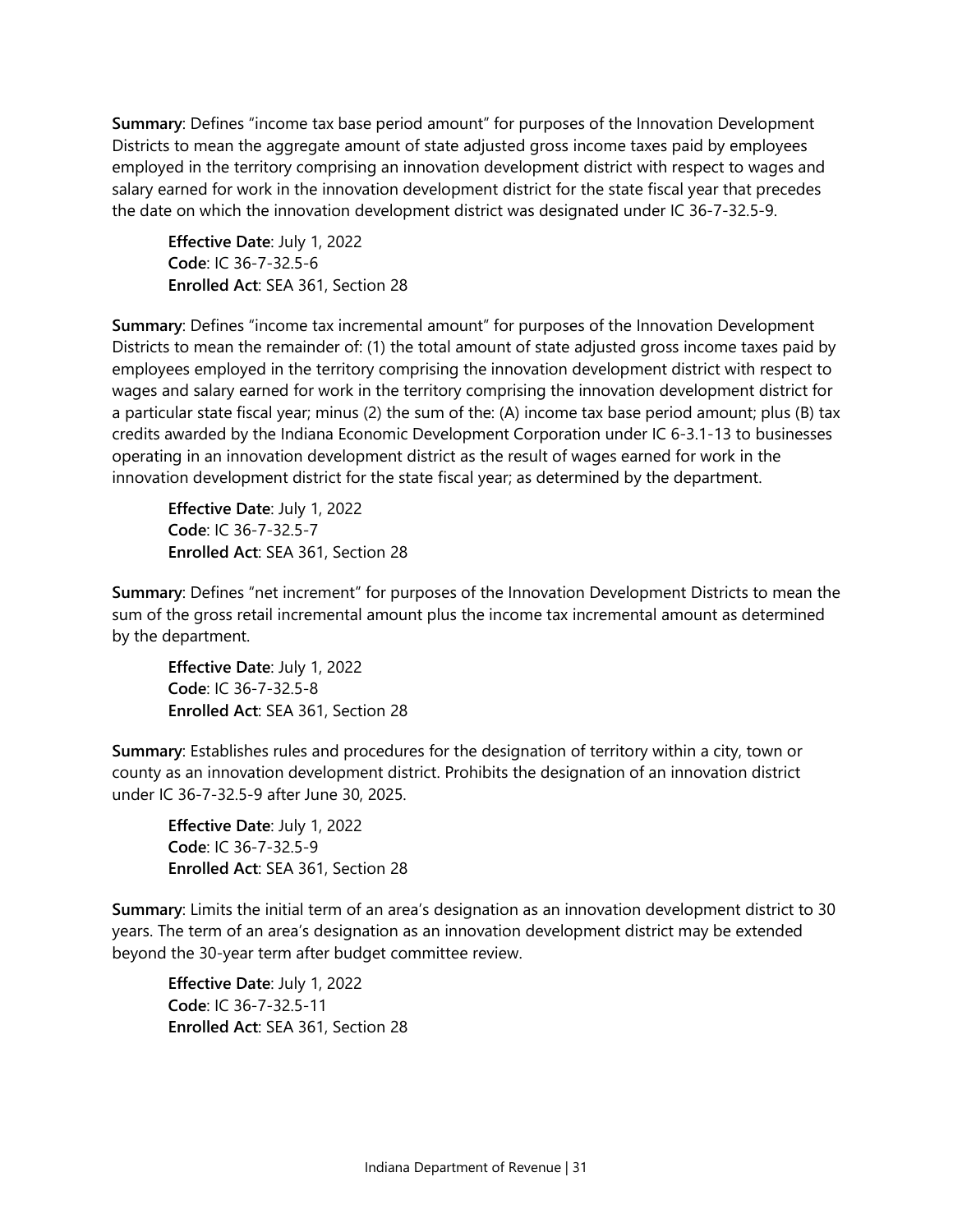**Summary**: Authorizes the State Board of Accounts, the Department of Revenue, and the Department of Local Government Finance to adopt rules under IC 4-22-2 and prescribe the forms and procedures that the State Board of Accounts, the Department of Revenue, and the Department of Local Government Finance considers appropriate for the implementation of an innovation development district. However, before adopting rules under this section, the State Board of Accounts, the Department of Revenue, and the Department of Local Government Finance shall submit a report to the budget committee that describes the rules proposed by the State Board of Accounts, the Department of Revenue, and the Department of Local Government Finance and recommends statutory changes necessary to implement the provisions of IC 36-7-32.5.

**Effective Date**: July 1, 2022 **Code**: IC 36-7-32.5-16 **Enrolled Act**: SEA 361, Section 28

**Summary**: Requires that if an innovation development district is designated under IC 36-7-32.5-9, the Indiana Economic Development Corporation shall send the department: (1) a certified copy of the designation of the innovation development district; (2) if an agreement is entered into under IC 36-7-32.5-12, a certified copy of the agreement; and (3) a complete list of the employers in the innovation development district, the street names and the range of street numbers of each street in the innovation development district. The corporation shall update the list provided before July 1 of each year.

Directs the department, not later than 60 days after receiving a copy of the designation of the innovation development district, to determine the gross retail base period amount and the income tax base period amount.

**Effective Date**: July 1, 2022 **Code**: IC 36-7-32.5-17 **Enrolled Act**: SEA 361, Section 28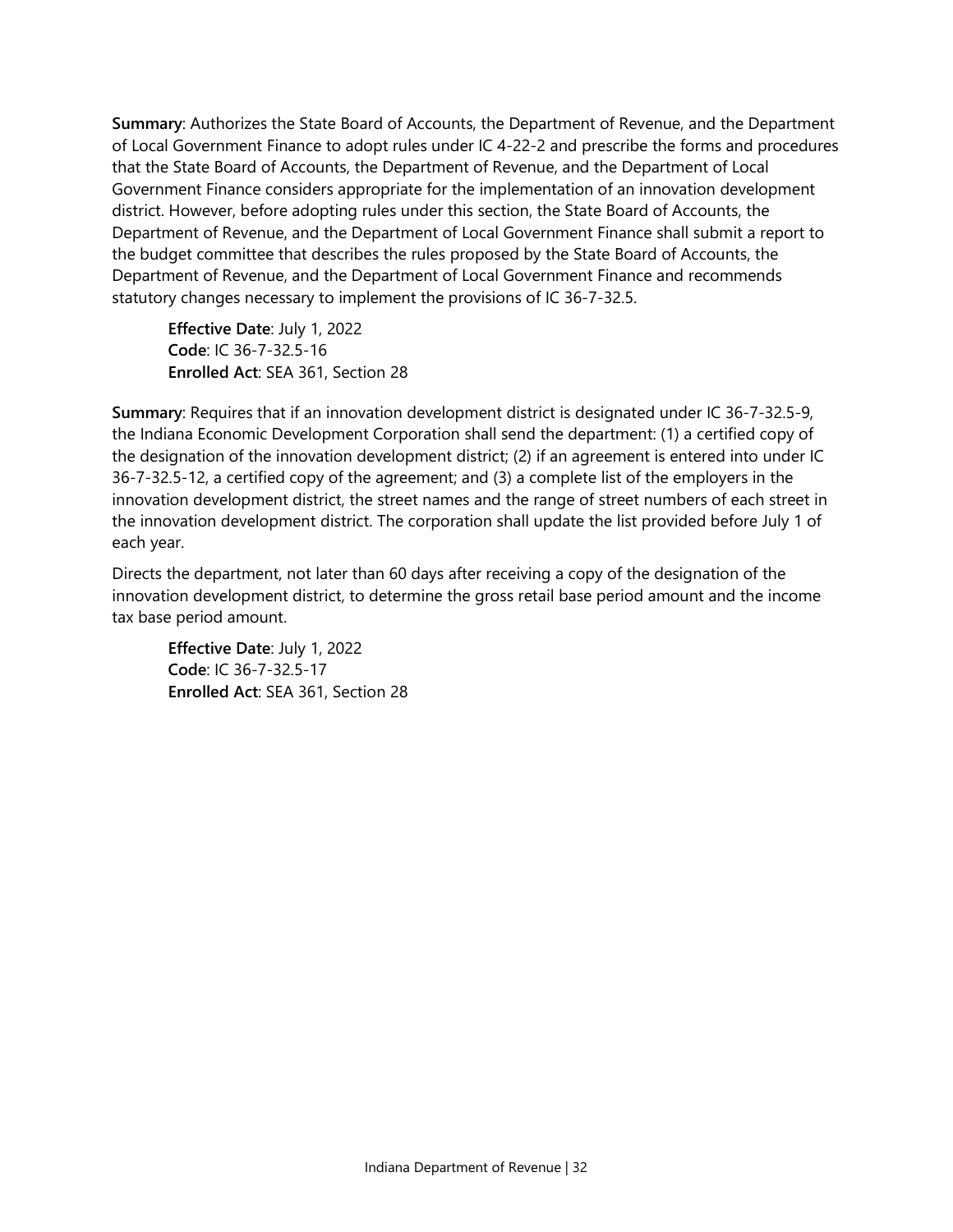**Summary**: Directs the department, before the first business day in October of each year, to calculate the income tax incremental amount and the gross retail incremental amount for the preceding state fiscal year for each innovation development district designated under IC 36-7-32.5.

Requires taxpayers operating in an innovation development district to report annually, in the manner and form prescribed by the department, information that the department determines necessary to calculate the net increment.

Requires a taxpayer operating in an innovation development district that files a consolidated tax return with the department to also file an informational return annually for each business location of the taxpayer within the innovation development district.

Directs that, if a taxpayer fails to report the information required by IC 36-7-32.5-18 or file an informational return required by IC 36-7-32.5-18, the department shall use the best information available in calculating the income tax incremental amount and gross retail incremental amount.

Requires the department to transfer the calculated income tax incremental amount and gross retail incremental amount to the applicable local innovation development district fund established for the innovation development district under IC 36-7-32.5-19 by November 1 of each year.

**Effective Date**: July 1, 2022 **Code**: IC 36-7-32.5-18 **Enrolled Act**: SEA 361, Section 28

# <span id="page-33-0"></span>**Miscellaneous and Non-Code Provisions**

**Summary**: Adjusts multiple population references in Indiana Code to account for the decennial census. Changes in qualifying population ranges may affect the description of specific food and beverage taxes, county innkeeper's taxes and professional sports development areas.

**Effective Date**: April 1, 2022 **Code**: Multiple code cites **Enrolled Act**: SEA 37, Multiple sections

**Summary**: For taxable years that include June 30, 2022, the utility receipts tax imposed must be computed based on the taxable receipts of the taxpayer received before July 1, 2022. For purposes of calculating the deduction under IC 6-2.3-5-1 for the taxable year that includes June 30, 2022, the deduction allowed must be prorated based on: the number of days in the taxpayer's taxable year before July 1, 2022, divided by the total number of days in the taxpayer's taxable year.

**Effective Date**: Upon passage **Code**: Non-Code **Enrolled Act**: HEA 1002, Section 24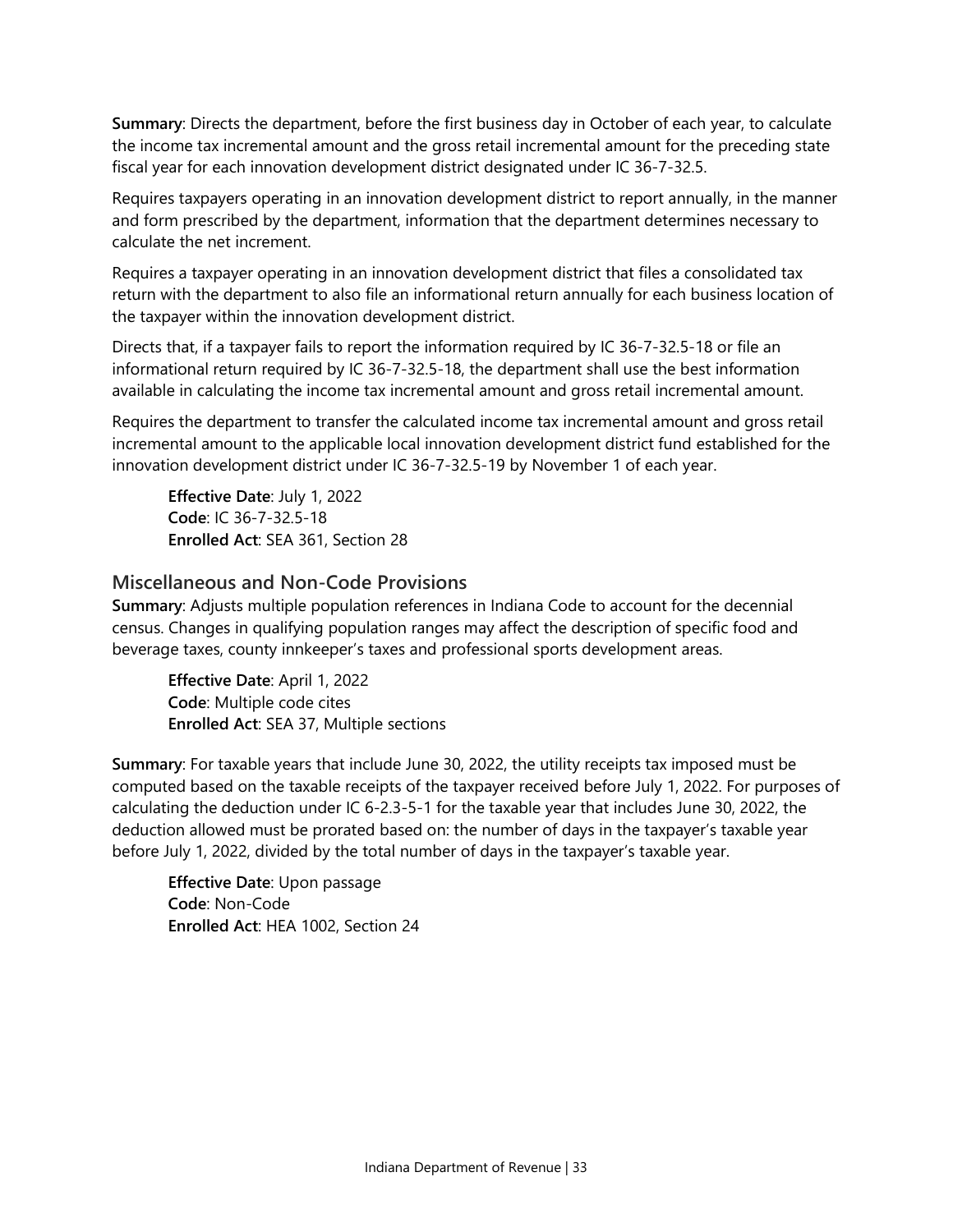# Part II: Legislation by Enrolled Act Number

# <span id="page-34-1"></span><span id="page-34-0"></span>**SEA 1**

**Summary**: Provides that in order to qualify for the automatic taxpayer refund, a taxpayer must have filed a Tax Year 2020 Indiana resident individual adjusted gross income tax return no later than December 31, 2021. Eliminates the requirement that in order to qualify for the automatic taxpayer refund, a taxpayer must have adjusted gross income tax liability for Tax Year 2021. Establishes that the automatic taxpayer refund is subject to offset against outstanding Indiana tax liability, liability to other enumerated state and local entities, and federal tax liability.

**Effective Date**: Upon passage **Code**: IC 4-10-22-4 **Enrolled Act**: SEA 1, Section 1

# <span id="page-34-2"></span>**SEA 37**

**Summary**: Adjusts multiple population references in Indiana Code to account for the decennial census. Changes in qualifying population ranges may affect the description of specific food and beverage taxes, county innkeeper's taxes and professional sports development areas.

**Effective Date**: April 1, 2022 **Code**: Multiple code cites **Enrolled Act**: SEA 37, Multiple sections

# <span id="page-34-3"></span>**SEA 74**

**Summary**: Requires any state agency that purchases goods, supplies, or services for the state to report by October 1 of each year to the budget committee the amount of Indiana business and Indiana small business preferences granted in the agency's procurement of goods, supplies, or services for the state.

**Effective Date**: July 1, 2022 **Code**: IC 5-22-14-12 **Enrolled Act**: SEA 74, Section 2

# <span id="page-34-4"></span>**SEA 166**

**Summary**: Provides a sales tax exemption for transactions involving tangible personal property if the person acquiring the property acquires it for incorporation into a transportation facility (as defined in IC 5-23-2-17) under a public-private agreement executed in accordance with IC 5-23-8-1(a) or a development agreement executed in accordance with IC 5-23-8-1(b). The exemption does not apply to the extent that the applicable public-private agreement or development agreement is entered into before January 1, 2023.

**Effective Date**: January 1, 2023 **Code**: IC 6-2.5-5-56 **Enrolled Act**: SEA 166, Section 11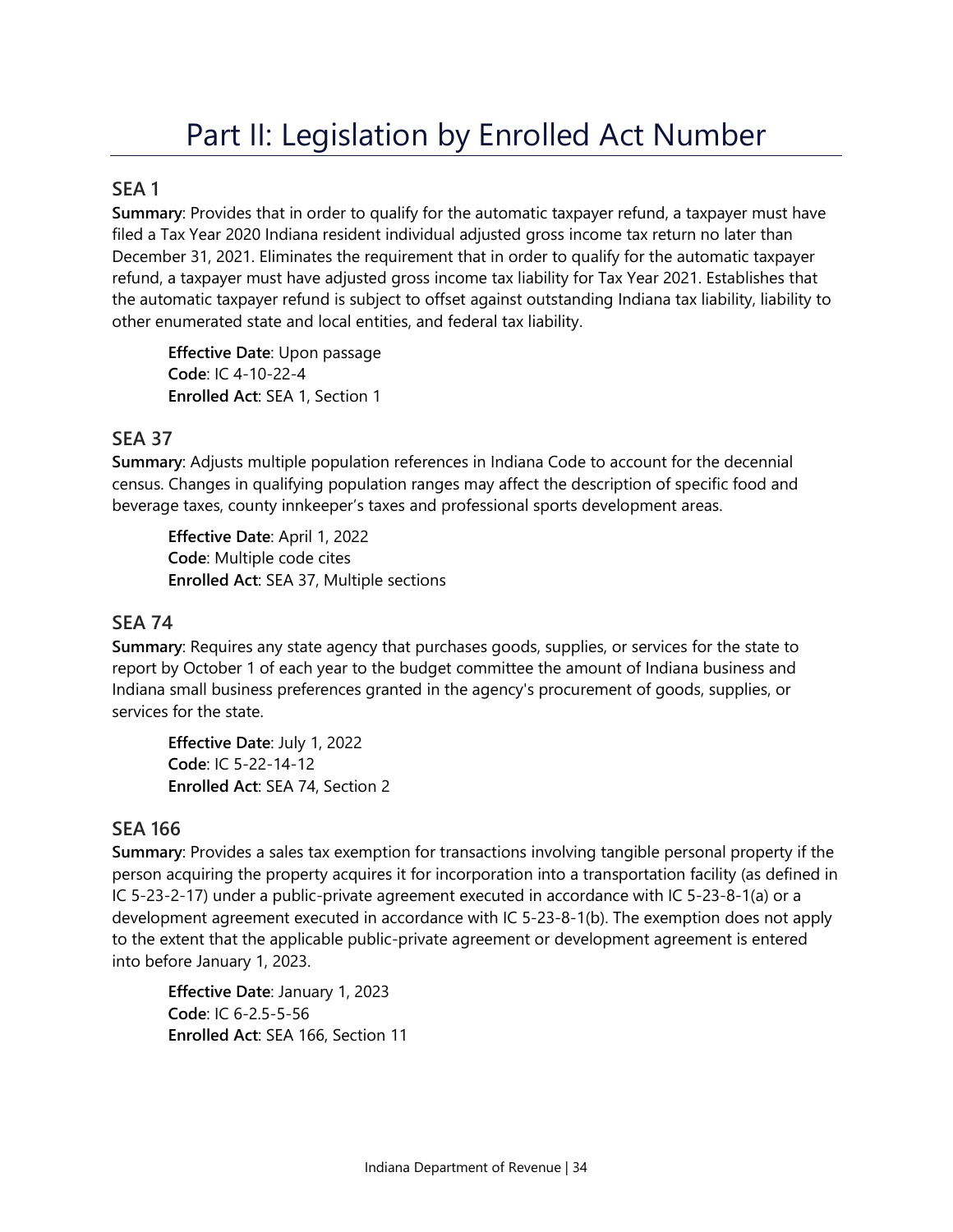# <span id="page-35-0"></span>**SEA 361**

**Summary**: Defines "applicable tax credit" for purposes of the limit on the aggregate amount of applicable tax credits that the corporation may award for a state fiscal year to include the following credits: economic development for a growing economy (EDGE); community revitalization enhancement district (CRED); Hoosier business investment (HBI); headquarters relocation; redevelopment; and film and media production.

**Effective Date**: July 1, 2022 **Code**: IC 5-28-2-1.5 **Enrolled Act**: SEA 361, Section 2

**Summary**: Limits the aggregate amount of applicable tax credits that the Indiana Economic Development Corporation may award for a state fiscal year for all taxpayers to \$300 million. Requires that a credit be treated as awarded on the first day on which the credit can be claimed. Requires that certain credits awarded before July 1, 2022, be treated as being awarded for taxable years after June 30, 2022. Requires that an accelerated HBI credit be treated at the undiscounted value.

**Effective Date**: July 1, 2022 **Code**: IC 5-28-6-9 **Enrolled Act**: SEA 361, Section 3

**Summary**: Permits recipients eligible to receive the EDGE tax credit to elect to forgo claiming the credit against any state tax liability and submit a request to the department to receive a payment equal to the credit. In order to receive a payment under IC 6-3-5-5 section, the taxpayer shall provide to the department: a copy of the taxpayer's agreement with the Indiana Economic Development Corporation; the credit awarded to the taxpayer for that taxable year; and any other information required by the department.

A payment by the department under IC 6-3-5-5 cannot exceed the actual incremental income tax withholdings collected by the department as a result of the employment of new employees subject to an agreement entered into under IC 6-3.1-13.

In the case of a credit awarded under IC 6-3.1-13 to a taxpayer that is a pass through entity, the: (1) pass through entity has the authority to make the election with regard to the credit; (2) shareholders, partners, members, and beneficiaries of the pass through entity may not make an election separate from the pass through entity with regard to the credit; (3) pass through entity is entitled to the payment allowable under this section; and (4) pass through entity may not pass through any portion of the credit for which the pass through entity requests payment as a tax credit to the shareholders, partners, members, or beneficiaries of the pass through entity.

If a payment under IC 6-3-5-5 is included in the federal adjusted gross income of an individual or the federal taxable income of any other entity, the payment must be treated as: adjusted gross income from Indiana sources under IC 6-3 and IC 6-5.5; business income for purposes of IC 6-3; and a receipt from Indiana sources for apportionment purposes under IC 6-3-2 and IC 6-5.5-4.

For purposes of offsetting refunds and overpayments, a payment under IC 6-3-5-5 is treated as an overpayment of tax under IC 6-3 and IC 6-5.5 for purposes of IC 6-8.1-9-2, IC 6-8.1-9.5, and IC 6-8.1-9.7.

A payment under IC 6-3-5-5 is subject to the noncompliance provisions of IC 6-3.1-13-22 in the same manner as if the payment had been claimed as a credit.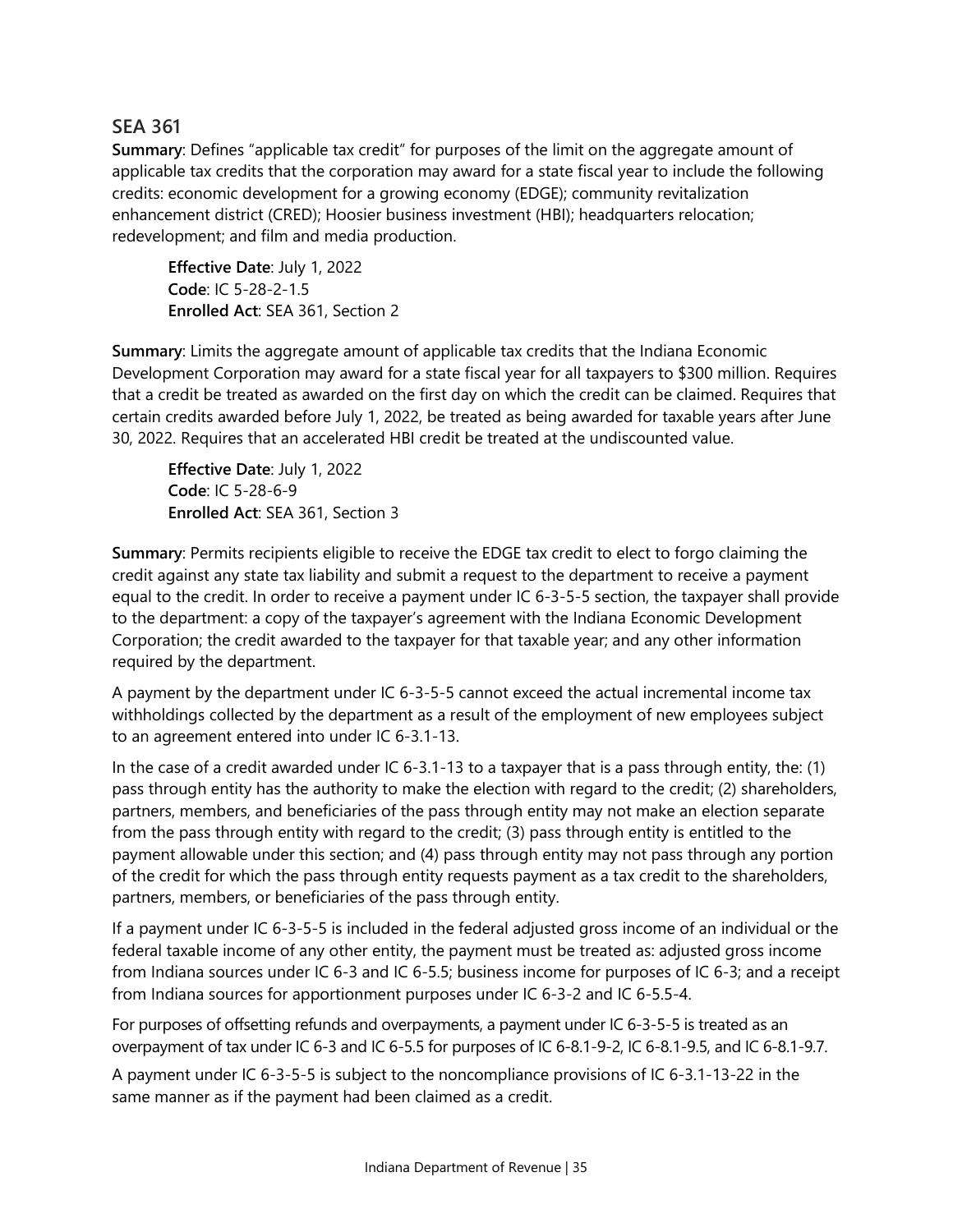If all or a portion of a payment under IC 6-3-5-5 is determined to have been made in error or is subject to assessment under IC 6-3.1-13-22, the department may issue an assessment for repayment of such amount before the later of: 10 years from the date of the payment or three years from the date the Indiana Economic Development Corporation notifies the department of the taxpayer's noncompliance pursuant to IC 6-3.1-13-22.

An assessment for repayment shall be treated as a proposed assessment for purposes of administrative review and judicial appeal under IC 6-8.1-5. However, review of the Indiana Economic Development Corporation's determination of noncompliance shall be limited to an abuse of discretion by the Indiana Economic Development Corporation.

For purposes of IC 6-3-5-5, an election for payment in lieu of claiming the credit under IC 6-3.1-13 for a taxable year is not allowed if: (1) the taxpayer has claimed all or part of the credit for the taxable year; (2) in the case of a taxpayer who is a pass through entity, the taxpayer passes through all or part of the credit as a tax credit, regardless of whether the pass through entity subsequently provides information to the department, the Indiana Economic Development Corporation, or any other affected person or entity, that the credit should not be passed through as a tax credit or whether the credit otherwise has been claimed as a tax credit; or (3) the taxpayer makes the election after the due date of the taxpayer's return under IC 6-3, IC 6-5.5, IC 6-8-15, or IC 27-1-18-2, determined without regard to extensions, on which it would have claimed the credit for which the taxpayer is requesting payment under this section.

The amount needed to make a payment under IC 6-3-5-5 shall be paid from funds appropriated to the Indiana Economic Development Corporation for business promotion and innovation or from the statewide innovation development district fund established by IC 36-7-32.5-20. Payments made under this section are subject to available funding.

**Effective Date**: July 1, 2022 **Code**: IC 6-3-5-5 **Enrolled Act**: SEA 361, Section 6

**Summary**: Extends the limitation on the duration of an EDGE credit from 10 years to 20 years and eliminates the \$10 million annual limit on the award of EDGE retention credits. EDGE credits now count as applicable credits for purposes of the new global \$300 million annual fiscal year limit on credits in IC 5-28-6-9.

**Effective Date**: July 1, 2022 **Code**: IC 6-3.1-13-18 **Enrolled Act**: SEA 361, Section 8

**Summary**: Allows a taxpayer, with the approval of the Indiana Economic Development Corporation, to elect to forgo claiming the credit against any state tax liability and submit the credit to the department with a request to receive a payment from the corporation, to be paid from funds appropriated to the corporation for business promotion and innovation or from the statewide innovation development district fund established by IC 36-7-32.5-20, that is equal to the credit for that taxable year as provided in IC 6-3-5-5.

**Effective Date**: July 1, 2022 **Code**: IC 6-3.1-13-20 **Enrolled Act**: SEA 361, Section 9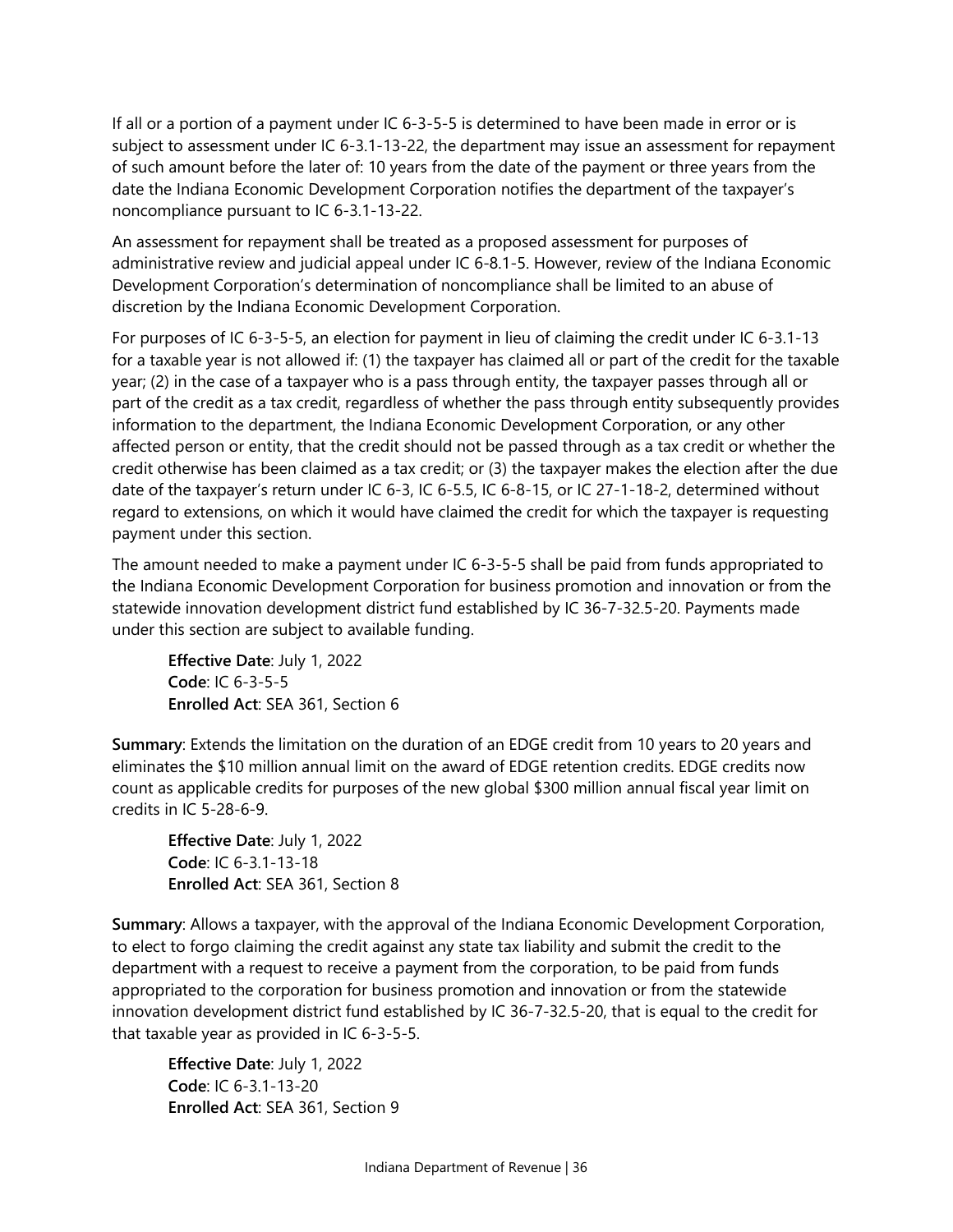**Summary**: Adds a veteran-owned business to minority business enterprise and women's-owned enterprise as businesses to which an investor can provide qualified investment capital and qualify for the higher maximum amount of venture capital investment credit.

**Effective Date**: January 1, 2023 **Code**: IC 6-3.1-24-8 **Enrolled Act**: SEA 361, Section 10

**Summary**: Eliminates the annual fiscal year limit on the total amount of Hoosier investment tax credits that the Indiana Economic Development Corporation may approve for all taxpayers for all qualified investments. Prior to this change, the annual fiscal year limit was: \$50 million for credits based on a qualified investment that is not being claimed as a logistics investment; and \$5 million for credits based on a qualified investment that is being claimed as a logistics investment. Hoosier investment tax credits now count as applicable credits for purposes of the new global \$300 million annual fiscal year limit on credits in IC 5-28-6-9.

**Effective Date**: July 1, 2022 **Code**: IC 6-3.1-26-20 **Enrolled Act**: SEA 361, Section 11

**Summary**: Eliminates the requirement that a business employ a certain number of Indiana employees in order to qualify for the headquarters relocation tax credit.

**Effective Date**: July 1, 2022 **Code**: IC 6-3.1-30-8 **Enrolled Act**: SEA 361, Section 12

**Summary**: Changes the definition of "qualified redevelopment site" for purposes of the redevelopment tax credit to be a vacant or underutilized property in Indiana as determined by the corporation. Eliminates the specific criteria used to determine whether a building or land is a qualified redevelopment site.

**Effective Date**: July 1, 2022 **Code**: IC 6-3.1-34-6 **Enrolled Act**: SEA 361, Section 13

**Summary**: Modifies the definition of "rehabilitation" for purposes of the redevelopment tax credit.

**Effective Date**: July 1, 2022 **Code**: IC 6-3.1-34-8 **Enrolled Act**: SEA 361, Section 14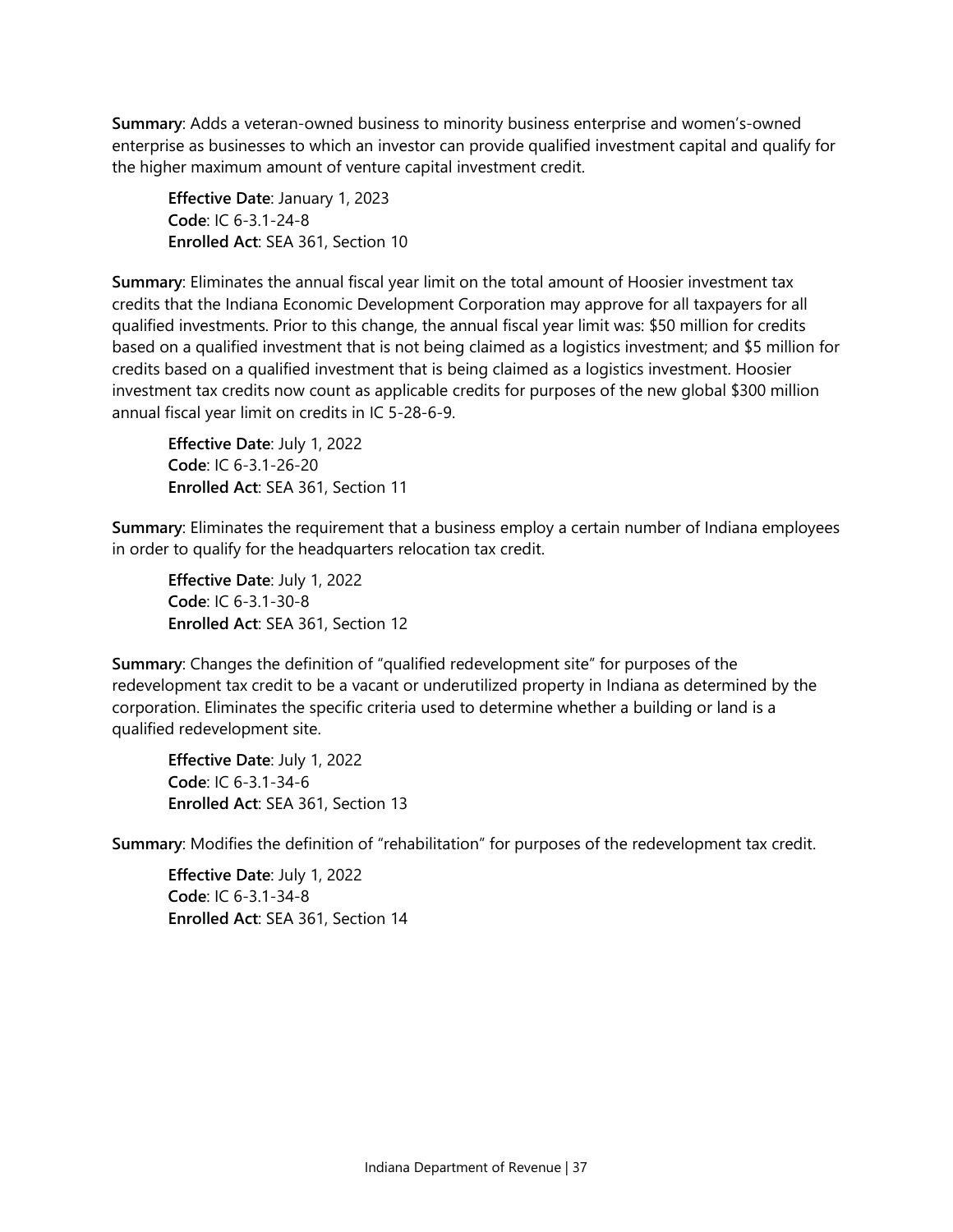**Summary**: Eliminates the requirement for a redevelopment tax credit award for a redevelopment site that the applicant provides evidence that the local unit having jurisdiction over the property made a determination that the qualified redevelopment site was unsafe, and the local unit took appropriate steps to remedy the unsafe conditions at the qualified redevelopment site, which led to its demolition.

**Effective Date**: July 1, 2022 **Code**: IC 6-3.1-34-16 **Enrolled Act**: SEA 361, Section 15

**Summary**: Establishes 30% as the applicable credit percentage for the redevelopment tax credit. Prior to this change, the applicable credit percentage was determined based on a combination of the age and the type of redevelopment site.

**Effective Date**: July 1, 2022 **Code**: IC 6-3.1-34-17 **Enrolled Act**: SEA 361, Section 16

**Summary**: Raises the threshold to \$20 million from \$7 million for the requirement that a redevelopment credit agreement include a provision that requires the taxpayer to repay the amount of the credit that exceeds the threshold. Eliminates the requirement for a repayment provision for any portion of the credit if the award is for a qualified redevelopment site subject to a proposal that will result in a qualified investment of at least \$100 million.

**Effective Date**: July 1, 2022 **Code**: IC 6-3.1-34-18 **Enrolled Act**: SEA 361, Section 17

**Summary**: Eliminates the annual fiscal year limit on the total amount of redevelopment credits that the Indiana Economic Development Corporation may approve for all taxpayers for all qualified investments. Prior to this change, the annual fiscal year limit was \$50 million. Redevelopment tax credits now count as applicable credits for purposes of the new global \$300 million annual fiscal year limit on credits in IC 5-28-6-9.

**Effective Date**: July 1, 2022 **Code**: IC 6-3.1-34-18 **Enrolled Act**: SEA 361, Section 18

**Summary**: Establishes the film and production tax credit. If the Indiana Economic Development Corporation certifies a taxpayer under IC 6-3.1-36-7(c), the taxpayer is entitled to a tax credit equal to: the amount of the taxpayer's qualified production expenses multiplied by a percentage determined by the corporation, not to exceed 30%.

If a pass through entity is entitled to a credit under IC 6-3.1-36-8 but does not have state tax liability against which the tax credit may be applied, a shareholder, partner, member, or beneficiary of the pass through entity is entitled to a tax credit equal to: the tax credit determined for the pass through entity for the taxable year multiplied by the percentage of the pass through entity's distributive income to which the shareholder, partner, member, or beneficiary is entitled.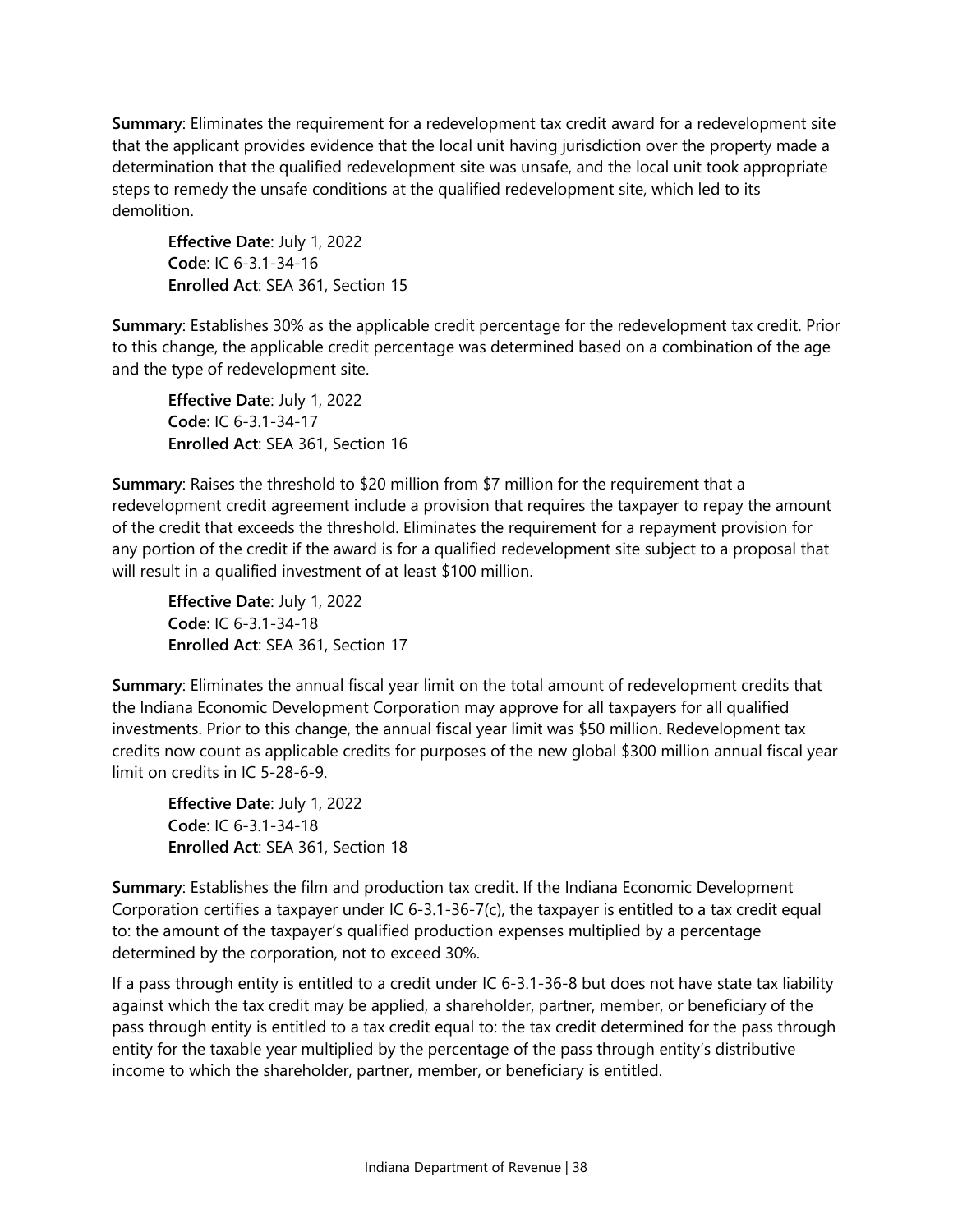To receive the credit provided by IC 6-3.1-36, a taxpayer must claim the credit on the taxpayer's state tax return or returns in the manner prescribed by the department.

The amount of the credit provided by IC 6-3.1-36 that a taxpayer uses during a particular taxable year may not exceed the state tax liability of the taxpayer.

If the credit provided by IC 6-3.1-36 exceeds the taxpayer's state tax liability for the first taxable year containing the taxable year for which the corporation awards the credit, then the excess may be carried over to up to nine succeeding taxable years and used as a credit against the state tax liability of the taxpayer during those taxable years.

The film and production tax credits now count as applicable credits for purposes of the new global \$300 million annual fiscal year limit on credits in IC 5-28-6-9.

**Effective Date**: July 1, 2022 **Code**: IC 6-3.1-36 **Enrolled Act**: SEA 361, Section 19

**Summary**: Defines "gross retail base period amount" for purposes of the Innovation Development Districts to mean the aggregate amount of state gross retail and use taxes remitted under IC 6-2.5 by the businesses: (1) operating in the territory comprising an innovation development district; and (2) that is, in the case of the: (A) state gross retail tax, collected by a business for sales occurring at a physical location of the business in the innovation development district; and (B) state use tax, incurred with regard to property used in the innovation development district; during the full state fiscal year that precedes the date on which the innovation development district was designated under IC 36-7-32.5-9.

**Effective Date**: July 1, 2022 **Code**: IC 36-7-32.5-4 **Enrolled Act**: SEA 361, Section 28

**Summary**: Defines "gross retail incremental amount" for purposes of the Innovation Development Districts to mean the remainder of: (1) the aggregate amount of state gross retail and use taxes that are remitted under IC 6-2.5 by businesses: (A) operating in the territory comprising an innovation development district; and (B) that is, in the case of the: (i) state gross retail tax, collected by a business for sales occurring at a physical location of the business in the innovation development district; and (ii) state use tax, incurred with regard to property used in the innovation development district; during a state fiscal year; minus (2) the gross retail base period amount; as determined by the department.

**Effective Date**: July 1, 2022 **Code**: IC 36-7-32.5-5 **Enrolled Act**: SEA 361, Section 28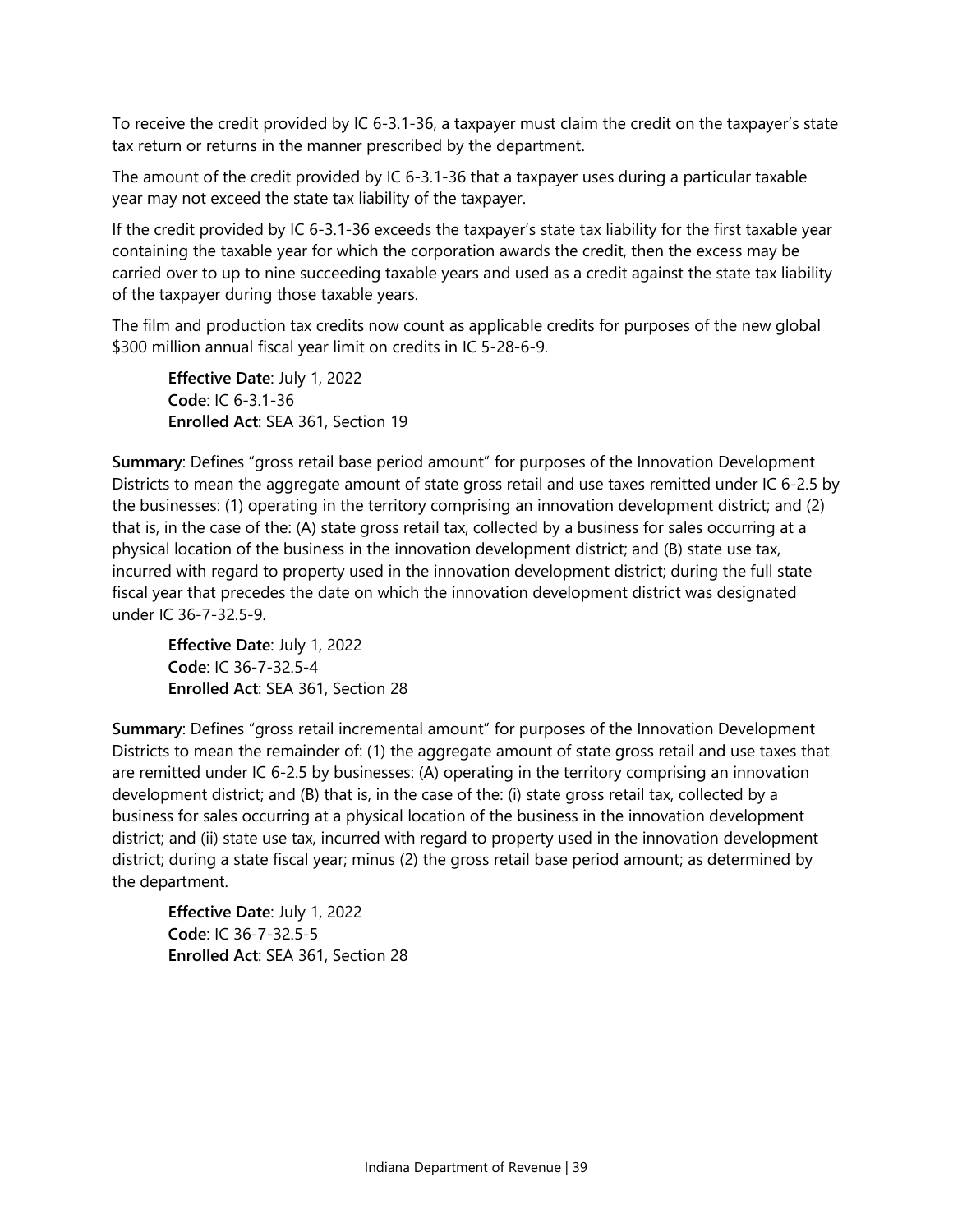**Summary**: Defines "income tax base period amount" for purposes of the Innovation Development Districts to mean the aggregate amount of state adjusted gross income taxes paid by employees employed in the territory comprising an innovation development district with respect to wages and salary earned for work in the innovation development district for the state fiscal year that precedes the date on which the innovation development district was designated under IC 36-7-32.5-9.

**Effective Date**: July 1, 2022 **Code**: IC 36-7-32.5-6 **Enrolled Act**: SEA 361, Section 28

**Summary**: Defines "income tax incremental amount" for purposes of the Innovation Development Districts to mean the remainder of: (1) the total amount of state adjusted gross income taxes paid by employees employed in the territory comprising the innovation development district with respect to wages and salary earned for work in the territory comprising the innovation development district for a particular state fiscal year; minus (2) the sum of the: (A) income tax base period amount; plus (B) tax credits awarded by the Indiana Economic Development Corporation under IC 6-3.1-13 to businesses operating in an innovation development district as the result of wages earned for work in the innovation development district for the state fiscal year; as determined by the department.

**Effective Date**: July 1, 2022 **Code**: IC 36-7-32.5-7 **Enrolled Act**: SEA 361, Section 28

**Summary**: Defines "net increment" for purposes of the Innovation Development Districts to mean the sum of the gross retail incremental amount plus the income tax incremental amount as determined by the department.

**Effective Date**: July 1, 2022 **Code**: IC 36-7-32.5-8 **Enrolled Act**: SEA 361, Section 28

**Summary**: Establishes rules and procedures for the designation of territory within a city, town or county as an innovation development district. Prohibits the designation of an innovation district under IC 36-7-32.5-9 after June 30, 2025.

**Effective Date**: July 1, 2022 **Code**: IC 36-7-32.5-9 **Enrolled Act**: SEA 361, Section 28

**Summary**: Limits the initial term of an area's designation as an innovation development district to 30 years. The term of an area's designation as an innovation development district may be extended beyond the 30-year term after budget committee review.

**Effective Date**: July 1, 2022 **Code**: IC 36-7-32.5-11 **Enrolled Act**: SEA 361, Section 28

**Summary**: Authorizes the State Board of Accounts, the Department of Revenue, and the Department of Local Government Finance to adopt rules under IC 4-22-2 and prescribe the forms and procedures that the State Board of Accounts, the Department of Revenue, and the Department of Local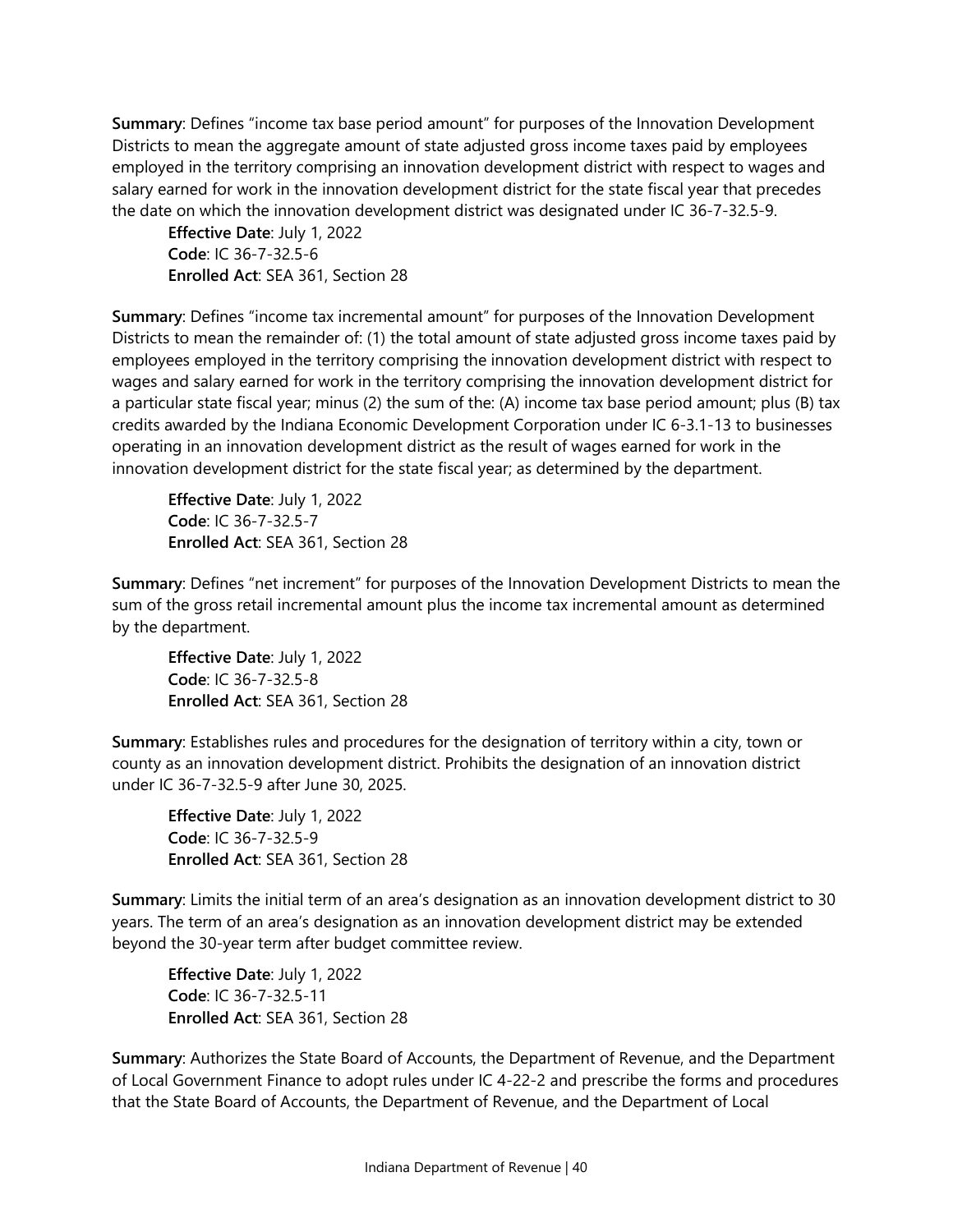Government Finance considers appropriate for the implementation of an innovation development district. However, before adopting rules under this section, the State Board of Accounts, the Department of Revenue, and the Department of Local Government Finance shall submit a report to the budget committee that describes the rules proposed by the State Board of Accounts, the Department of Revenue, and the Department of Local Government Finance and recommends statutory changes necessary to implement the provisions of IC 36-7-32.5.

**Effective Date**: July 1, 2022 **Code**: IC 36-7-32.5-16 **Enrolled Act**: SEA 361, Section 28

**Summary**: Requires that if an innovation development district is designated under IC 36-7-32.5-9, the Indiana Economic Development Corporation shall send the department: (1) a certified copy of the designation of the innovation development district; (2) if an agreement is entered into under IC 36-7-32.5-12, a certified copy of the agreement; and (3) a complete list of the employers in the innovation development district, the street names and the range of street numbers of each street in the innovation development district. The corporation shall update the list provided before July 1 of each year.

Directs the department, not later than 60 days after receiving a copy of the designation of the innovation development district, to determine the gross retail base period amount and the income tax base period amount.

**Effective Date**: July 1, 2022 **Code**: IC 36-7-32.5-17 **Enrolled Act**: SEA 361, Section 28

**Summary**: Directs the department, before the first business day in October of each year, to calculate the income tax incremental amount and the gross retail incremental amount for the preceding state fiscal year for each innovation development district designated under IC 36-7-32.5.

Requires taxpayers operating in an innovation development district to report annually, in the manner and form prescribed by the department, information that the department determines necessary to calculate the net increment.

Requires a taxpayer operating in an innovation development district that files a consolidated tax return with the department to also file an informational return annually for each business location of the taxpayer within the innovation development district.

Directs that, if a taxpayer fails to report the information required by IC 36-7-32.5-18 or file an informational return required by IC 36-7-32.5-18, the department shall use the best information available in calculating the income tax incremental amount and gross retail incremental amount.

Requires the department to transfer the calculated income tax incremental amount and gross retail incremental amount to the applicable local innovation development district fund established for the innovation development district under IC 36-7-32.5-19 by November 1 of each year.

**Effective Date**: July 1, 2022 **Code**: IC 36-7-32.5-18 **Enrolled Act**: SEA 361, Section 28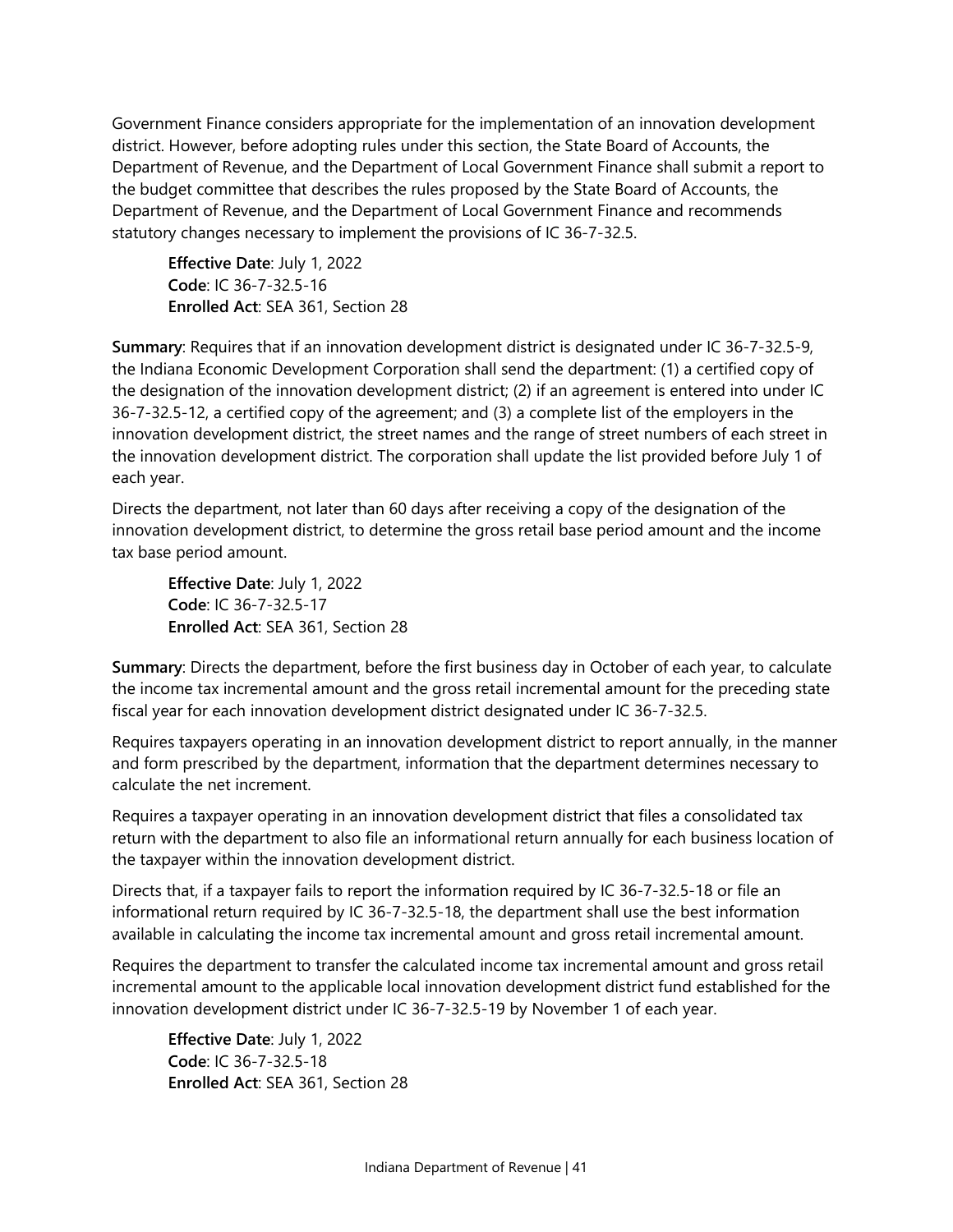# <span id="page-42-0"></span>**SEA 382**

**Summary**: Appropriates money to the Indiana mapping data and standards fund to be used for: the implementation of the geographic information system (GIS) for the state and local income taxes, as well as listed taxes, administrated by the department of state revenue; and the purposes of the Indiana Geographic Information Office.

**Effective Date**: Upon passage **Code**: IC 4-23-7.3-19 **Enrolled Act**: SEA 382, Section 1

**Summary**: Directs that before July 1, 2023, the budget agency shall transfer \$7.1 million from the state general fund to the Indiana mapping standards fund to be used for: the implementation of the GIS for the state and local income taxes, as well as listed taxes, administrated by the department of state revenue; and the purposes of the Indiana Geographic Information Office.

Directs the budget agency to identify and create a report on the current GIS-related contract costs for all state agencies that could be eliminated in order to offset the required future state appropriations needed to fund the Indiana Geographic Information Office. The report shall be submitted to the interim study committee on fiscal policy before November 1, 2022.

**Effective Date**: Upon passage **Code**: IC 4-23-7.3-23 **Enrolled Act**: SEA 382, Section 2

**Summary**: Requires the pari-mutuel wagering tax to be reported and remitted electronically through the department's online tax filing program.

**Effective Date**: July 1, 2022 **Code**: IC 4-31-9-3 **Enrolled Act**: SEA 382, Section 3

**Summary**: Requires the pari-mutuel wagering breakage tax to be reported and remitted electronically through the department's online tax filing program.

**Effective Date**: July 1, 2022 **Code**: IC 4-31-9-10 **Enrolled Act**: SEA 382, Section 4

**Summary**: Requires the supplemental riverboat wagering tax to be reported and remitted electronically through the department's online tax filing program.

**Effective Date**: July 1, 2022 **Code**: IC 4-33-12-4 **Enrolled Act**: SEA 382, Section 5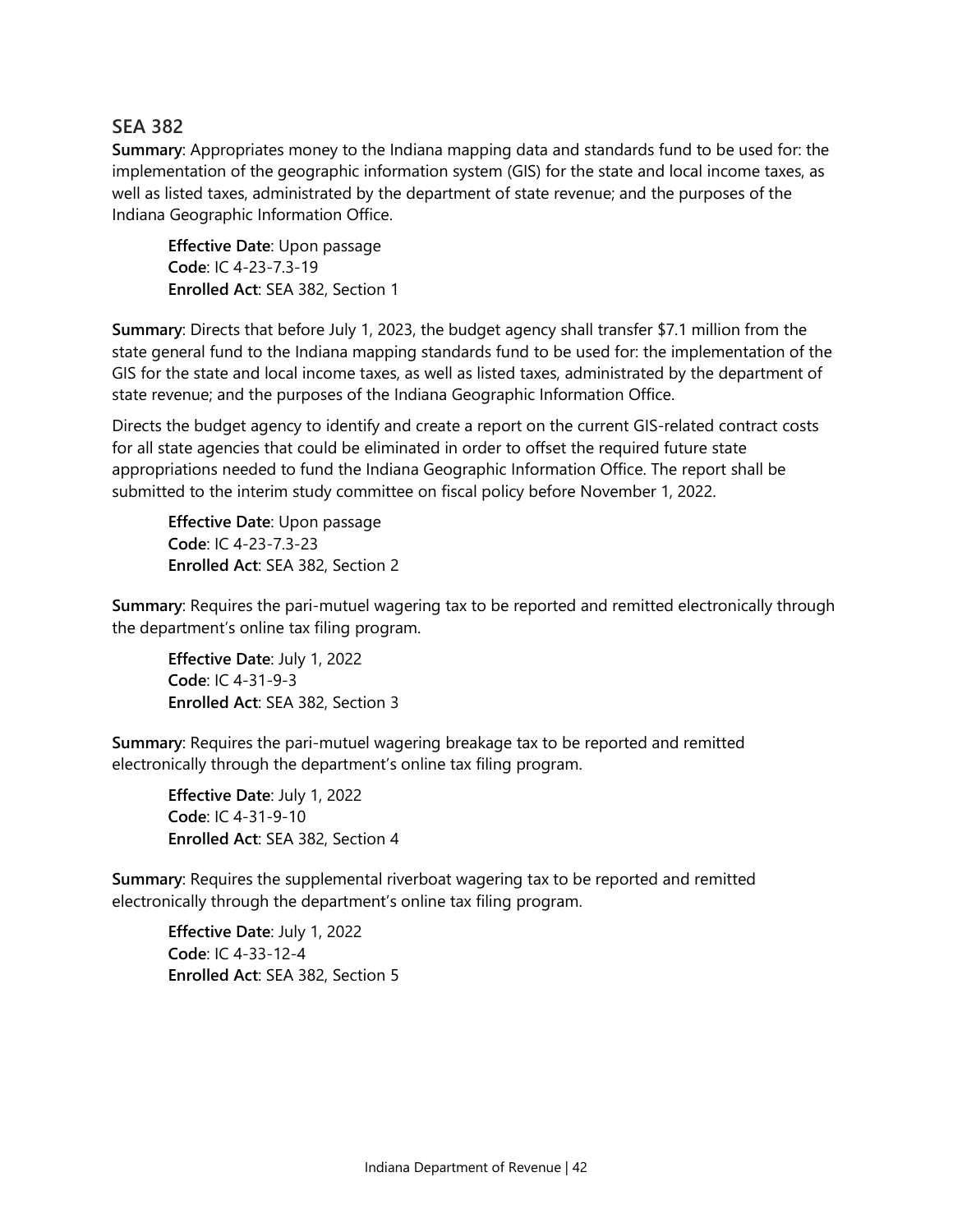**Summary**: Requires the riverboat wagering tax to be reported and remitted electronically through the department's online tax filing program.

**Effective Date**: July 1, 2022 **Code**: IC 4-33-13-1.5 **Enrolled Act**: SEA 382, Section 6

**Summary**: Requires the slot machine wagering tax to be reported and remitted electronically through the department's online tax filing program.

**Effective Date**: July 1, 2022 **Code**: IC 4-35-8-1 **Enrolled Act**: SEA 382, Section 8

**Summary**: Requires the sports wagering tax to be reported and remitted electronically through the department's online tax filing program.

**Effective Date**: July 1, 2022 **Code**: IC 4-35-10-5 **Enrolled Act**: SEA 382, Section 10

**Summary**: Removes reference to IC 6-2.5-4-2, as that subsection is repealed as part of Section 29 later in the bill.

**Effective Date**: July 1, 2021 **Code**: IC 6-2.5-1-2 **Enrolled Act**: SEA 382, Section 13

**Summary**: Defines, for purposes of sales and use tax, "power subsidiary" to mean a corporation which is owned or controlled by one or more public utilities that furnish or sell electrical energy, natural or artificial gas, water, steam, or steam heat and which produces power exclusively for the use of those public utilities.

**Effective Date**: July 1, 2022 **Code**: IC 6-2.5-1-22.5 **Enrolled Act**: SEA 382, Section 14

**Summary**: Defines, for purposes of sales and use tax, "public utility" to mean any organization of any kind or nature that: sells electricity, gas, or water for consumption; and has the right of eminent domain or is otherwise subject to governmental regulation in any phase of its operation.

**Effective Date**: July 1, 2022 **Code**: IC 6-2.5-1-25.5 **Enrolled Act**: SEA 382, Section 15

**Summary**: Removes reference to IC 6-2.5-5-24(b), as that subsection is repealed as part of Section 29 later in the bill.

**Effective Date**: July 1, 2021 **Code**: IC 6-2.5-3-4 **Enrolled Act**: SEA 382, Section 16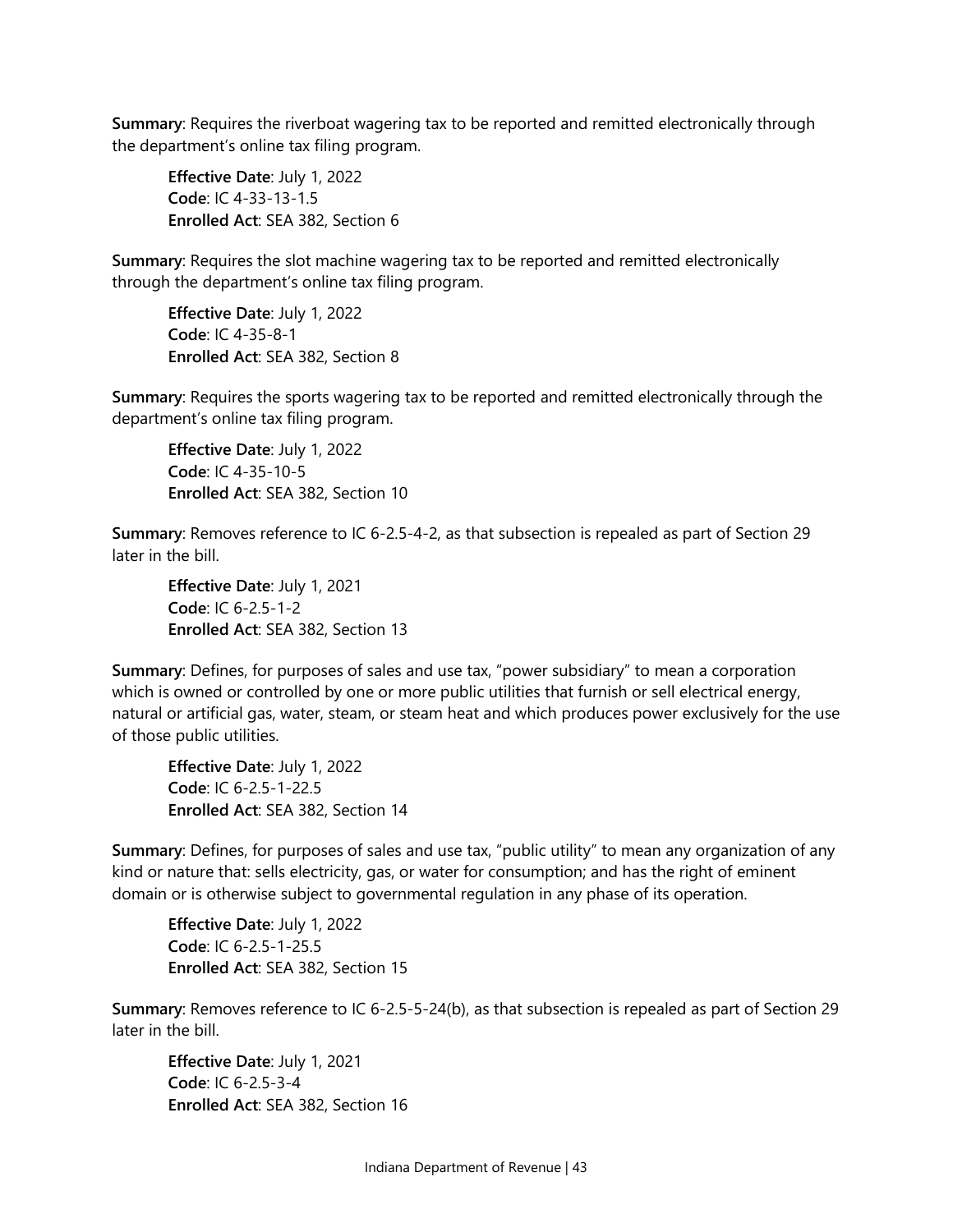**Summary**: Removes reference to IC 6-2.5-4-2 and adds language from IC 6-2.5-4-2 (repealed in Section 18 of this bill) regarding industrial processing.

**Effective Date**: July 1, 2021 **Code**: IC 6-2.5-4-1 **Enrolled Act**: SEA 382, Section 17

**Summary**: Repeals IC 6-2.5-4-2, which detailed how a person making wholesale sales was a retail merchant. This language was a remnant of the gross income tax and no longer relevant.

**Effective Date**: July 1, 2021 **Code**: IC 6-2.5-4-2 **Enrolled Act**: SEA 382, Section 18

**Summary**: Removes every subsection from IC 6-2.5-4-5 except for the specific imposition of sales tax on utility services in subsection (b). The subsections are inserted into new statutes or existing statutes in Sections 14, 15, 19, 21, and 24 of this bill.

**Effective Date**: July 1, 2021 **Code**: IC 6-2.5-4-5 **Enrolled Act**: SEA 382, Section 19

**Summary**: Clarifies that a marketplace facilitator is considered the retail merchant of each retail transaction that is facilitated for sellers on its marketplace, regardless as to whether the marketplace facilitator has a contractual relationship with the seller, when it does any of the following: on behalf of the seller: collects the sales price or purchase price of the seller's products; provides access to payment processing services, either directly or indirectly; or charges, collects, or otherwise receives fees or other consideration from the purchaser for transactions made on its electronic marketplace.

**Effective Date**: July 1, 2022 **Code**: IC 6-2.5-4-18 **Enrolled Act**: SEA 382, Section 20

**Summary**: Adds a new subsection (e) which allows for a predominate use exemption when more than 50% of the utilities sold through a single meter qualify for exemption under this section. The predominate use exception was deleted from IC 6-2.5-4-5 pursuant to Section 19 of this bill.

**Effective Date**: July 1, 2021 **Code**: IC 6-2.5-5-5.1 **Enrolled Act**: SEA 382, Section 21

**Summary**: Deletes subsections (c) through (i), which address aircraft leasing. These subsections are made into a new statute as part of Section 23 of this bill.

**Effective Date**: July 1, 2021 **Code**: IC 6-2.5-5-8 **Enrolled Act**: SEA 382, Section 22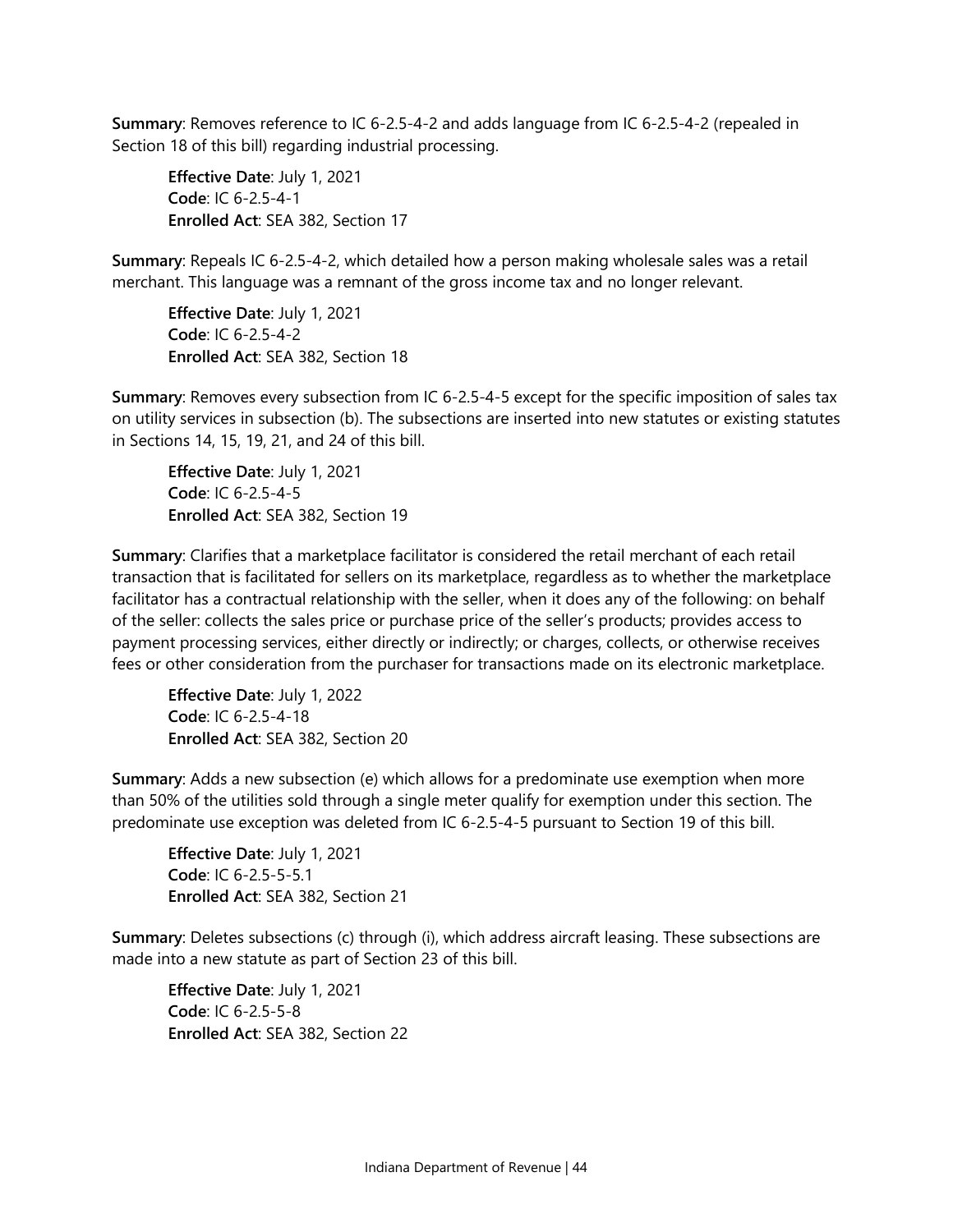**Summary**: Creates a new statute that contains revised versions of the subsections of IC 6-2.5-5-8 deleted by Section 23. The revisions clarify that an aircraft lessor does not owe any additional sales or use tax when they sell an aircraft if the leasing of the aircraft complied with the gross lease revenue requirements of this statute or all periods prior to the sale.

**Effective Date**: July 1, 2021 **Code**: IC 6-2.5-5-8.2 **Enrolled Act**: SEA 382, Section 23

**Summary**: Creates a new statute that exempts transactions involving the provision, installation, construction, servicing, or removal of tangible personal property in connection with the provision of utility services. Exempts sales of utility services between persons described in IC 6-2.5-4-5 and IC 6- 2.5-4-6. Exempts qualified sales of utility services to qualified businesses located in a qualified military base enhancement area. The language for these exemptions were found in some of the subsections from IC 6-2.5-4-5 that were deleted pursuant to Section 19 of this bill.

**Effective Date**: July 1, 2021 **Code**: IC 6-2.5-5-8.5 **Enrolled Act**: SEA 382, Section 24

**Summary**: Removes reference to power subsidiary definition in IC 6-2.5-4-5, deleted as part of Section 19 of this bill, and replaces it with new location in IC 6-2.5-1-22.5, which was added in Section 14 of this bill.

**Effective Date**: July 1, 2022 **Code**: IC 6-2.5-5-10 **Enrolled Act**: SEA 382, Section 25

**Summary**: Removes reference to power subsidiary definition in IC 6-2.5-4-5, deleted as part of Section 19 of this bill, and replaces it with new location in IC 6-2.5-1-22.5, which was added in Section 14 of this bill.

**Effective Date**: July 1, 2022 **Code**: IC 6-2.5-5-10.5 **Enrolled Act**: SEA 382, Section 26

**Summary**: Removes the list of nonprofit organizations, which has been moved to IC 6-2.5-5-25 in Section 30 of this bill. The procedure for such organizations to register with the department has been removed as well, which has also been moved to IC 6-2.5-5-25 in Section 30 of this bill. References to the list in IC 6-2.5-5-25 are inserted in their place.

**Effective Date**: July 1, 2022 **Code**: IC 6-2.5-5-21 **Enrolled Act**: SEA 382, Section 27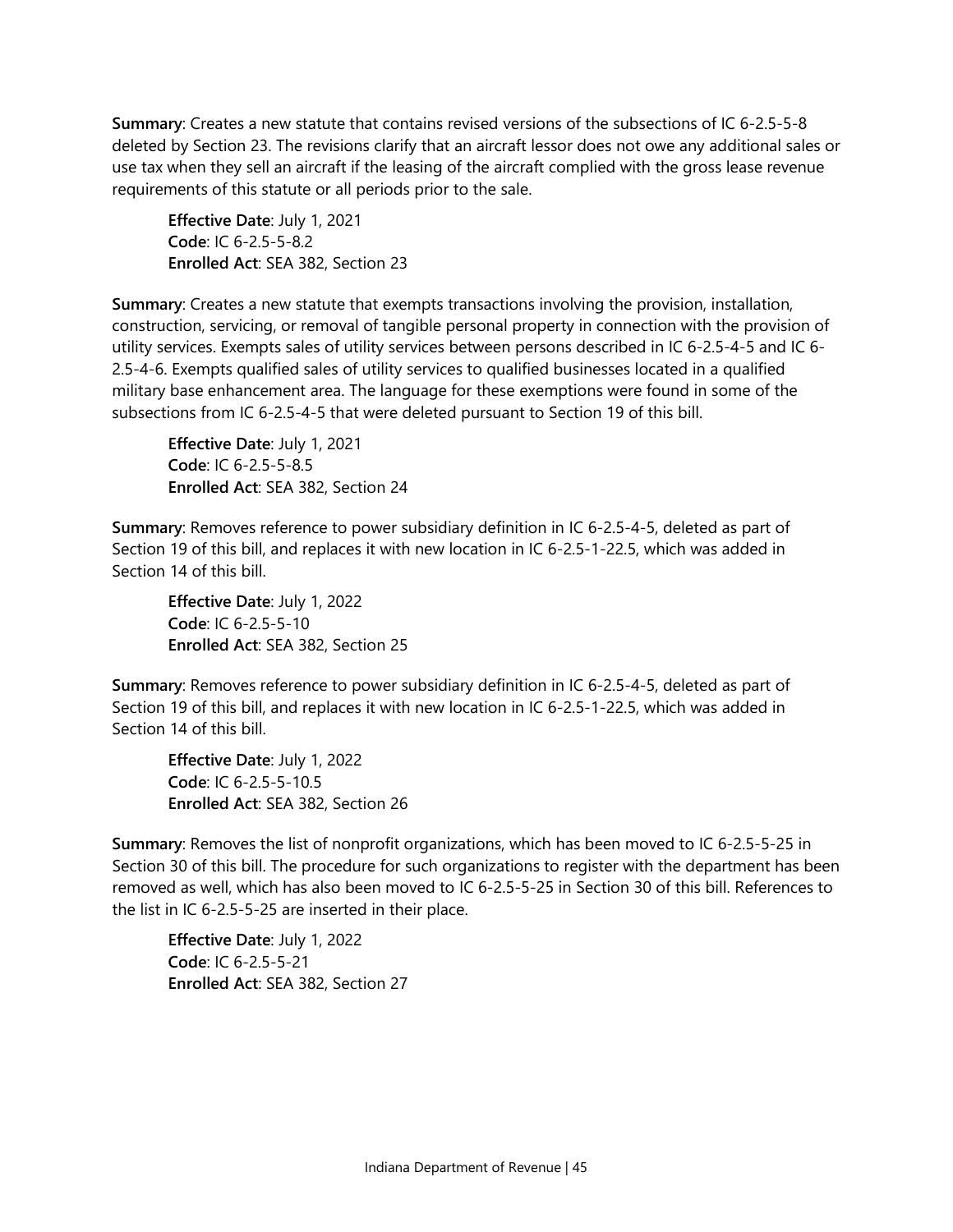**Summary**: Removes unnecessary reference to a date. Replaces reference to the list of nonprofits in IC 6-2.5-5-21 with reference to new list in IC 6-2.5-5-25.

**Effective Date**: July 1, 2022 **Code**: IC 6-2.5-5-22 **Enrolled Act**: SEA 382, Section 28

**Summary**: Deletes subsection (b), which was a remnant of the gross income tax and no longer relevant.

**Effective Date**: July 1, 2022 **Code**: IC 6-2.5-5-24 **Enrolled Act**: SEA 382, Section 29

**Summary**: Incorporates the list of nonprofit organizations that had previously been in IC 6-2.5-5-21, which was removed in Section 27. Removes the word "primarily" from the requirement that the tangible personal property purchased be used to carry on or raise money to carry on a not-for-profit purpose. Replaces reference to the list of nonprofits in IC 6-2.5-5-21 with reference to new list in IC 6-2.5-5-25.

Adds the requirement that a nonprofit file an application for exemption with the department not later than 120 days after the taxpayer's formation. In addition, the taxpayer must file a report with the department on or before the fifteenth day of the fifth month every five years following the date of its formation. The report must be filed electronically with the department in the manner determined by the department. If a taxpayer fails to file the report, the department shall notify the taxpayer of the failure. If within 60 days after receiving such notice the taxpayer does not provide the report, the taxpayer's exemption shall be canceled. However, the department may reinstate the taxpayer's exemption if the taxpayer shows by petition that the failure was due to reasonable cause. A taxpayer filing a report under this section or IC 6-2.5-5-21(d) of this chapter (prior to recodification as part of this legislation) after December 31, 2021, and before January 1, 2023, will be required to file the next required report at a specified date based on the last two digits of their FEIN.

**Effective Date**: July 1, 2022 **Code**: IC 6-2.5-5-25 **Enrolled Act**: SEA 382, Section 30

**Summary**: Replaces references to the list of nonprofits in IC 6-2.5-5-21 with references to new list in IC 6-2.5-5-25. Removes the 30 selling day rule and replaces it with a \$20,000 threshold. Specifies that once sales of an organization exceed \$20,000, the nonprofit is required to collect sales tax on sales on an ongoing basis for the remainder of the calendar year. Further specifies that the sales of an organization include sales made by all units operating under the organization's registration pursuant to the next subsection.

**Effective Date**: July 1, 2022 **Code**: IC 6-2.5-5-26 **Enrolled Act**: SEA 382, Section 31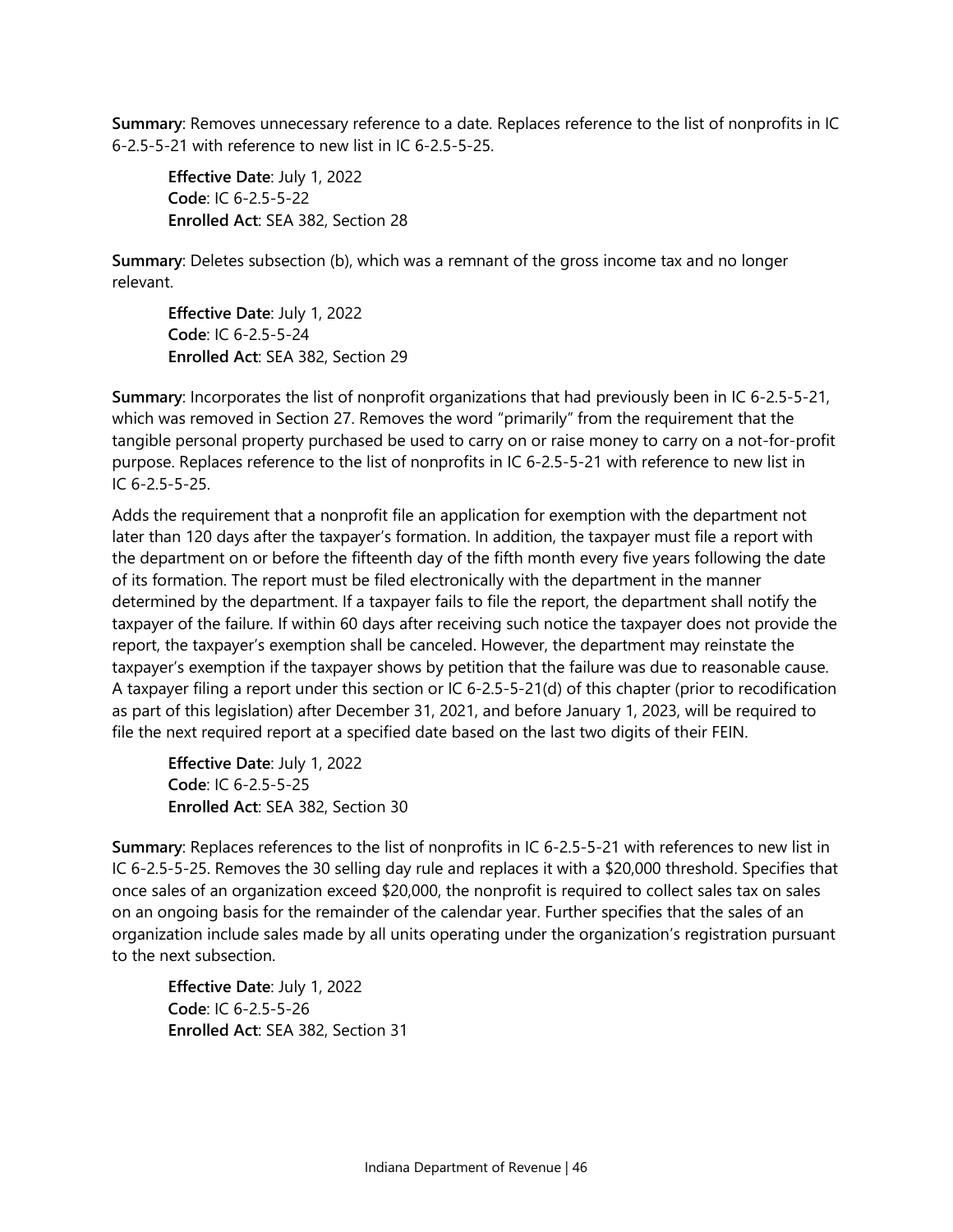**Summary**: Changes the exemption certificate issuance procedure for nonprofits by requiring nonprofits listed in IC 6-2.5-5-21, IC 6-2.5-5-25, or IC 6-2.5-5-26 to be registered with the department first pursuant to IC 6-2.5-5-25(c), at which point the department will electronically issue an exemption certificate to the nonprofit. Replaces references to IC 6-2.5-4-5(b) that were recodified as part of this legislation.

**Effective Date**: July 1, 2022 **Code**: IC 6-2.5-8-8 **Enrolled Act**: SEA 382, Section 32

**Summary**: Clarifies that individuals who have student loans discharged due to death, total and permanent disability of the borrower, or bankruptcy are not required to add back the amounts of student loans discharged for those reasons. Allows a deduction for health insurance premiums paid by an employer for certain small-business health insurance plans, provided that the deduction is disallowed for federal purposes as a result of claiming the federal credit in the amount of those expenses, but only for taxable years beginning after December 31, 2022.

**Effective Date**: January 1, 2021 (retroactive) **Code**: IC 6-3-1-3.5 **Enrolled Act**: SEA 382, Section 33

**Summary**: Allows C corporations with an apportionment factor of greater than 10% and more than \$1 billion in certain tangible personal property sales source to Indiana to elect an alternative tax computation.

**Effective Date**: July 1, 2022 **Code**: IC 6-3-2-1.7 **Enrolled Act**: SEA 382, Section 34

**Summary**: Makes conforming code references as a result of the addition of the small-business health plan deduction.

**Effective Date**: January 1, 2023 **Code**: IC 6-3-2-2.5 **Enrolled Act**: SEA 382, Section 35

**Summary**: Makes conforming code references as a result of the addition of the small-business health plan deduction.

**Effective Date**: January 1, 2023 **Code**: IC 6-3-2-2.6 **Enrolled Act**: SEA 382, Section 36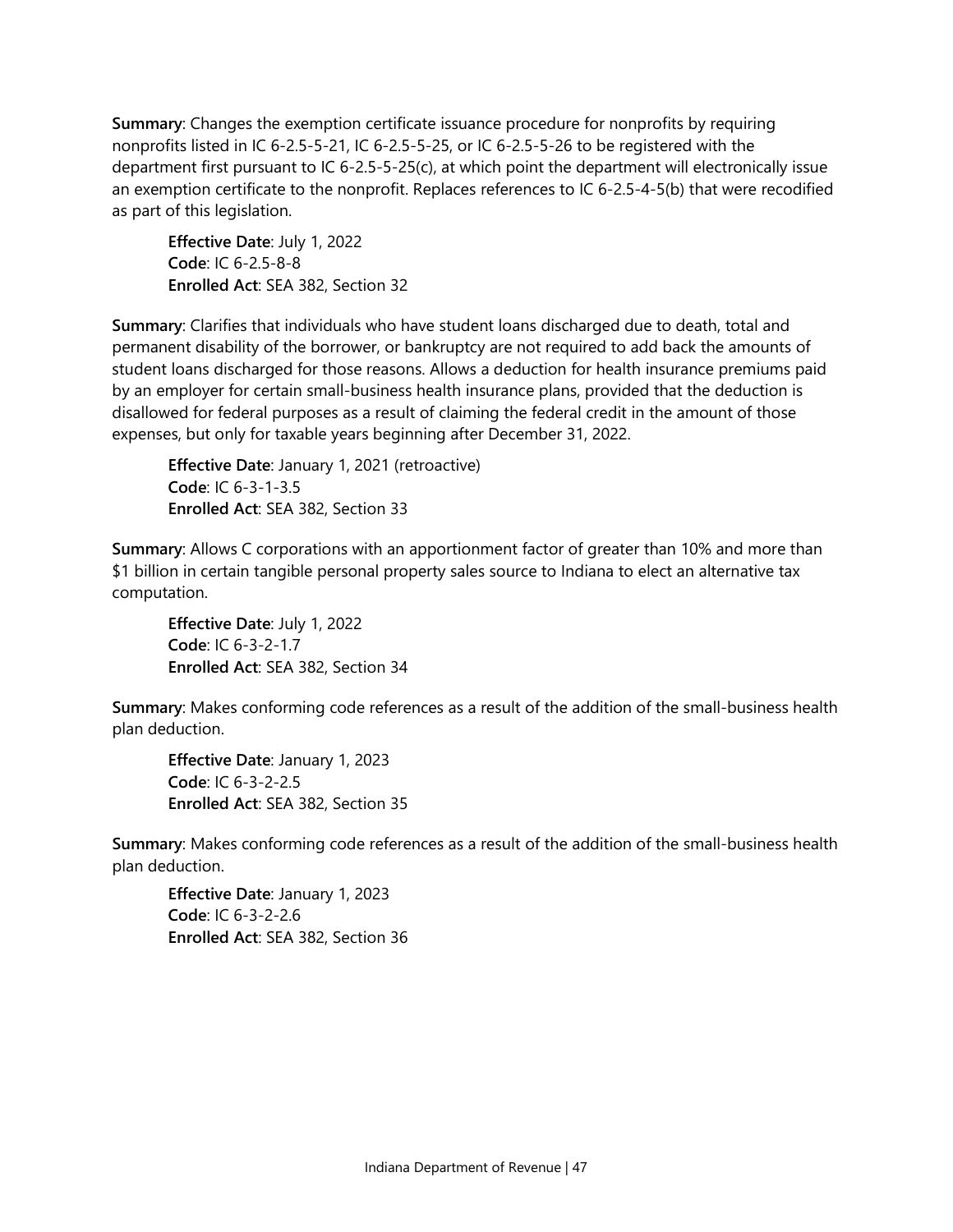**Summary**: Clarifies the due date for C corporate tax returns is the fifteenth day of the fifth month following the end of the taxpayer's taxable year if the federal due date is on or after April 15 (current law provides this due). Changes language regarding weekends and holidays affecting the corporate tax return due date. Provides that if the Internal Revenue Service extends the due date of a return, the department may extend its due date to reflect the federal extension. Provides that if the due date for a federal return is later than the otherwise applicable due date, the due date is the date otherwise provided in IC 6-3-4-3 or the federal due date, whichever is later.

**Effective Date**: January 1, 2023 **Code**: IC 6-3-4-3 **Enrolled Act**: SEA 382, Section 37

**Summary**: Changes "pass through entity" to "partnership" and "member" to "partner."

**Effective Date**: July 1, 2022 **Code**: IC 6-3-4-12 **Enrolled Act**: SEA 382, Section 38

**Summary**: Provides rules governing certain situations in consolidated filings in the absence of a specific decision to change consolidated/non-consolidated filing status. Provides that, if a corporation that is part of a consolidated group is sold, the consolidated group continues without interruption. Provides that in the event of a merger, the filing status of the surviving member determines the ongoing consolidated filing status. Provides that an acquisition of a corporation does not change the previous filing status of the existing consolidated group. Provides that if a corporation ceases to be part of a consolidated group (e.g., no Indiana income or change in ownership), the consolidated status of the remaining corporations remains unchanged.

**Effective Date**: July 1, 2022 **Code**: IC 6-3-4-14 **Enrolled Act**: SEA 382, Section 39

**Summary**: Provides that the department may establish procedures and guidelines by which a partner may elect to not be subject to withholding. Provides rules governing the election to not be subject to withholding. Provides that a failure to obtain an election or to attach the election to the pass through entity's tax return shall be treated as if the election was not made for the taxable year.

**Effective Date**: July 1, 2022 **Code**: IC 6-3-4-15.1 **Enrolled Act**: SEA 382, Section 40

**Summary**: Provides that a review year includes a year covered by an administrative adjustment request and provides that a review year is determined without regard to the ultimate responsibility for tax due. Includes a form or schedule provided by a partnership in the definition of "statement."

**Effective Date**: July 1, 2021 (retroactive) **Code**: IC 6-3-4.5-1 **Enrolled Act**: SEA 382, Section 41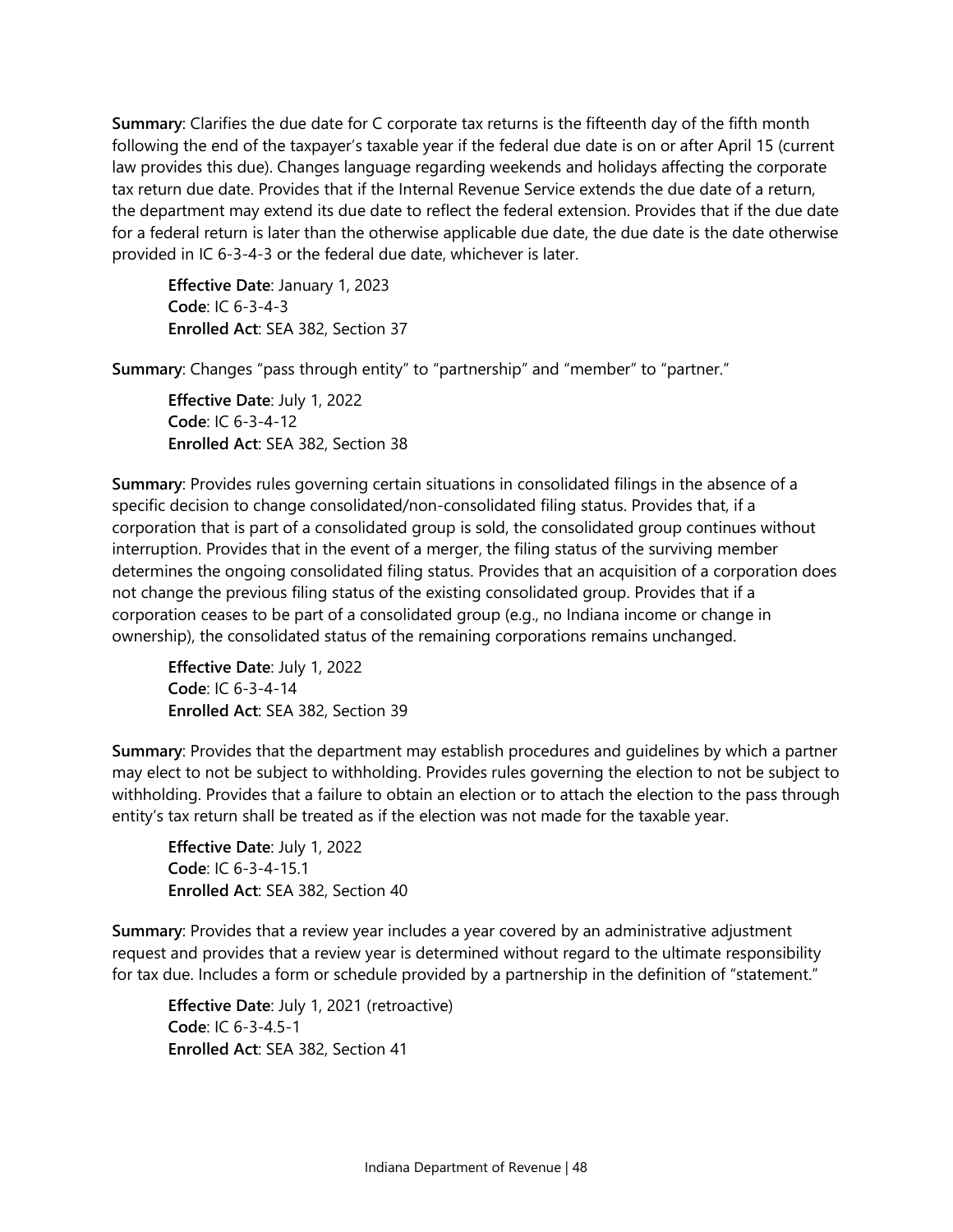**Summary**: Provides that reference to certain failures to issues statements includes partnership as well as other pass through entities. Clarifies rules regarding the year to which certain federal adjustments are to be taken into account. Modifies wording to reflect final federal adjustments to be parallel with wording elsewhere in IC 6-3-4.5. Clarifies that a reference to the citation governing partnership elections and tax computations when a federal change occurs also governs elections made under other provisions of IC 6-3-4.5.

**Effective Date**: July 1, 2021 (retroactive) **Code**: IC 6-3-4.5-2 **Enrolled Act**: SEA 382, Section 42

**Summary**: Changes wording to be consistent with wording elsewhere in IC 6-3-4.5.

**Effective Date**: July 1, 2021 (retroactive) **Code**: IC 6-3-4.5-3 **Enrolled Act**: SEA 382, Section 43

**Summary**: Changes wording to be consistent with wording elsewhere in IC 6-3-4.5.

**Effective Date**: July 1, 2021 (retroactive) **Code**: IC 6-3-4.5-5 **Enrolled Act**: SEA 382, Section 44

**Summary**: Changes wording to be consistent with wording elsewhere in IC 6-3-4.5.

**Effective Date**: July 1, 2021 (retroactive) **Code**: IC 6-3-4.5-8 **Enrolled Act**: SEA 382, Section 45

**Summary**: Clarifies the computation for tax due for federal changes with regard to tiered partners if an election to be taxed at the partnership level is made. Clarifies the year for which tax rates are to apply for the highest rate if an election to be taxed at the partnership level is made. Provides that the computation for tax due includes credit disallowances if an election to be taxed at the partnership level is made. Removes duplicate language governing an election if a previous election to be taxed at the partnership level.

**Effective Date**: July 1, 2021 (retroactive) **Code**: IC 6-3-4.5-9 **Enrolled Act**: SEA 382, Section 46

**Summary**: Changes wording to be consistent with wording elsewhere in IC 6-3-4.5.

**Effective Date**: July 1, 2021 (retroactive) **Code**: IC 6-3-4.5-14 **Enrolled Act**: SEA 382, Section 47

**Summary**: Changes wording to be consistent with wording elsewhere in IC 6-3-4.5.

**Effective Date**: July 1, 2021 (retroactive) **Code**: IC 6-3-4.5-15 **Enrolled Act**: SEA 382, Section 48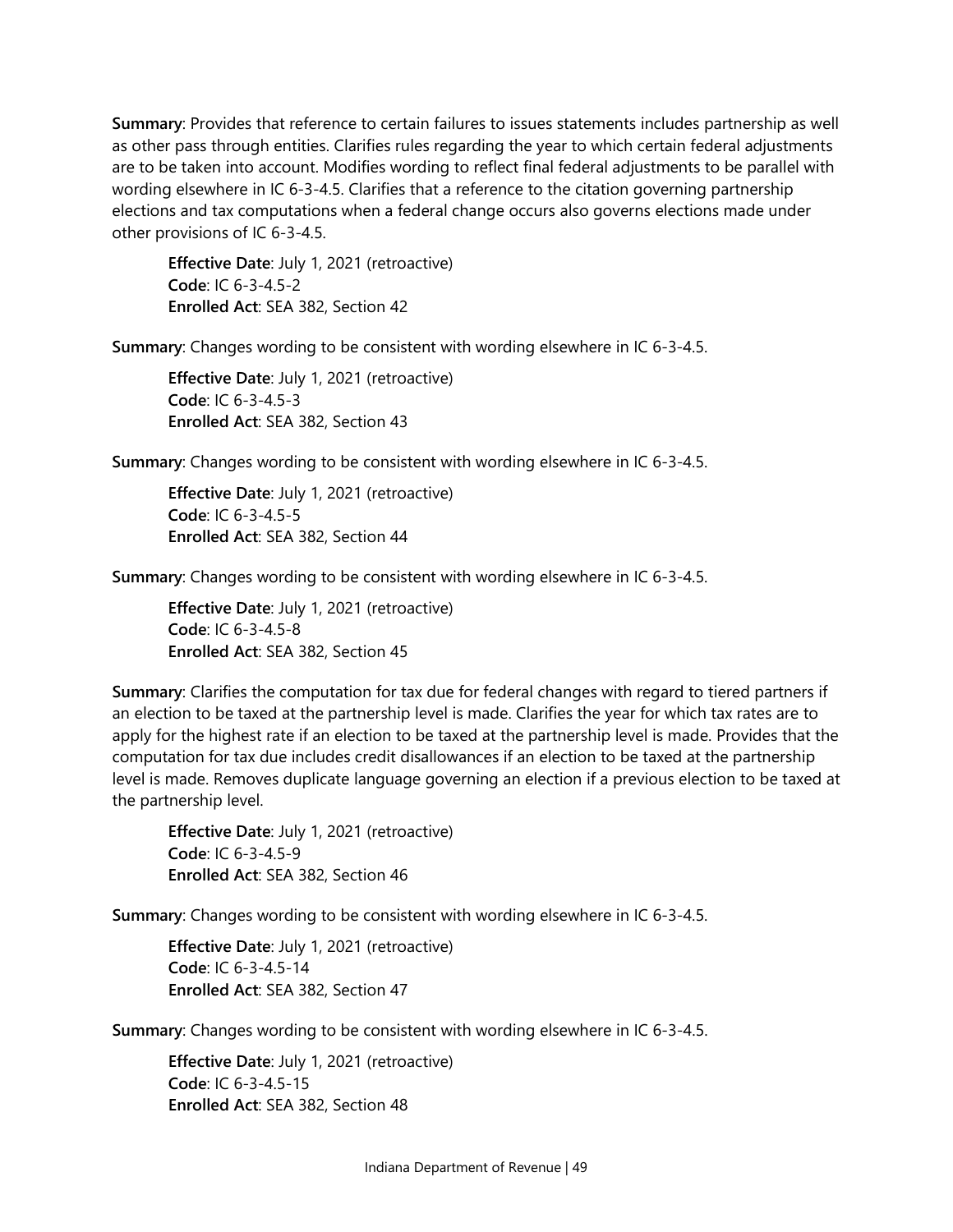**Summary**: Clarifies the treatment of partner-level adjustments if the partnership makes a valid federal election to not be subject to partnership-level audits. Provides that in such situations, the consistent treatment between a partner and a partnership occurs only when the partner properly reports the federal adjustment and that, at the partner level, the adjustment is considered a final federal adjustment with regard to the partner.

**Effective Date**: July 1, 2021 (retroactive) **Code**: IC 6-3-4.5-17 **Enrolled Act**: SEA 382, Section 49

**Summary**: Clarifies that the scope of the penalty for failure to reissue certain information include amended statements or information. Clarifies the scope of the statute of limitations regarding failure to issue partner-level adjustments and the applicability to tiered partners.

**Effective Date**: July 1, 2021 (retroactive) **Code**: IC 6-3-4.5-18 **Enrolled Act**: SEA 382, Section 50

**Summary**: Clarifies a statutory citation relating to extensions.

**Effective Date**: July 1, 2021 (retroactive) **Code**: IC 6-3-4.5-20 **Enrolled Act**: SEA 382, Section 51

**Summary**: Creates a new credit for affordable and workforce housing. Provides that the credit is available for taxable years beginning on or after January 1, 2024. Allows for applications to be submitted beginning July 1, 2023.

**Effective Date**: July 1, 2023 **Code**: IC 6-3.1-35-1 **Enrolled Act**: SEA 382, Section 52

**Summary**: Provides definitions for purposes of the affordable and workforce housing credit.

**Effective Date**: July 1, 2023 **Code**: IC 6-3.1-35-2 **Enrolled Act**: SEA 382, Section 52

**Summary**: Provides that the affordable and workforce housing credit for a taxable year is equal to the lesser of state tax credits awarded for the qualified project or the total federal credit allowed for the qualified project, divided by the number of taxable years in the state tax credit period for the qualified project. Deems that when an eligibility statement is issued to an eligible applicant, the applicant is considered to receive 100% of the state tax credit for each taxable year in the period for which the credit is allowable. Provides that a person is allowed to claim a credit in the amount of the credit acquired minus the amount of the credit transferred before the last day of the taxable year.

**Effective Date**: July 1, 2023 **Code**: IC 6-3.1-35-3 **Enrolled Act**: SEA 382, Section 52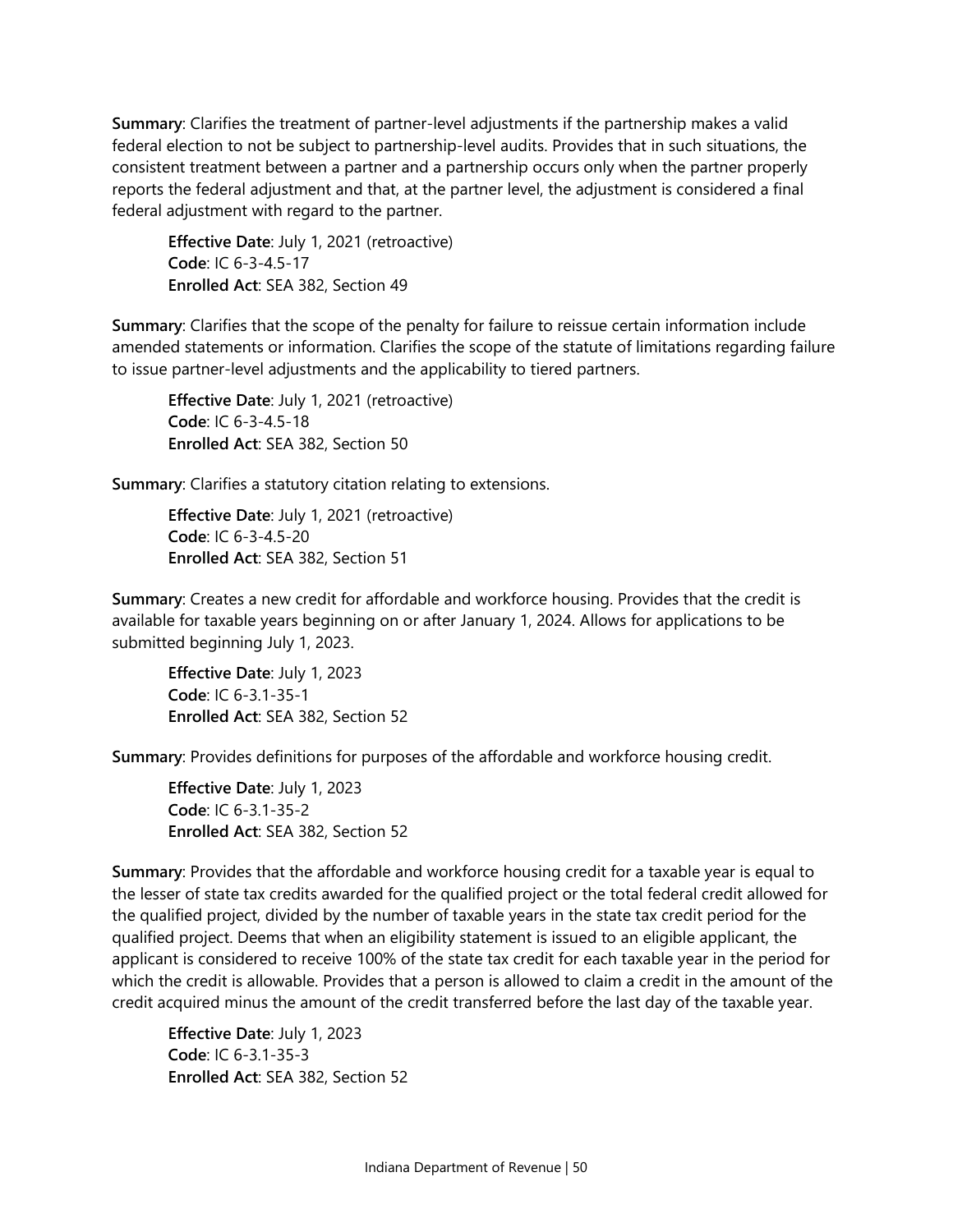**Summary**: Provides that the affordable and workforce housing credit cannot exceed a taxpayer's state tax liability. Allows an unused credit to be carried forward for nine years. Disallows the carry back or refund of any unused credit.

**Effective Date**: July 1, 2023 **Code**: IC 6-3.1-35-4 **Enrolled Act**: SEA 382, Section 52

**Summary**: Provides that if an S corporation or partnership has an affordable and workforce housing credit under IC 6-3.1-35 and does not have a tax liability against which to apply the credit, the shareholders or partners may determine how the entity's credit is to be distributed among the shareholders or partners. Provides that the finally-determined distribution by the pass through entity is to be reported to the department.

**Effective Date**: July 1, 2023 **Code**: IC 6-3.1-35-5 **Enrolled Act**: SEA 382, Section 52

**Summary**: Provides that a holder of an affordable and workforce housing tax credit may transfer, sell, or assign all or part of the tax credit for a taxable year. Requires the transferor to provide the holder's eligibility statement at the time of transfer, a declaration setting forth the transferor's portion of the credit before and after the transfer as well as the transferee's portion of the credit after transfer, and any other relevant documents related to the transaction. Requires the transferor to report the transfer in the manner prescribed by the Department of Revenue.

**Effective Date**: July 1, 2023 **Code**: IC 6-3.1-35-6 **Enrolled Act**: SEA 382, Section 52

**Summary**: Provides that applications for the affordable and workforce housing tax credit be submitted between July 1, 2023, and December 31, 2027, inclusive. Requires that the application include the name and address of both the qualified project and the owner of the qualified project, as well as any other information required by the Indiana Housing and Community Development Authority (IHCDA). Provides that IHCDA may grant a credit if certain requirements are met. Allows IHCDA to award a credit for a qualified project of between 40 and 100% of the anticipated aggregate federal tax credits for the qualified credit under IRC § 42(m) and specified by IHCDA. Requires IHCDA to issue an eligibility certificate for any credit granted and specifies requirements for the contents of the eligibility letter. Requires IHCDA to transmit a copy of the eligibility letter to the Department of Revenue.

**Effective Date**: July 1, 2023 **Code**: IC 6-3.1-35-7 **Enrolled Act**: SEA 382, Section 52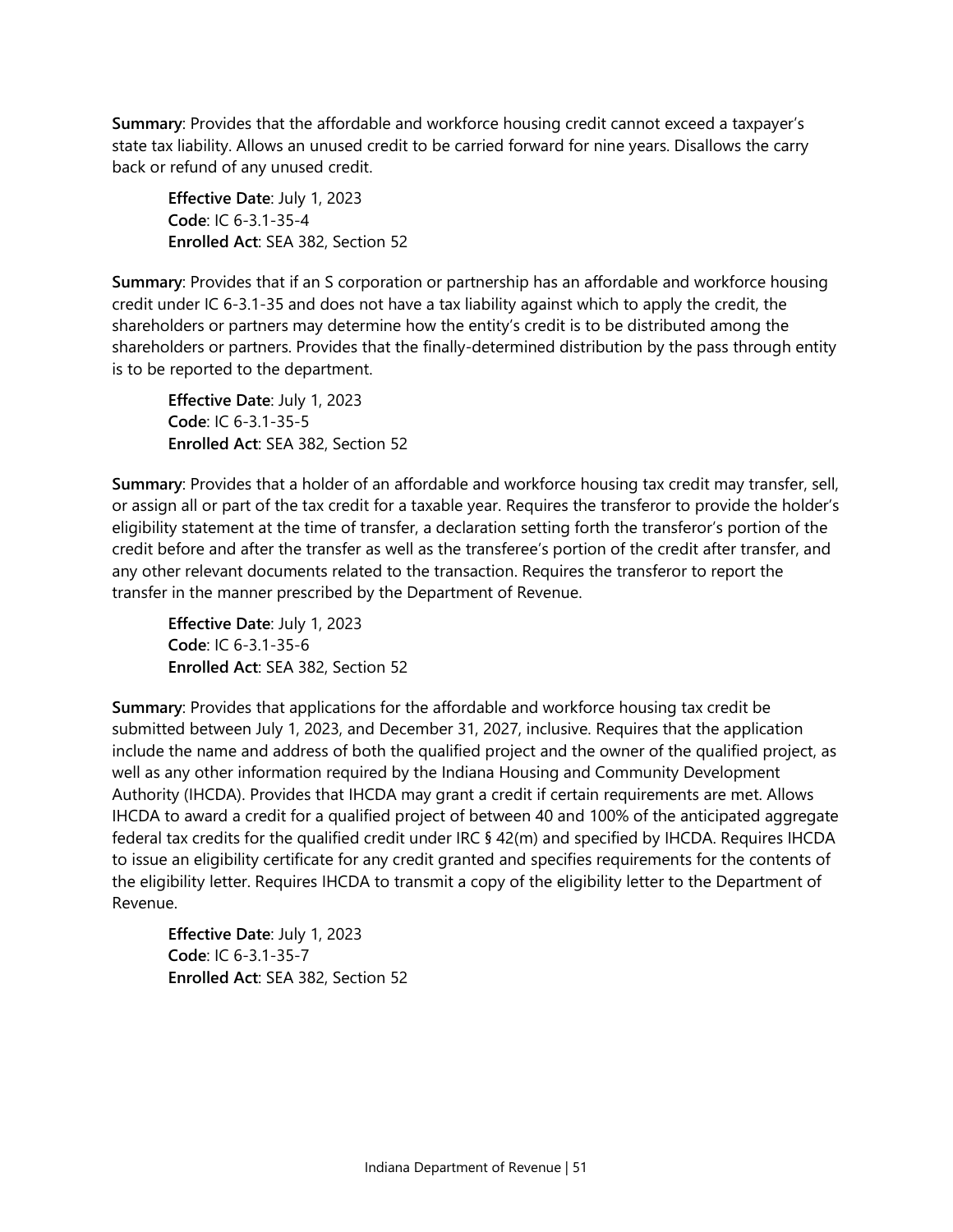**Summary**: Limits the amount of affordable and workforce housing credits granted by IHCDA to \$30 million per state fiscal year for state fiscal years 2024 through 2028. Provides that the date on which the credit is awarded determines the fiscal year to which a particular credit is to be allocated. Permits IHCDA to prioritize credits that further the mission and purpose of IHCDA if the cap exceeds (or is reasonably expected to exceed) the annual limit.

**Effective Date**: July 1, 2023 **Code**: IC 6-3.1-35-8 **Enrolled Act**: SEA 382, Section 52

**Summary**: Requires a holder of an affordable and workforce housing tax credit to report the credit in the manner provided by the Department of Revenue. Requires a tax credit holder to submit to the Department of Revenue any information necessary for the calculation of the credit.

**Effective Date**: July 1, 2023 **Code**: IC 6-3.1-35-9 **Enrolled Act**: SEA 382, Section 52

**Summary**: Permits the Department of Revenue or IHCDA (or both) to adopt rules for purposes of administering the affordable and workforce housing credit.

**Effective Date**: July 1, 2023 **Code**: IC 6-3.1-35-10 **Enrolled Act**: SEA 382, Section 52

**Summary**: Provides that the affordable and workforce housing credit is subject to annual review for effectiveness for the five-year duration of the credit.

**Effective Date**: July 1, 2023 **Code**: IC 6-3.1-35-11 **Enrolled Act**: SEA 382, Section 52

**Summary**: Provides that IC 6-3.1-35 expires July 1, 2028, terminating the affordable and workforce housing credit except for last-year claims and carryforwards.

**Effective Date**: July 1, 2023 **Code**: IC 6-3.1-35-12 **Enrolled Act**: SEA 382, Section 52

**Summary**: Provides that a correctional facility local income tax rate imposed in an ordinance on or before January 1, 2019, is limited to a 22-year imposition period, while a rate imposed on or after January 1, 2019, is limited to a 25-year imposition period.

**Effective Date**: July 1, 2022 **Code**: IC 6-3.6-6-2.7 **Enrolled Act**: SEA 382, Section 53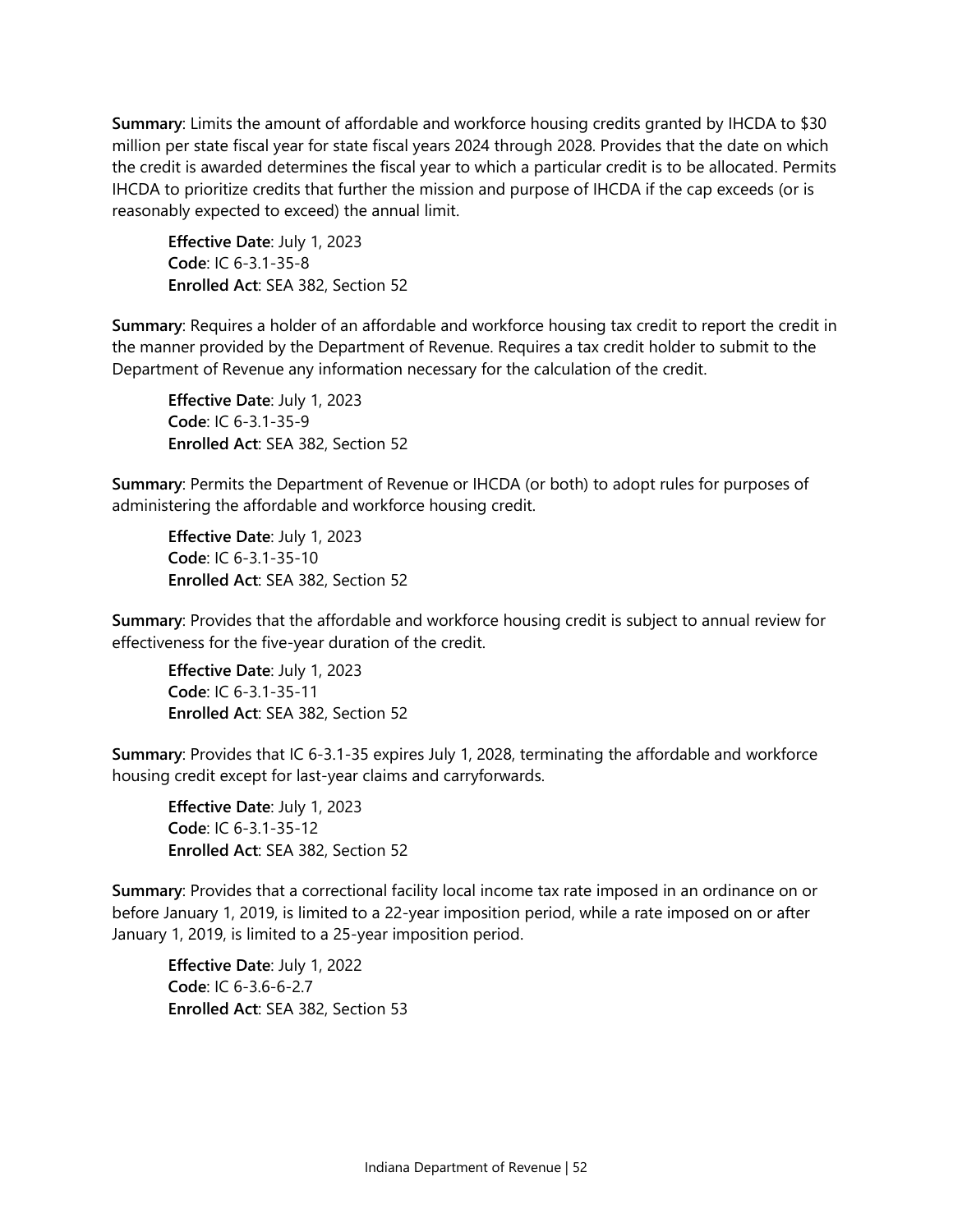**Summary**: Provides that certified distributions of local income tax are based on amounts attributed to the county (previous language was received from the county). Clarifies the language regarding returns to include returns filed by the Department of Revenue on behalf of a taxpayer and processed by the department. Deletes previous language related to refunds of local income tax for purposes of determining certified distributions (the refund is part of the amounts attributed to the county under the revised language).

**Effective Date**: July 1, 2022 **Code**: IC 6-3.6-9-4 **Enrolled Act**: SEA 382, Section 54

**Summary**: Allows a deduction for health insurance premiums paid by an employer for certain smallbusiness health insurance plans, provided that the deduction is disallowed for federal purposes as a result of claiming the federal credit in the amount of those expenses.

**Effective Date**: January 1, 2023 **Code**: IC 6-5.5-1-2 **Enrolled Act**: SEA 382, Section 55

**Summary**: Clarifies the due date for financial institutions tax returns is the fifteenth day of the fifth month following the end of the taxpayer's taxable year. Provides that an extension for financial institutions tax is to the day otherwise provided in IC 6-8.1-6-1 (previous law granted a similar extension to the federal extension). Provides that if the Internal Revenue Service extends the due date of a return, the department may extend its due date to reflect the federal extension. Provides that if the due date for a federal return is later than the due date otherwise provided for the financial institutions tax return, the due date is the date otherwise provided in IC 6-5.5-6-2 or the federal due date, whichever is later.

**Effective Date**: January 1, 2023 **Code**: IC 6-5.5-6-2 **Enrolled Act**: SEA 382, Section 56

**Summary**: Clarifies that a cigarette includes a roll for smoking "or heating," and such roll has a wrapper or cover made of any paper or material "not containing tobacco."

**Effective Date**: July 1, 2022 **Code**: IC 6-7-1-2 **Enrolled Act**: SEA 382, Section 57

**Summary**: Adds a violation of IC 24-3-5.4-7 (regarding compliance with the Master Settlement Agreement) to the list of reasons that the department may revoke a cigarette distributor's license.

**Effective Date**: July 1, 2022 **Code**: IC 6-7-1-15 **Enrolled Act**: SEA 382, Section 58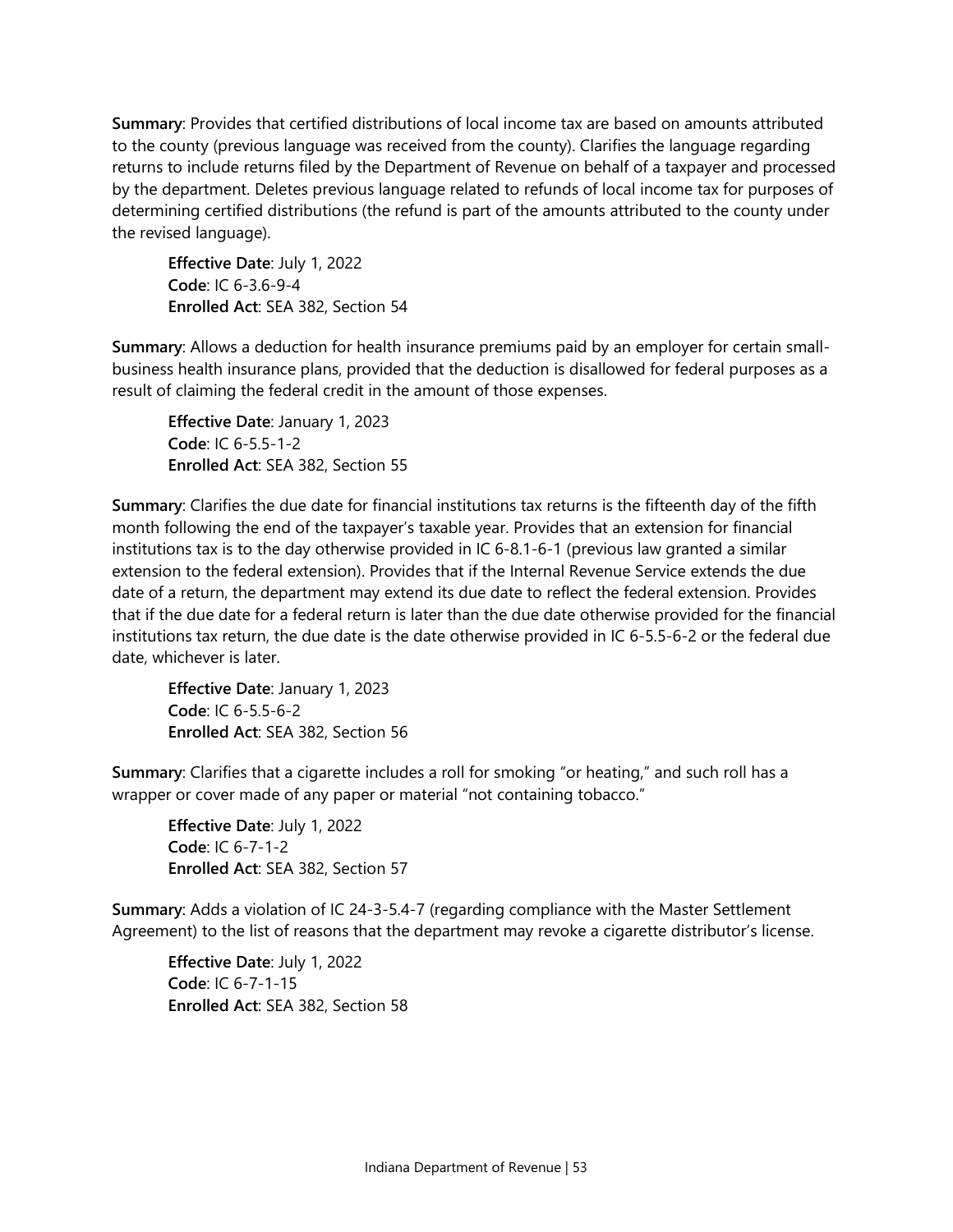**Summary**: Adds a penalty for retailers that purchase cigarettes from an unregistered distributor, or whose registration is suspended or revoked by the department. The penalty is the greater of 100% of the retail value of the cigarettes purchased or \$5,000 on each purchase.

**Effective Date**: July 1, 2022 **Code**: IC 6-7-1-38 **Enrolled Act**: SEA 382, Section 59

**Summary**: Provides a definition for "actual cost" and "actual cost list," meaning essentially the wholesale price paid by the remote seller or the retail price charged by the remote seller, respectively.

**Effective Date**: July 1, 2023 **Code**: IC 6-7-2-0.1 **Enrolled Act**: SEA 382, Section 60

**Summary**: Provides a definition for "alternative nicotine product," which are noncombustible products containing nicotine that are intended for human consumption, whether chewed, absorbed, dissolved, or ingested by any means. The term does not include cigarettes, tobacco products, closed system cartridges, vapor products, consumable material, open system containers, or any product regulated as a drug or device by the United States Food and Drug Administration under 21 U.S.C. 351 to 360fff-7.

**Effective Date**: July 1, 2022 **Code**: IC 6-7-2-0.2 **Enrolled Act**: SEA 382, Section 61

**Summary**: Provides a definition for "cigar," which means a tobacco product that is a roll of tobacco wrapped in leaf tobacco or in any substance containing tobacco (other than any roll of tobacco that is a cigarette). The term includes tobacco products known as "little cigars", which are cigars with an integrated cellulose acetate filter and that are wrapped in a substance containing tobacco.

**Effective Date**: July 1, 2023 **Code**: IC 6-7-2-0.3 **Enrolled Act**: SEA 382, Section 62

**Summary**: Provides a definition for "pipe tobacco," which means a tobacco product that, because of its appearance, type, packaging, or labeling, is suitable and likely to be smoked in a pipe.

**Effective Date**: July 1, 2023 **Code**: IC 6-7-2-3.1 **Enrolled Act**: SEA 382, Section 63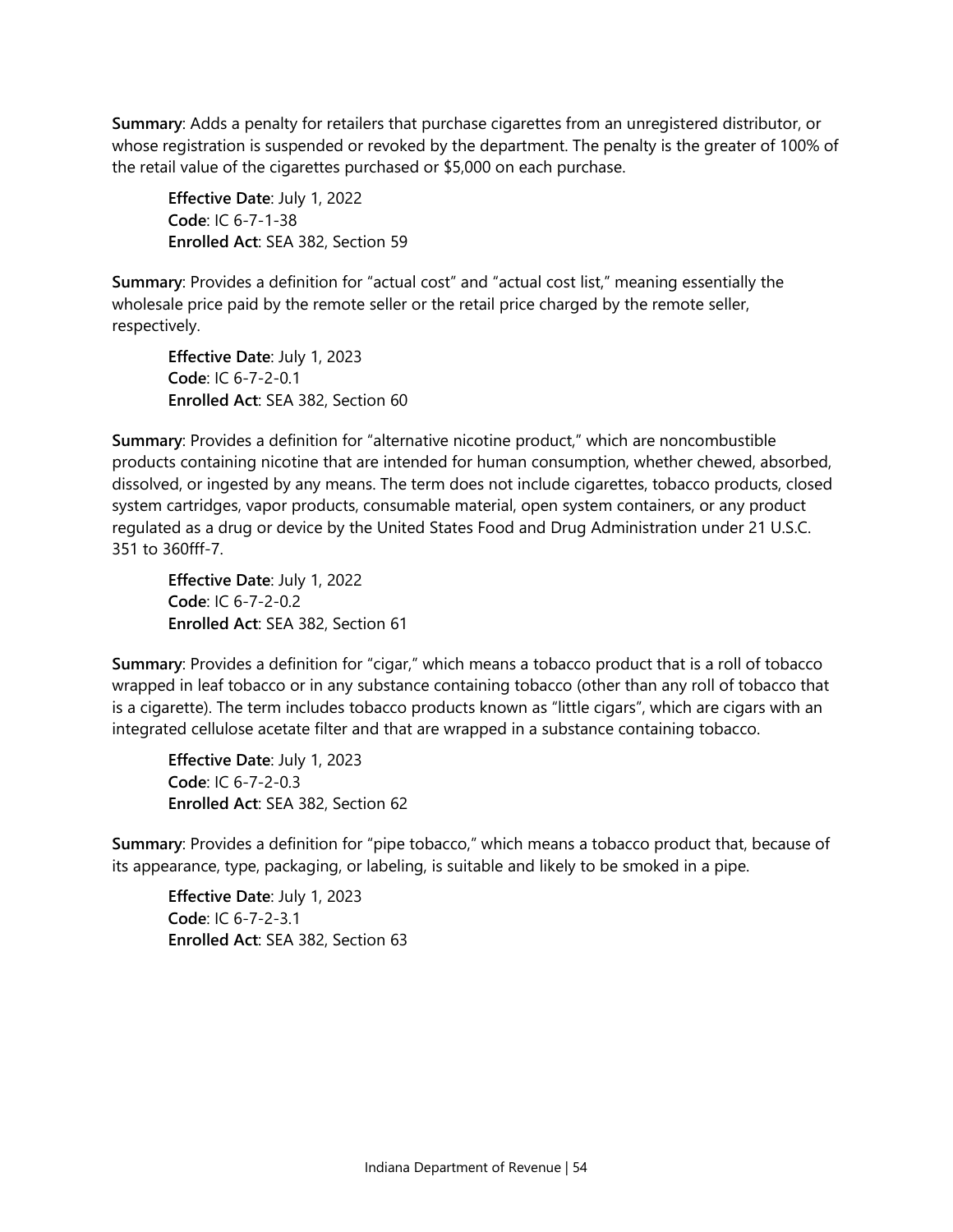**Summary**: Provides a definition for "remote sellers," which means retail dealers that meet one or both of the economic thresholds for sales tax purposes and sells taxable products to an ultimate consumer by either selling through a telephone or other method of voice transmission, the mail, the internet or other electronic service, or when the taxable products are delivered to the consumer by common carrier, private delivery service, or other method of delivery.

**Effective Date**: July 1, 2023 **Code**: IC 6-7-2-3.3 **Enrolled Act**: SEA 382, Section 64

**Summary**: Add "alternative nicotine products" to the definition of "taxable products."

**Effective Date**: July 1, 2022 **Code**: IC 6-7-2-3.5 **Enrolled Act**: SEA 382, Section 65

**Summary**: Clarifies that a retail dealer includes a merchant who meets one or both of the economic thresholds for sales tax purposes.

**Effective Date**: July 1, 2023 **Code**: IC 6-7-2-4 **Enrolled Act**: SEA 382, Section 66

**Summary**: Amends the definition of "tobacco product" to codify that the definition means any product containing, made, or derived from tobacco that is intended for human consumption, or is likely to be consumed, whether chewed, smoked, heated, absorbed, dissolved, inhaled, snorted, sniffed, or ingested by any other means, or any component, part, or accessory of a tobacco product. Includes new lists of what the term does or does not include, codifying prior interpretation.

**Effective Date**: July 1, 2023 **Code**: IC 6-7-2-5 **Enrolled Act**: SEA 382, Section 67

**Summary**: Adds a tax on alternative nicotine products at a rate of \$0.40 per ounce, and a proportionate tax at the same rate on all fractional parts of an ounce, calculated based upon the product weight as listed by the manufacturer. If the tax calculated for a fractional part of an ounce carried to the third decimal place being greater than four, the amount of the tax shall be rounded to the next additional cent. Adds distributors of alternative products to the requirements of this section. Removes the language concerning sales through internet websites, catalog, or similar means, as this is now covered by the economic threshold language in the remote seller and retail dealer definitions. Clarifies that when there is a distributor-to-distributor sale of tobacco products or alternative nicotine products, the tax is imposed when the distributor first receives the tobacco products or alternative nicotine products in Indiana.

**Effective Date**: July 1, 2022 **Code**: IC 6-7-2-7 **Enrolled Act**: SEA 382, Section 68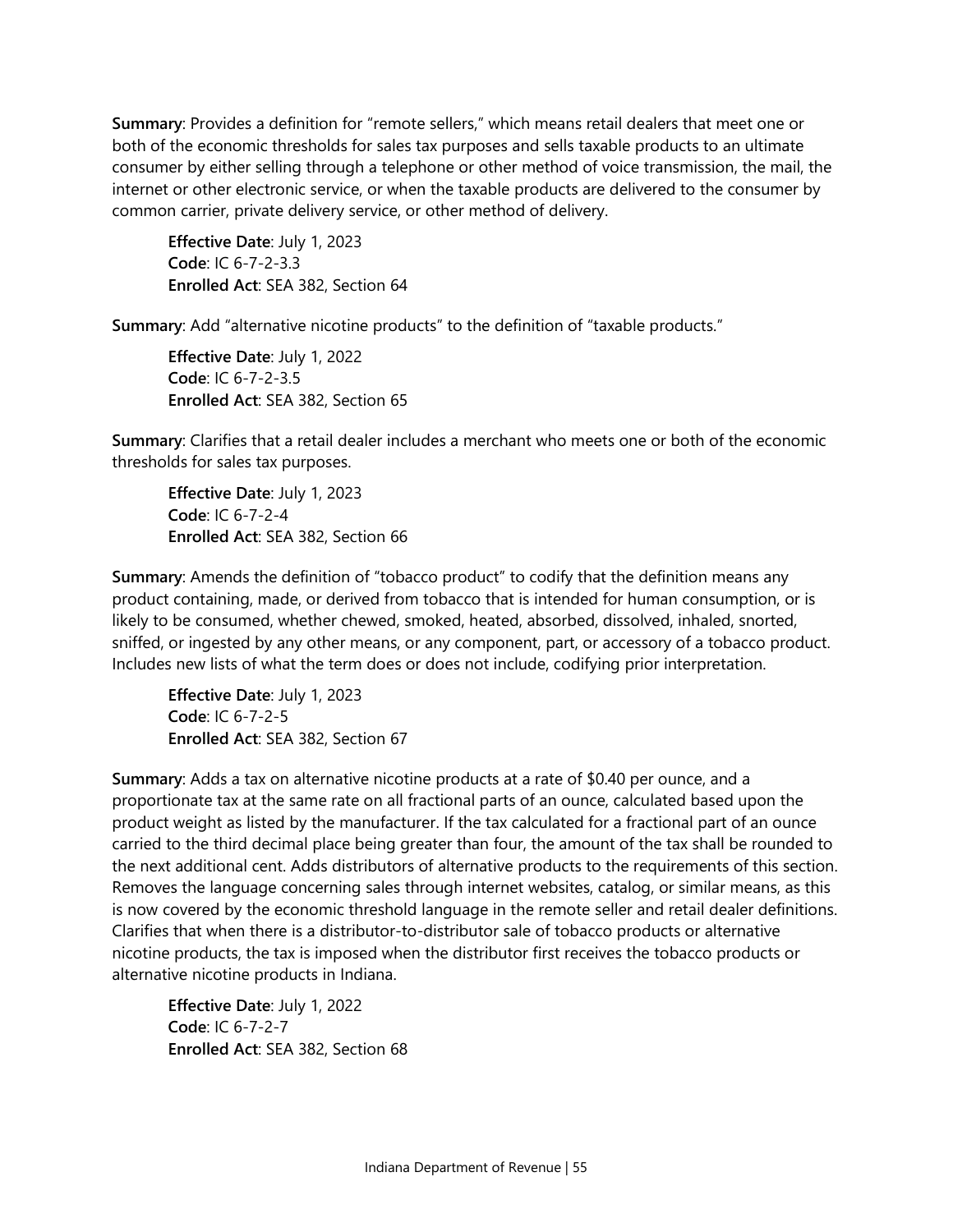**Summary**: Reduces the rate of the closed system cartridge tax from 25% to 15%. Clarifies that if a closed system cartridge is sold in the same package as a vapor product device, the tax imposed under this subsection shall only apply to the wholesale price of the closed system cartridge if the wholesale cost of the closed system cartridge can be isolated from the vapor product device on the invoice. Removes the language concerning sales through internet websites, catalog, or similar means, as this is now covered by the economic threshold language in the remote seller and retail dealer definitions.

**Effective Date**: July 1, 2022 **Code**: IC 6-7-2-7.5 **Enrolled Act**: SEA 382, Section 69

**Summary**: Creates a requirement that the taxes imposed in this chapter on tobacco products, alternative nicotine products, and closed system cartridges are also required to be collected by remote sellers. The taxes can be calculated using either the actual cost or actual cost list method. The taxes are imposed at the time of sale to the ultimate consumer and the remote seller is liable for the taxes.

**Effective Date**: July 1, 2023 **Code**: IC 6-7-2-7.7 **Enrolled Act**: SEA 382, Section 70

**Summary**: Creates a licensing requirement on remote sellers of taxable products. The licensing requirements mirror the requirements for distributors in IC 6-7-2-8, with a few differences. The merchant must meet one or both of the economic threshold requirements for sales tax. They must also attest that they use third-party age verification technology through an independent, third-party age verification service that compares information available from a commercially available database (or aggregate of databases) that are regularly used by government agencies and businesses for the purpose of age and identity verification, as well as personal information entered by the individual during the ordering process, that establishes that the individual is of the required minimum age. Further, if a remote seller that collects tax using the actual cost list method to calculate the tax, they must provide the department with a certified actual cost list for each individual product offered for sale in the subsequent calendar year, which must be updated annually as new products are added to a remote seller's inventory. New products must also be added to the actual cost list using the actual cost first paid for each individual product.

**Effective Date**: July 1, 2023 **Code**: IC 6-7-2-8.5 **Enrolled Act**: SEA 382, Section 71

**Summary**: Amends the existing requirement to notify the department if there is a change of business location to impose such requirement on remote sellers.

**Effective Date**: July 1, 2023 **Code**: IC 6-7-2-9 **Enrolled Act**: SEA 382, Section 72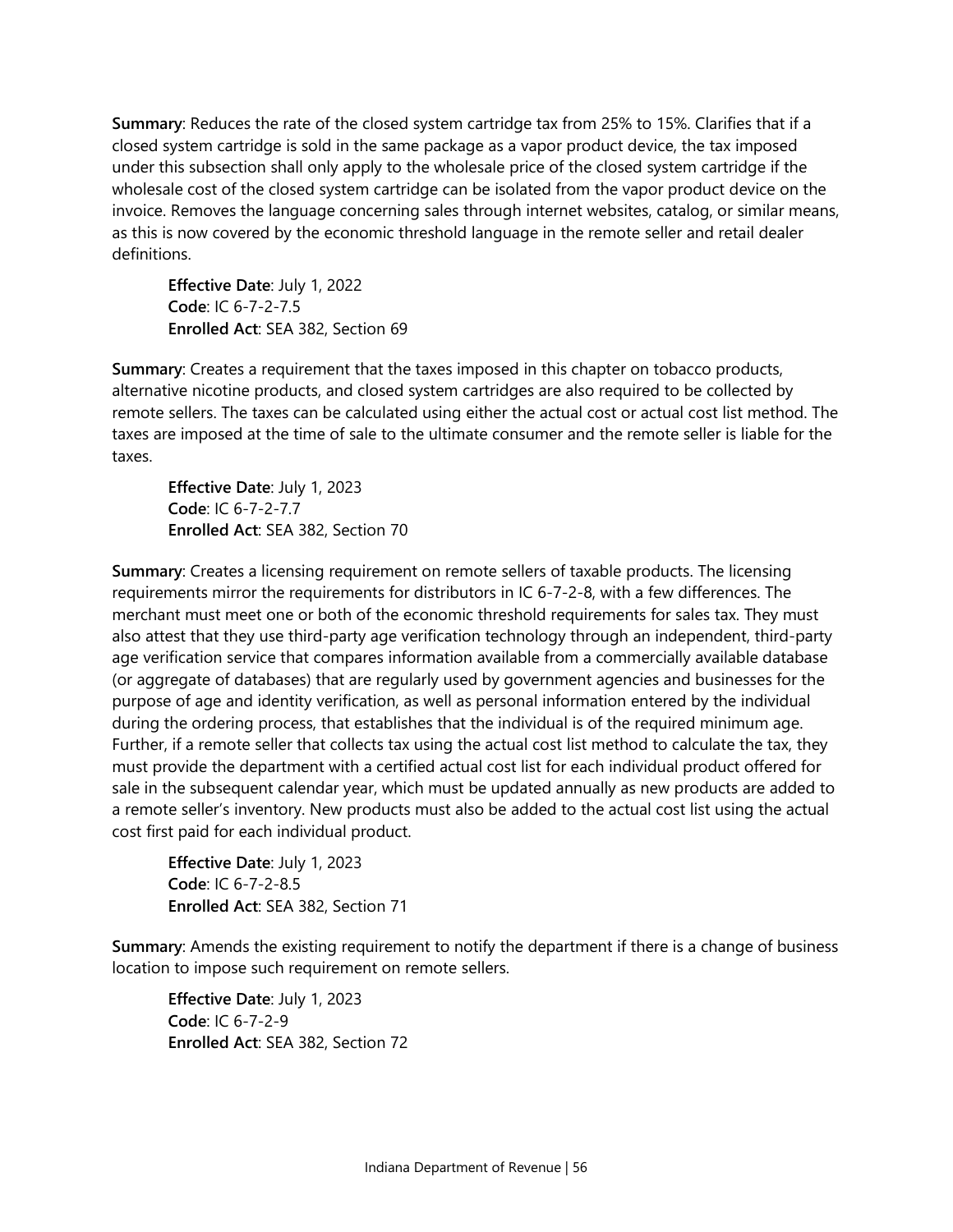**Summary**: Repeals language imposing a floor and ceiling on the amount of a refund of a distributor's license fee, as the cost of a license is \$25, which is the same amount as the minimum threshold for issuing a refund.

**Effective Date**: July 1, 2022 **Code**: IC 6-7-2-10 **Enrolled Act**: SEA 382, Section 73

**Summary**: Adds a violation of IC 24-3-5.4-7 (regarding compliance with the Master Settlement Agreement) to the list of reasons that the department may revoke a distributor, manufacturer, or remote seller license.

**Effective Date**: July 1, 2022 **Code**: IC 6-7-2-11 **Enrolled Act**: SEA 382, Section 74

**Summary**: Creates a list of reasons for the department to refuse to issue or renew a distributor, manufacturer, or remote seller license. Provides that before being denied a license as a distributor, the applicant will be entitled to a hearing with five days written notice.

**Effective Date**: July 1, 2022 **Code**: IC 6-7-2-11.5 **Enrolled Act**: SEA 382, Section 75

**Summary**: Amends the statute dealing with the filing of returns and remittance of taxes to impose such provisions on remote sellers. Adds that the wholesale price of cigars, the actual cost of tobacco products (other than cigars and snuff), and the weight of alternative nicotine products are information required to be included on the return when such items are sold.

**Effective Date**: July 1, 2023 **Code**: IC 6-7-2-12 **Enrolled Act**: SEA 382, Section 76

**Summary**: Amends the existing collection allowance provision to apply to remote sellers.

**Effective Date**: July 1, 2023 **Code**: IC 6-7-2-13 **Enrolled Act**: SEA 382, Section 77

**Summary**: Amends the refund provision for returned or destroyed product to apply to remote sellers.

**Effective Date**: July 1, 2023 **Code**: IC 6-7-2-14 **Enrolled Act**: SEA 382, Section 78

**Summary**: Amends the record keeping provision to apply to remote sellers.

**Effective Date**: July 1, 2023 **Code**: IC 6-7-2-20 **Enrolled Act**: SEA 382, Section 79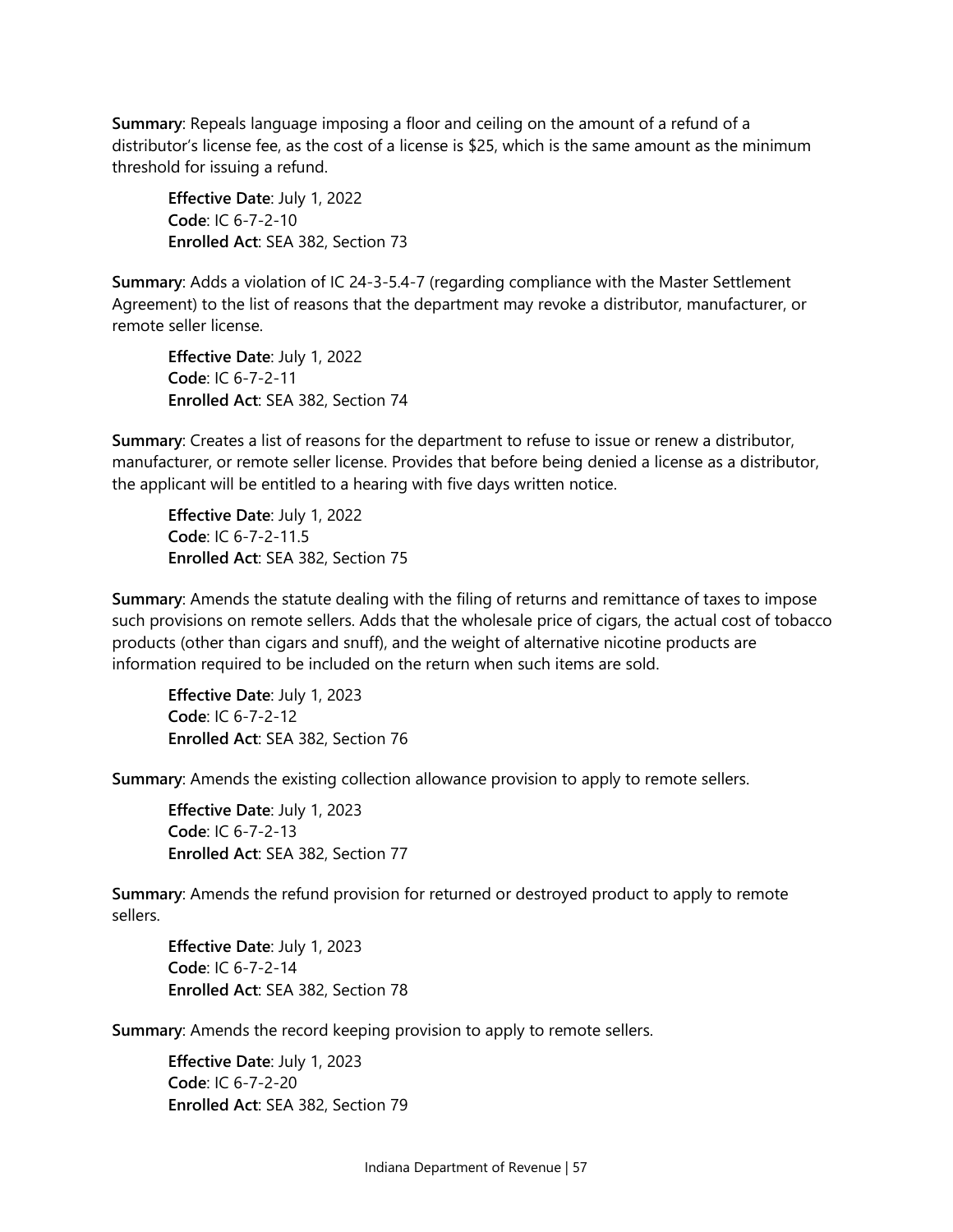**Summary**: Amends the distributor offense provisions to apply to remote sellers. Clarifies that violations of this chapter described in this section may be reported to the department or the Office of the Attorney General.

**Effective Date**: July 1, 2023 **Code**: IC 6-7-2-21 **Enrolled Act**: SEA 382, Section 80

**Summary**: Adds a penalty for retailers that purchase taxable products from an unregistered distributor, or whose registration is suspended or revoked by the department. The penalty is the greater of 100% of the retail value of the cigarettes purchased or \$5,000 on each purchase.

**Effective Date**: July 1, 2022 **Code**: IC 6-7-2-24 **Enrolled Act**: SEA 382, Section 81

**Summary**: Provides that if a due date or a date required for an action by a taxpayer or the department falls on a weekend, a federal holiday, or a statewide holiday, the act is timely if it is performed on the next day that is not a weekend, a federal holiday, or a statewide holiday. Provides that if a due date for a particular act falls on a weekend, a federal holiday, or a statewide holiday, the last day for issuing a proposed assessment, issuing a demand notice, or filing a refund claim is to be determined without regard to the original due date falling on a weekend or holiday.

**Effective Date**: January 1, 2023 **Code**: IC 6-8.1-1-9 **Enrolled Act**: SEA 382, Section 82

**Summary**: Provides statute of limitations and other governing rules regarding COVID-related return and payment extensions. States that the section applies to end of the statute of limitations for proposed assessments, the date by which payments were required to be made to meet safe harbor requirements, the end of the period by which a demand notice or warrant is required to be issued, the last date on which a refund claim is required to be filed, the first date for interest on refunds and assessments, and the due date for payments (including estimated tax payments). Provides that for estimated tax payments due between March 24, 2020, and July 14, 2020, the due date is considered to be July 15, 2020. Provides that utility receipts tax returns, individual income tax returns, corporate tax returns, and financial institutions tax returns due between March 24, 2020, and April 30, 2020, the due date for filing and payment is considered to be July 15, 2020. Provides that for corporations and financial institutions with due dates between May 1, 2020, and July 15, 2020, the due date is considered to be August 15 (for dates determined without regard to a weekend) and August 17 (for dates determined with regard to a weekend). Provides that the due date for safe harbor payments follows the due date for the payment set forth otherwise in this section. States that for individual tax returns for 2020, the due date is considered to be May 15 (for dates determined without a weekend) and May 17 (for dates determined with regard to a weekend).

**Effective Date**: January 1, 2020 (retroactive) **Code**: IC 6-8.1-1-10 **Enrolled Act**: SEA 382, Section 83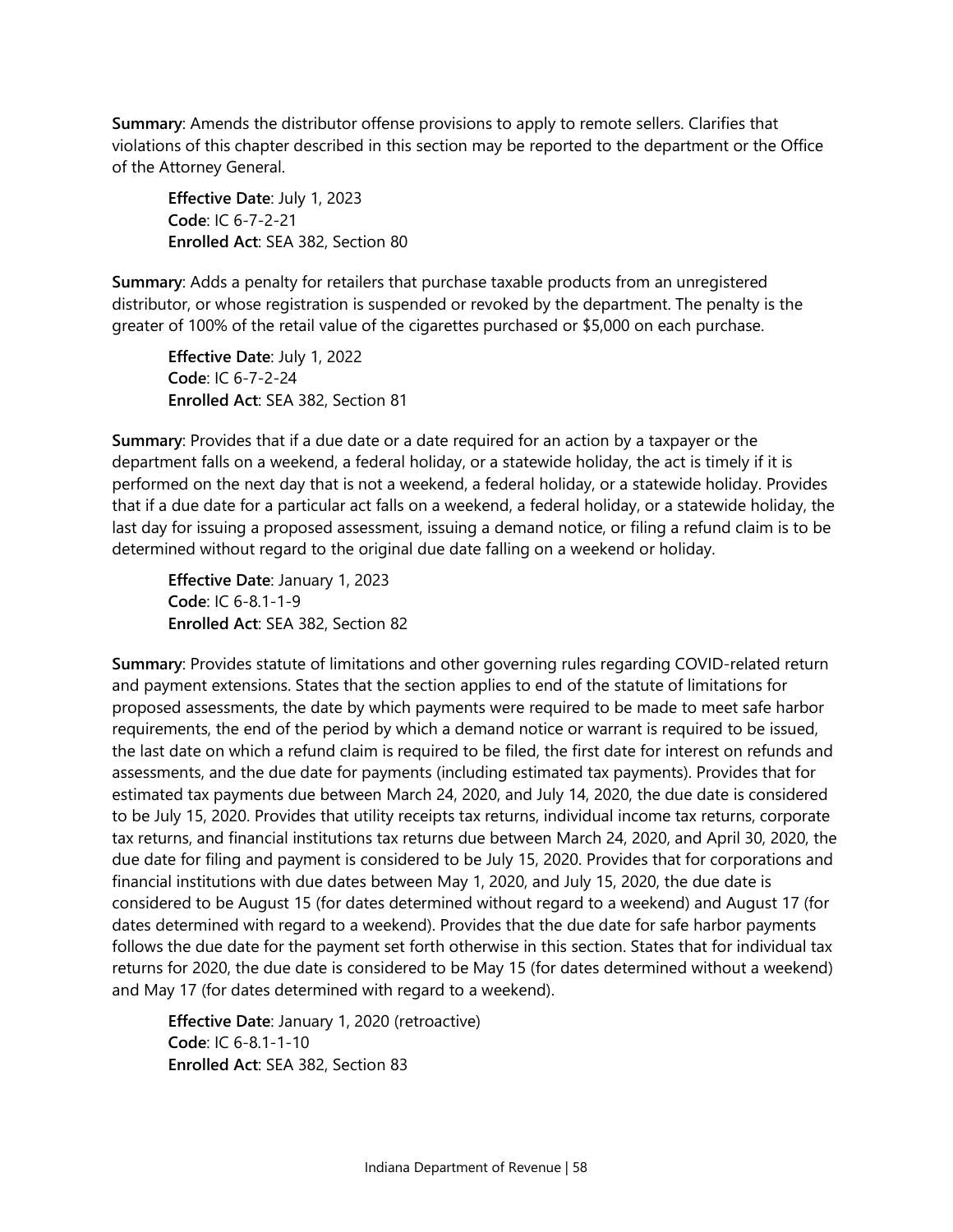**Summary**: Allows the Department of Revenue to request repayment of taxes distributed to local governments or to request that future distributions of local taxes be reduced if a listed tax is distributed to a local government and subsequently refunded to the taxpayer. Requires the department to notify the locality of the taxes for which a repayment or reduction in distribution is sought. Allows the department to notify the locality of the taxes against which a reimbursement of erroneous distributions will be sought if the department and the locality cannot agree to arrangements for repayment or offset with regard to an overdistribution. Provides that the department is to apply any offset of tax payments to a locality to most closely reflect other tax distributions to that locality. Requires that if a refund or offset cannot be applied as closely as possible, the department may request that the offset be applied to local income tax distributions and that the state budget agency report any reduction in certified distributions to the locality.

**Effective Date**: July 1, 2022 **Code**: IC 6-8.1-3-28 **Enrolled Act**: SEA 382, Section 84

**Summary**: Changes the due date for automatic federal extensions to the due date of the federal extension plus one month (previously same period as the federal extension plus 30 days). Clarifies that if the federal extended due date falls on a weekend or holiday, the one-month period begins on the date determined without regard to the weekend or holiday. Clarifies that if a person files a federal extension that is subsequently denied, the person will still be treated as having a federal extension unless a previous federal extension request for a taxable year had been denied. Provides that the 90% safe harbor rule does not apply to withholding payments for partnerships and S corporations (partnerships and S corporations have a different safe harbor).

**Effective Date**: January 1, 2023 **Code**: IC 6-8.1-6-1 **Enrolled Act**: SEA 382, Section 85

**Summary**: Repeals a statute relating to due dates when a due date otherwise falls on a weekend or holiday. This is now part of the new IC 6-8.1-1-9.

**Effective Date**: January 1, 2023 **Code**: IC 6-8.1-6-2 **Enrolled Act**: SEA 382, Section 86

**Summary**: Removes reference IC 6-2.5-4-5, deleted as part of Section 19 of this bill, and replaces it with new location in IC 6-2.5-1-22.5, which was added in Section 14 of this bill.

**Effective Date**: January 1, 2022 **Code**: IC 6-8.1-7-1 **Enrolled Act**: SEA 382, Section 87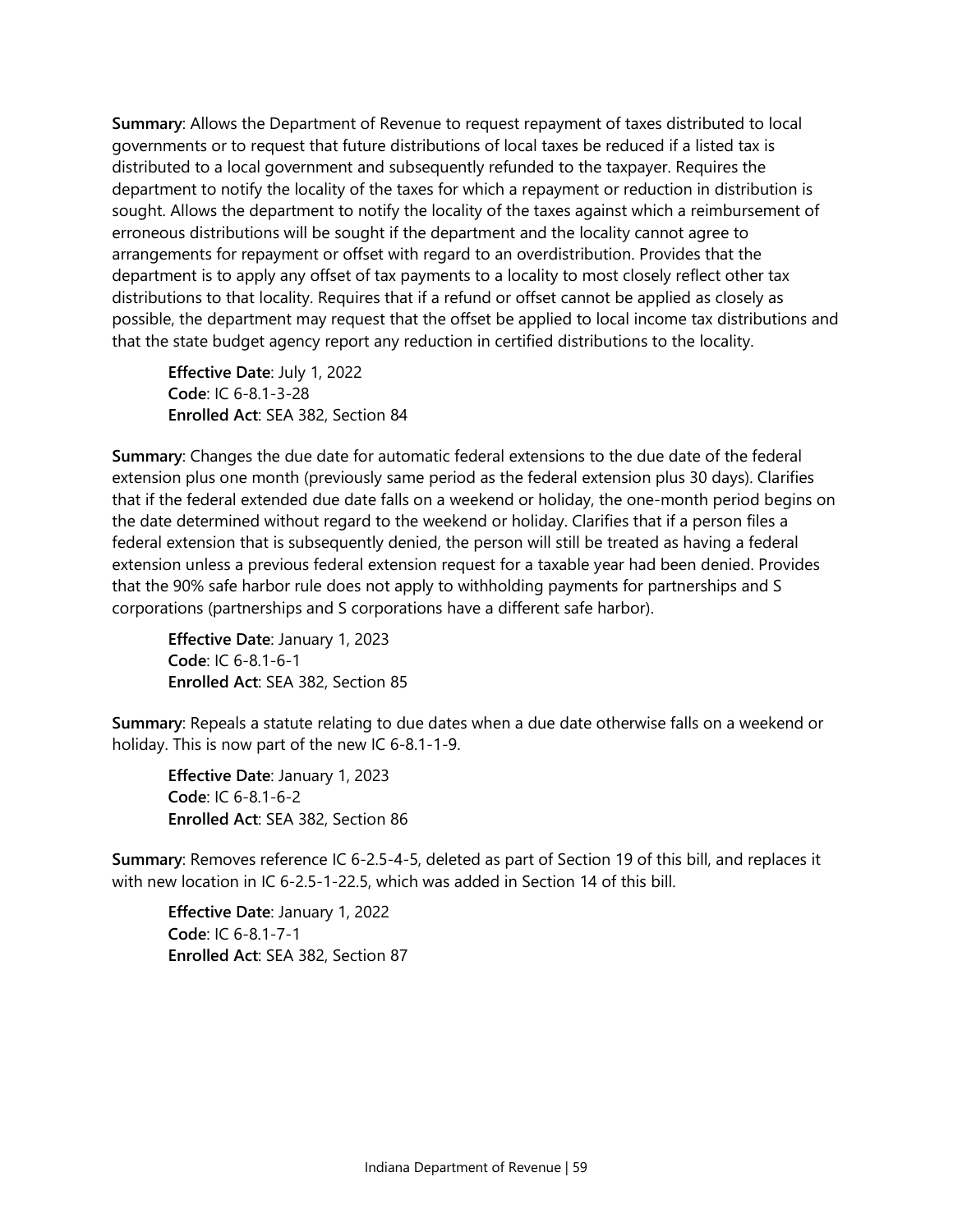**Summary**: Provides that the penalty for failure to include all nonresidents on a composite return applies to all nonresident partners, shareholders, and beneficiaries (previous language applied to nonresident individuals). Extends the penalty for failure to include nonresidents on a composite return to estates and trusts.

**Effective Date**: January 1, 2023 **Code**: IC 6-8.1-6-2 **Enrolled Act**: SEA 382, Section 88

**Summary**: Eliminates the provision that terminated the Nashville food and beverage tax January 1, 2023.

**Effective Date**: July 1, 2022 **Code**: IC 6-9-24-9 **Enrolled Act**: SEA 382, Section 90

**Summary**: Clarifies that the department shall begin collecting the county innkeeper's tax at the rate provided in the adopting ordinance unless the rate in the ordinance is not authorized under IC 6-9.

**Effective Date**: July 1, 2022 **Code**: IC 6-9-29-1.5 **Enrolled Act**: SEA 382, Section 91

**Summary**: Requires the adopting body of a food and beverage tax to immediately send a certified copy of the ordinance to the commissioner of the department. Provides guidance for the Effective Date of a food and beverage tax collected by the department. Notwithstanding any other provision in IC 6-9, if the department collects the revenue from the food and beverage tax, the department shall begin collecting the tax as provided in the ordinance for periods beginning on or after the later of: the first day of the month that is not less than 30 days after the ordinance is sent to the commissioner or the Effective Date specified in the ordinance. If an ordinance does not specify an Effective Date, the ordinance shall be considered effective on the earliest date allowable under IC 6- 9-29.5-4.

**Effective Date**: July 1, 2022 **Code**: IC 6-9 **Enrolled Act**: SEA 382, Section 92

**Summary**: Authorizes Fishers to adopt a food and beverage tax through December 31, 2023.

**Effective Date**: July 1, 2022 **Code**: IC 6-9-44-1 **Enrolled Act**: SEA 382, Section 93

**Summary**: Adds a provision specifying that the department may require the reporting of any information reasonably necessary to determine the amount of excise tax due.

**Effective Date**: July 1, 2022 **Code**: IC 7.1-4-6-3.5 **Enrolled Act**: SEA 382, Section 100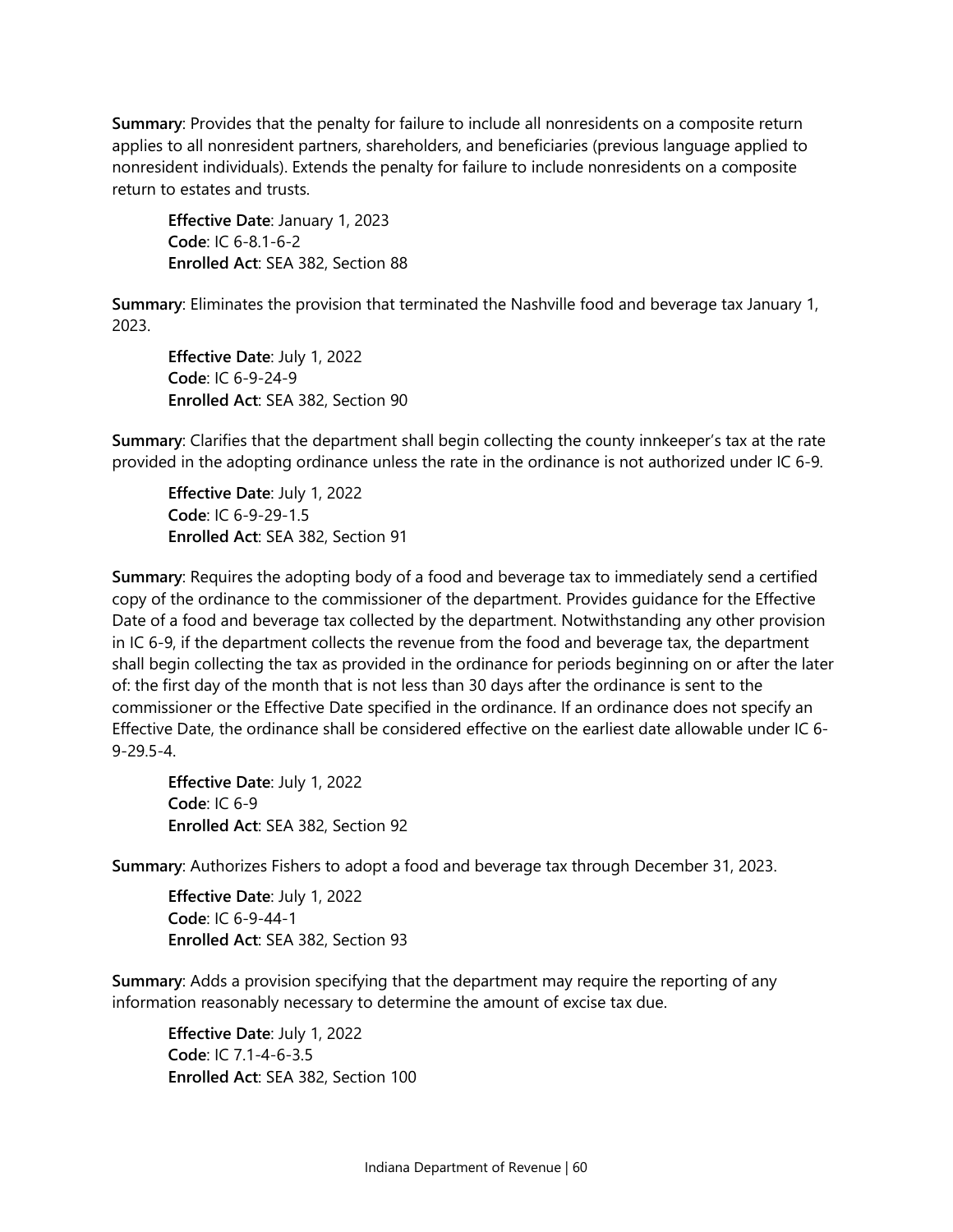**Summary**: Amends the time to once every five years, from 10, between subsequent required fingerprint based criminal history background checks of both national and state records data bases for each current or new state employee, local government employee, contractor or subcontractor whose duties include access to confidential tax information.

**Effective Date**: July 1, 2022 **Code**: 10-13-3-38.5 **Enrolled Act**: SEA 382, Section 102

#### <span id="page-61-0"></span>**HEA 1002**

**Summary**: Repeals the utility receipts tax and the utility services use tax.

**Effective Date**: July 1, 2022 **Code**: IC 6-2.3 E**nrolled Act**: HEA 1002, Section 3

**Summary**: Lowers the individual income tax rate from 3.23% to 3.15% for tax years 2023 and 2024. Lowers the individual income tax rate further in stages contingent on state revenue growth reviewed in July of each even-numbered year. The minimum the individual income tax rate can reach is 2.9%.

Directs the department, if a tax rate decrease is determined by the state budget agency, to provide notice of the determination and the new applicable tax rate on the department's internet website in a departmental notice.

**Effective Date**: July 1, 2022 **Code**: IC 6-3-2-1 **Enrolled Act**: HEA 1002, Section 4

**Summary**: For taxable years that include June 30, 2022, the utility receipts tax imposed must be computed based on the taxable receipts of the taxpayer received before July 1, 2022. For purposes of calculating the deduction under IC 6-2.3-5-1 for the taxable year that includes June 30, 2022, the deduction allowed must be prorated based on: the number of days in the taxpayer's taxable year before July 1, 2022, divided by the total number of days in the taxpayer's taxable year.

**Effective Date**: Upon passage **Code**: Non-Code **Enrolled Act**: HEA 1002, Section 24

# <span id="page-61-1"></span>**HEA 1045**

**Summary**: Increases the maximum amount of the credit a taxpayer may claim against adjusted gross income tax for a contribution to a college choice 529 education savings plan starting in Tax Year 2023. The maximum amount of credit that may be claimed by a married couple filing jointly or an unmarried individual is increased from \$1,000 to \$1,500. The maximum amount of credit that may be claimed by a married person filing separately is increased from \$500 to \$750.

**Effective Date**: July 1, 2022 **Code**: IC 6-3-3-12 **Enrolled Act**: HEA 1045, Section 1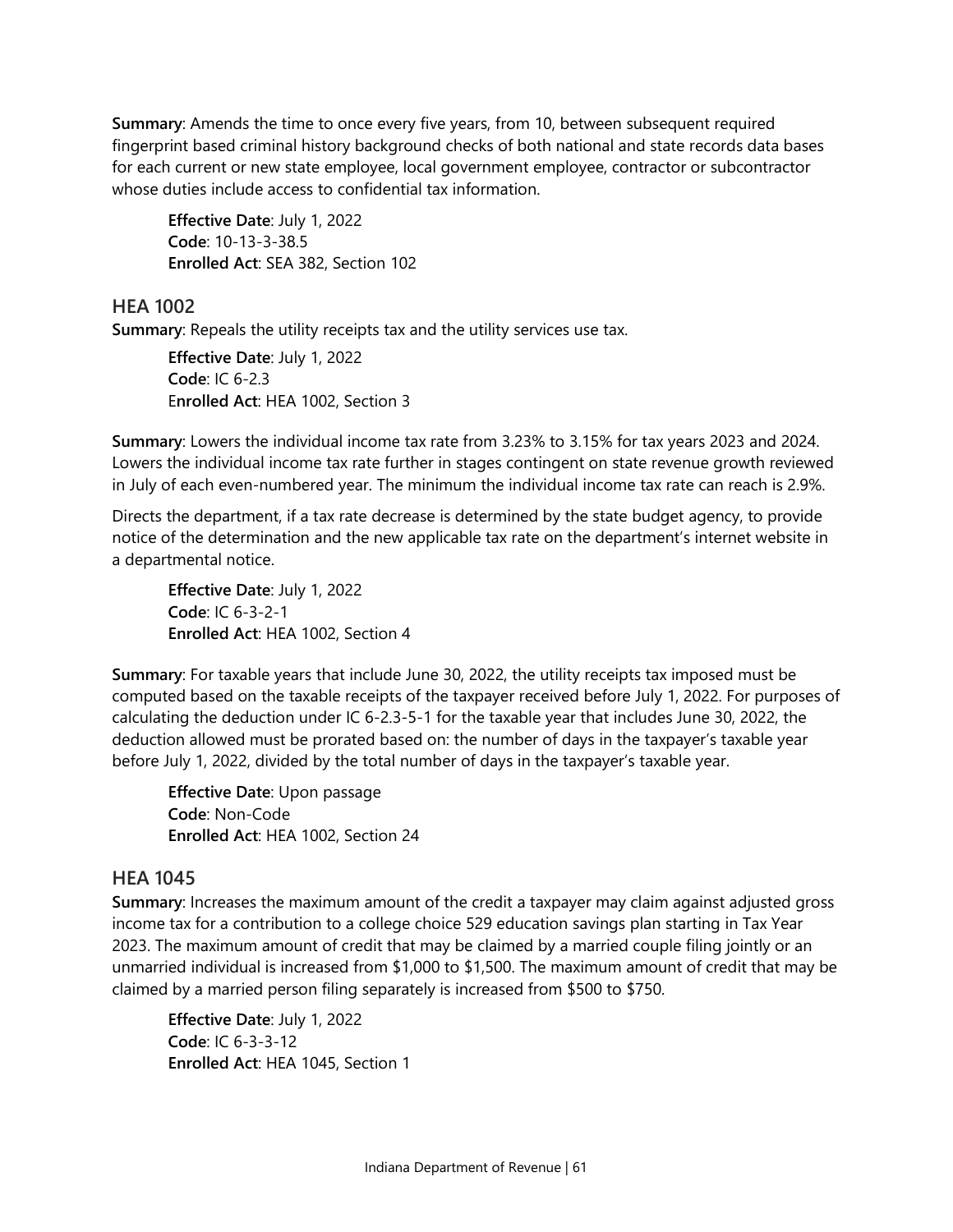# <span id="page-62-0"></span>**HEA 1167**

**Summary**: Amends the subsection pertaining to federal motor carrier regulations not applying to private carriers of property operated only in intrastate commerce or any carriers of property operated only in intrastate commerce while employed in construction or construction-related service, providing that the driver's treating advanced practice registered nurse is amongst the medical professionals who can certify a waiver to physical qualifications when the driver is diabetic.

**Effective Date**: July 1, 2022 **Code**: IC 8-2.1-24-18 **Enrolled Act**: HEA 1167, Section 3

**Summary**: Amends the statute permitting the Bureau of Motor Vehicles to contract with one or more qualified vendors to develop and implement a statewide electronic lien and title system by pushing back several dates. Removes system provisions concerning qualified service provider payments, participation notification, and annual fees. Provides that the bureau and participating qualified service providers or lienholders may charge certain system fees, but sunsets the provisions on July 1, 2025. Amends dates concerning the voluntary or required use of the system.

**Effective Date**: July 1, 2022 **Code**: IC 9-17-5-6 **Enrolled Act**: HEA 1167, Section 6

# <span id="page-62-1"></span>**HEA 1246**

**Summary**: Permits the fiscal body of a county to adopt an ordinance to impose a local income tax rate for emergency medical services in the county if the county provides emergency medical services for all local units in the county and pays 100% of the costs to provide those services. Requires that the tax rate be in increments of 0.01% and may not exceed 0.2%. Limits the duration of the tax rate to 25 years. If a county fiscal body adopts an ordinance under IC 6-3.6-6.2.8, but subsequently ceases to meet the applicability provisions, the tax rate imposed under the ordinance shall expire on December 31 of the year in which the county ceases to be eligible to enact the ordinance.

**Effective Date**: July 1, 2022 **Code**: IC 6-3.6-6-2.8 **Enrolled Act**: SEA 1246, Section 4

# <span id="page-62-2"></span>**HEA 1251**

**Summary**: Allows the deduction of an annual grant amount distributed to an Indiana enrichment scholarship account under IC 20-52 that is used for qualified expenses (as defined in IC 20-52-2-6), to the extent the distribution used for the qualified expense is included in the taxpayer's federal adjusted gross income under the Internal Revenue Code.

**Effective Date**: Upon passage **Code**: IC 6-3-1-3.5 **Enrolled Act**: HEA 1251, Section 1